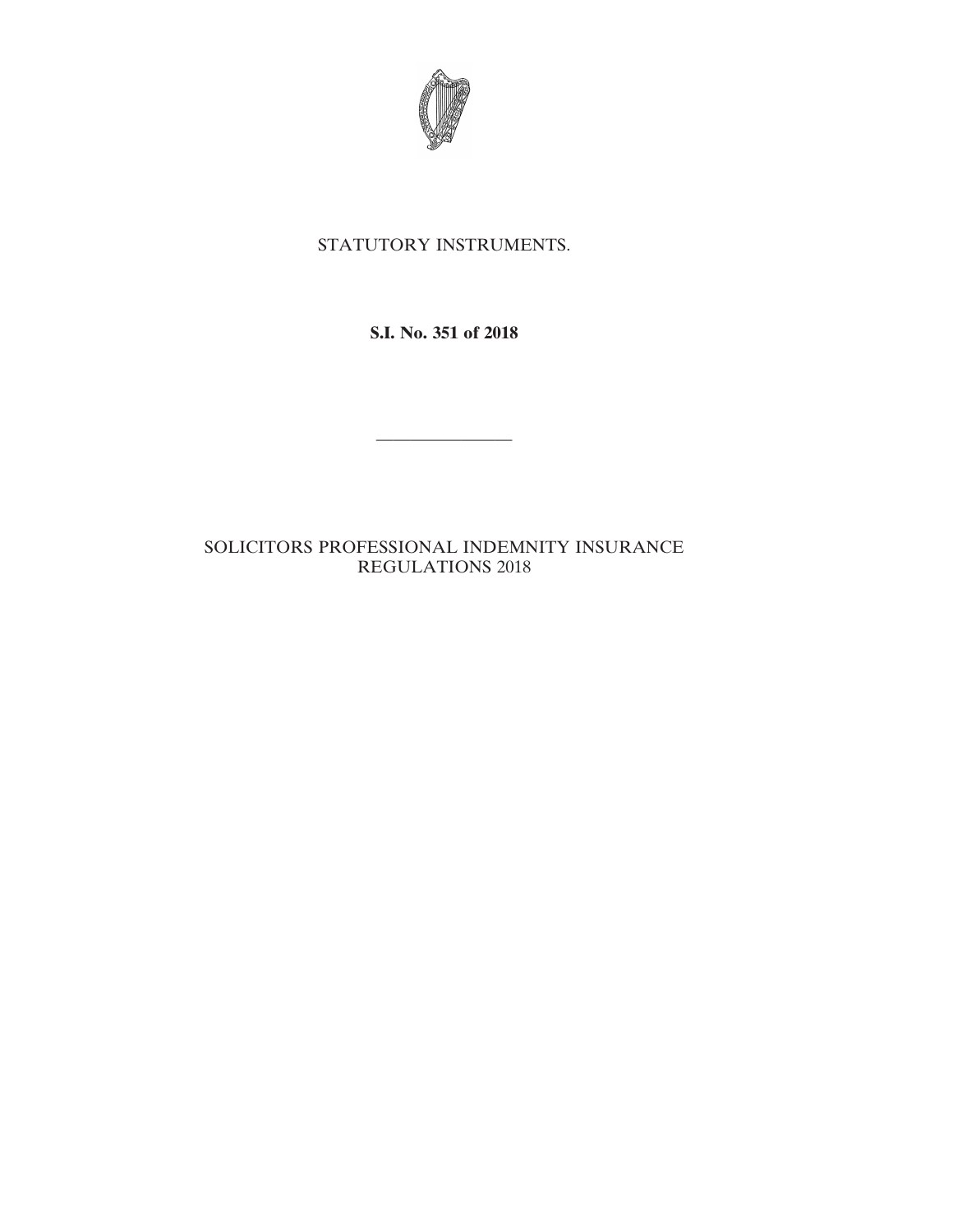# SOLICITORS PROFESSIONAL INDEMNITY INSURANCE REGULATIONS 2018

# ARRANGEMENT OF REGULATIONS

# **CONTENTS**

# Page No.

| 15. Variation of the Minimum Terms and Conditions in respect of |  |
|-----------------------------------------------------------------|--|
|                                                                 |  |
| 17. Insolvency of Participating Insurers and Other Events:  33  |  |
|                                                                 |  |
|                                                                 |  |
|                                                                 |  |
|                                                                 |  |
|                                                                 |  |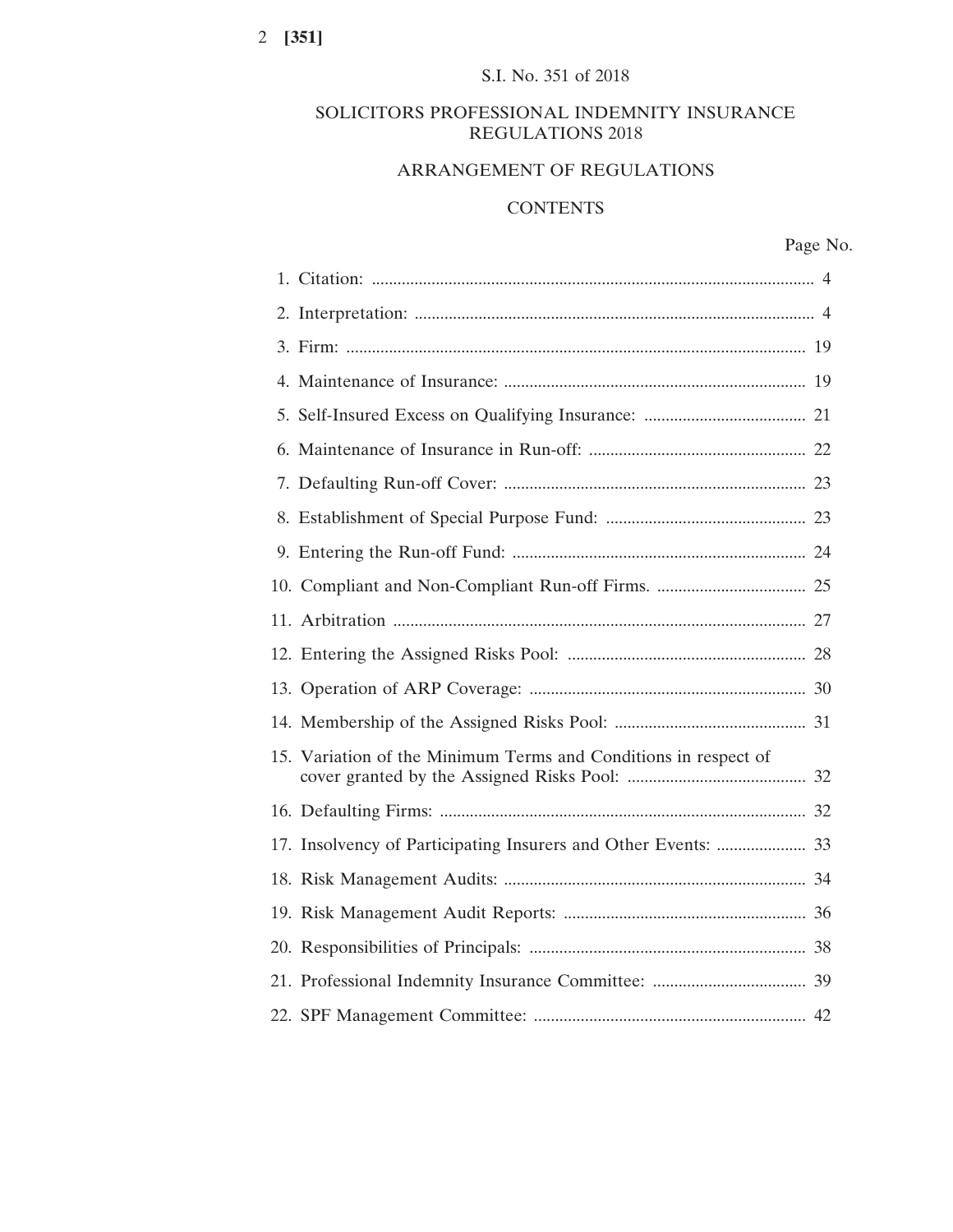| 23. Provision of Information and Co-Operation with Qualifying |  |
|---------------------------------------------------------------|--|
|                                                               |  |
|                                                               |  |
| Minimum Terms and Conditions of Professional                  |  |
|                                                               |  |
|                                                               |  |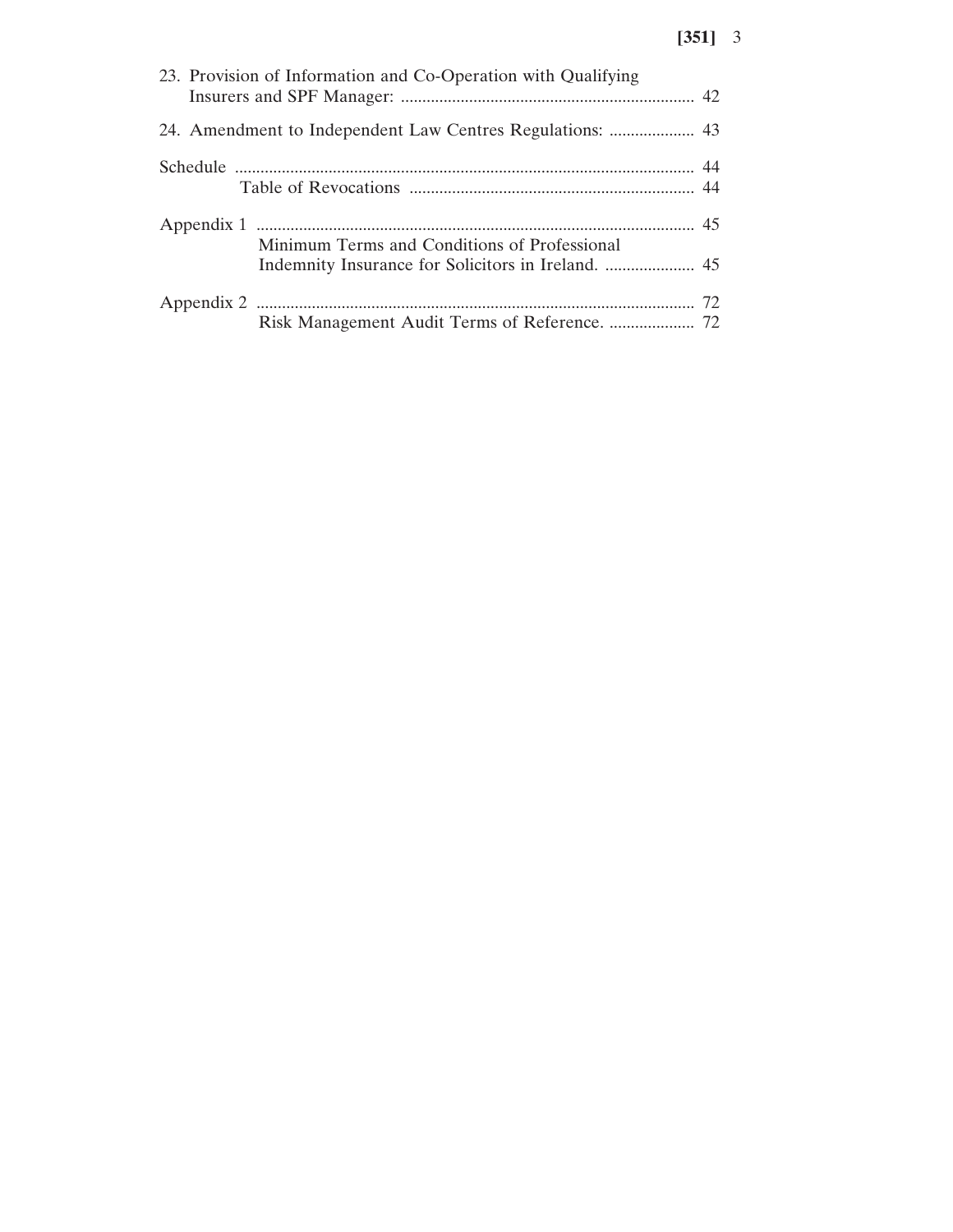# SOLICITORS PROFESSIONAL INDEMNITY INSURANCE REGULATIONS 2018

THE LAW SOCIETY OF IRELAND, in exercise of the powers conferred on it by section 26 of the Solicitors (Amendment) Act 1994, hereby makes the following Regulations:

# **1. Citation:**

(*a*) These Regulations may be cited as Solicitors Professional Indemnity Insurance Regulations 2018.

(*b*) These Regulations shall come into operation on 1 December 2018.

(*c*) The regulations listed in the Schedule to these Regulations shall cease to have effect as from 11:59:59 pm on 30 November 2018 to the extent set out in the Schedule.

# **2. Interpretation:**

(*a*) In these Regulations, the following terms shall have the following meanings—

"additional ARP premium" has the meaning ascribed to it in Regulation  $12(e)$ (ii);

"ARP" means the assigned risks pool;

"ARP coverage" means an arrangement for indemnification issued by the SPF manager on behalf of those participating insurers that participate in the assigned risks pool in respect of the indemnity period in which the coverage incepts and incorporating the minimum terms and conditions as varied by these Regulations but shall not include coverage issued to a defaulting firm through the assigned risks pool;

"ARP default premium" means the sums payable by a defaulting firm for any coverage arranged pursuant to Regulation  $16(a)$  from time to time;

"ARP eligibility criteria", in relation to a firm, means that the firm does not hold qualifying insurance with a participating insurer and:—

(i) (*a*) in respect of a firm that held ARP coverage from the assigned risks pool for the indemnity period which commenced on 1 December 2010, that the firm has not been in the assigned risks pool for more than 24 (twenty four) of the 60 (sixty) months

*Notice of the making of this Statutory Instrument was published in "Iris Oifigiúil" of* 14*th September*, 2018.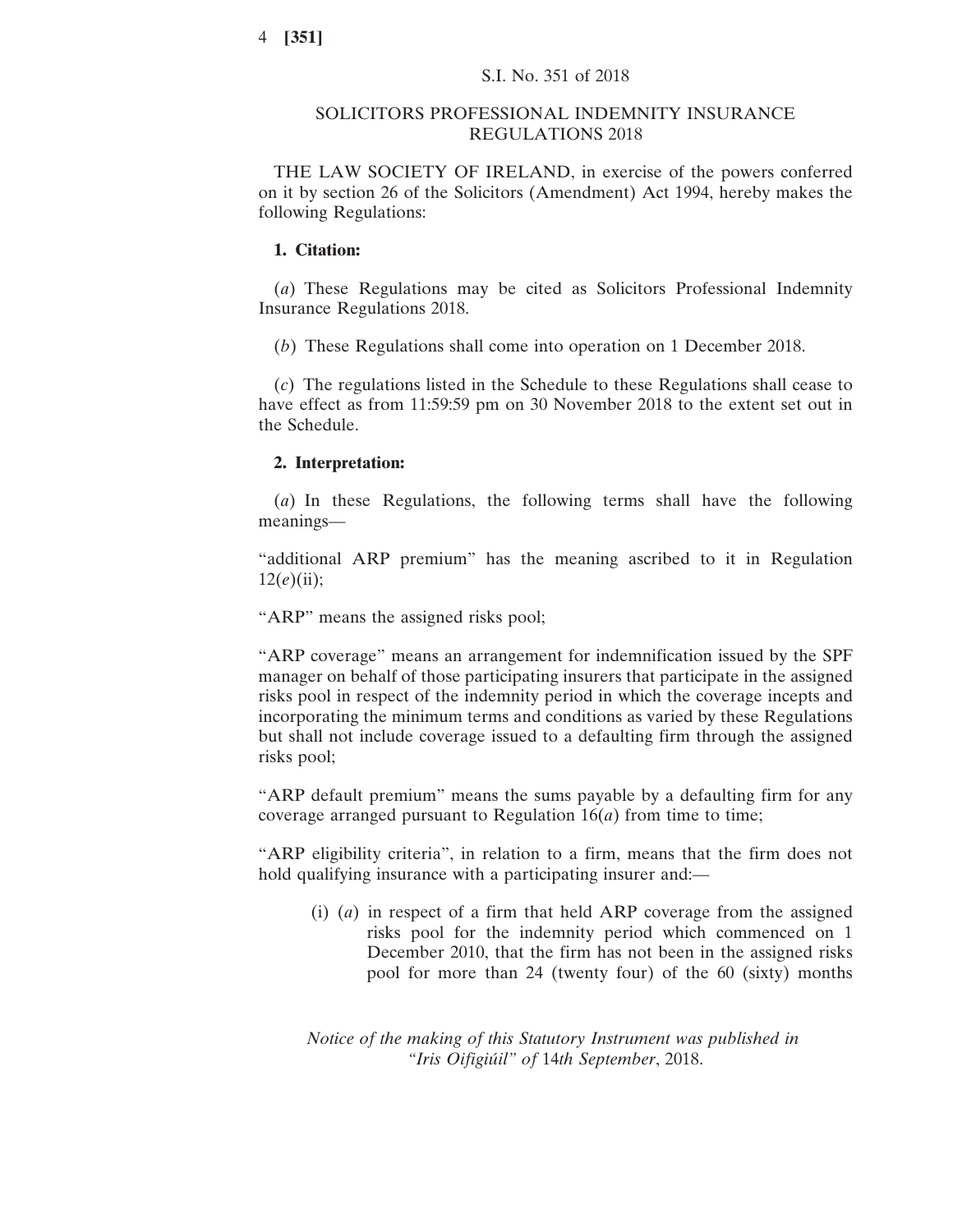preceding the date of its application to enter the assigned risks pool and is not a succeeding practice to such a firm; or

- (*b*) in respect of all other firms, that the firm has not been in the assigned risks pool for more than 12 (twelve), or such other period (not to exceed 24 (twenty four) months) as the PII committee may from time to time determine, of the 60 (sixty) months preceding the date of its application to enter the assigned risks pool and is not a succeeding practice to such a firm, and
- (ii) in respect of a firm which commenced practice on or subsequent to the operative date, it established qualifying insurance with a participating insurer or more than one (1) participating insurer with effect from the date of commencement of its practice, and
- (iii) that no direction in relation to the firm is in effect pursuant to Regulation  $18(g)$  or Regulation  $19(e)(iv)$ , and
- (iv) that the firm is not a defaulting run-off firm;

"ARP eligibility dispensation" means, in respect of any firm, a dispensation under Regulation 12(*b*);

"ARP eligible firm" means a firm that satisfies the ARP eligibility criteria or in respect of which an ARP eligibility dispensation is in effect;

"ARP premium" means, in respect of each firm which has been issued with an ARP coverage, the initial ARP premium and the additional ARP premium in respect of an indemnity period (or part thereof);

"ARP premium schedule" means the schedule to be determined by the PII committee and published by the Law Society from time to time which sets out the terms pursuant to which premium levels, in respect of firms which are issued with coverage in the assigned risks pool, are to be determined by the SPF manager in accordance with these Regulations;

"ARP run-off cover" means run-off cover from the run-off fund on like terms and conditions to ARP coverage;

"ARP run-off eligibility criteria" means in relation to a firm:—

- (i) a firm which held ARP coverage on the date of cessation of its practice, and
- (ii) in respect of a firm which held ARP coverage prior to the operative date, continued to satisfy the ARP eligibility criteria on the operative date, and
- (iii) a firm in respect of which there is no succeeding practice, and
- (iv) a firm which is not a defaulting firm;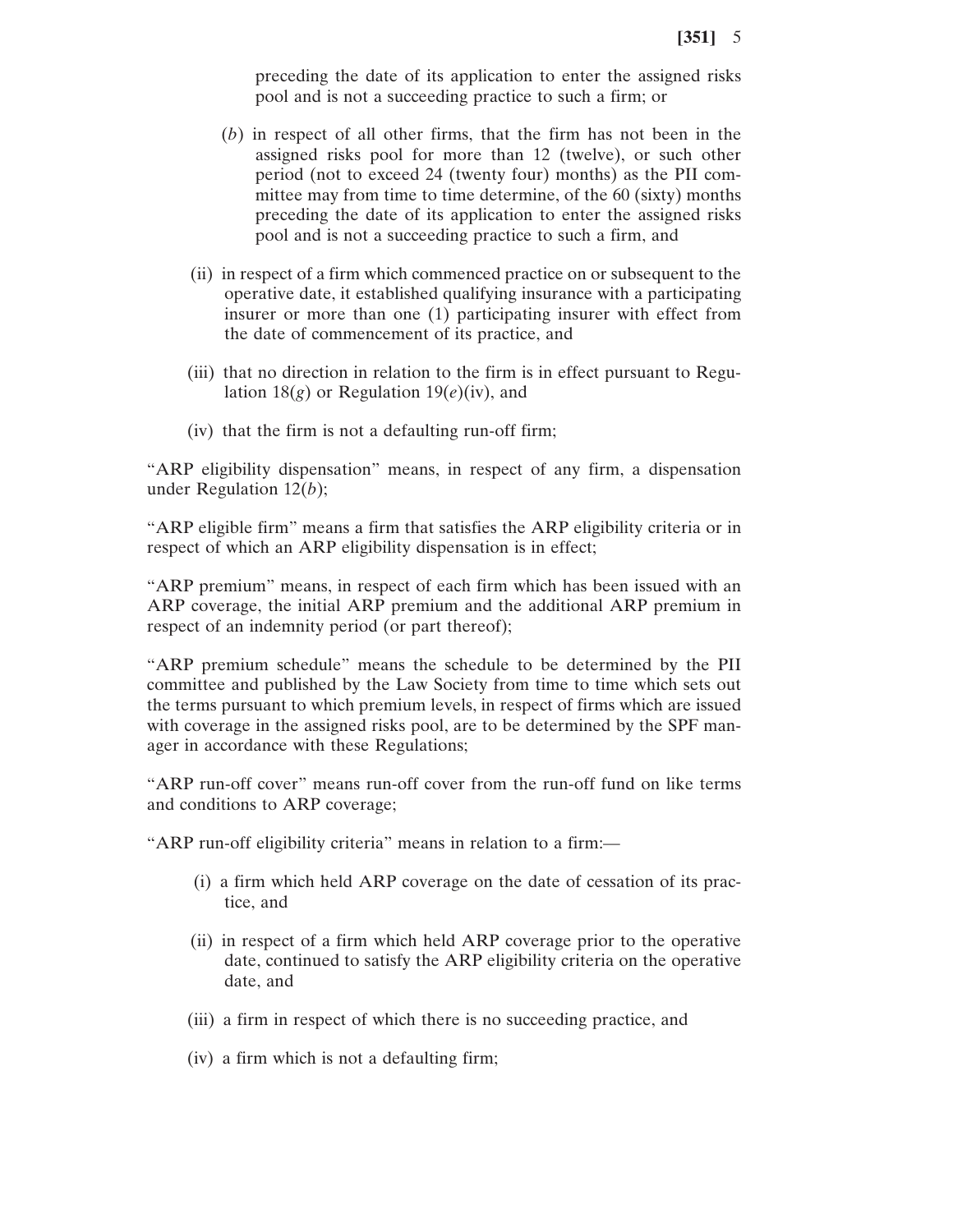"ARP run-off eligible firm" means a firm which satisfies the ARP run-off eligibility criteria;

"assigned risks pool" means the assigned risks pool referred to in Regulation 8 through which an ARP eligible firm or a defaulting firm may obtain or be granted coverage that incorporates the minimum terms and conditions as varied by these Regulations;

"authorised insurer" means an insurer that holds an authorisation to carry on insurance business for the purposes of Directive 73/239/EEC or that is otherwise entitled to carry on non-life insurance business in the State;

"claim" means a request or demand for, or an assertion of a right to, or an intimation of an intention to seek:—

- (i) civil compensation of any nature or civil damages of any nature; or
- (ii) any award to be made pursuant to the provisions of the Solicitors Acts 1954 to 2015, or any regulations made thereunder, for compensation or restitution to clients or any other obligation that may be imposed on solicitors or registered lawyers to compensate or make restitution to clients by statute from time to time, but for the avoidance of doubt, the term "claim" does not include any claim for the payment of costs incurred by any insured in defending or resisting proceedings seeking an award against that insured of the nature described in this subparagraph (ii) where the insurance, in accordance with the minimum terms and conditions, excludes the insurer's liability to indemnify the insured in respect of such costs.

For the purposes of sub-paragraph (ii) above, the discharge of an obligation of an insured, following receipt by an insured of a notification of a requirement to rectify, shall be treated as a "claim" (subject to the provisions of the regulations and/or minimum terms and conditions) notwithstanding that a formal award pursuant to the provisions of the Solicitors Acts 1954 to 2015, or any regulations made thereunder, has not been made;

"client account" shall have the same meaning as prescribed in the Solicitors Accounts Regulations or the meaning prescribed in any statute or statutory instrument amending or replacing the Solicitors Accounts Regulations;

"close of practice guidelines" means the close of practice guidelines to be published by the PII committee from time to time;

"Commercial Property Regulations" means the Solicitors (Professional Practice, Conduct and Discipline — Commercial Property Transactions) Regulations 2010;

"compliant run-off firm" means a firm which is designated as a compliant runoff firm by the SPF manager pursuant to Regulation  $10(a)$  or  $10(b)$ ;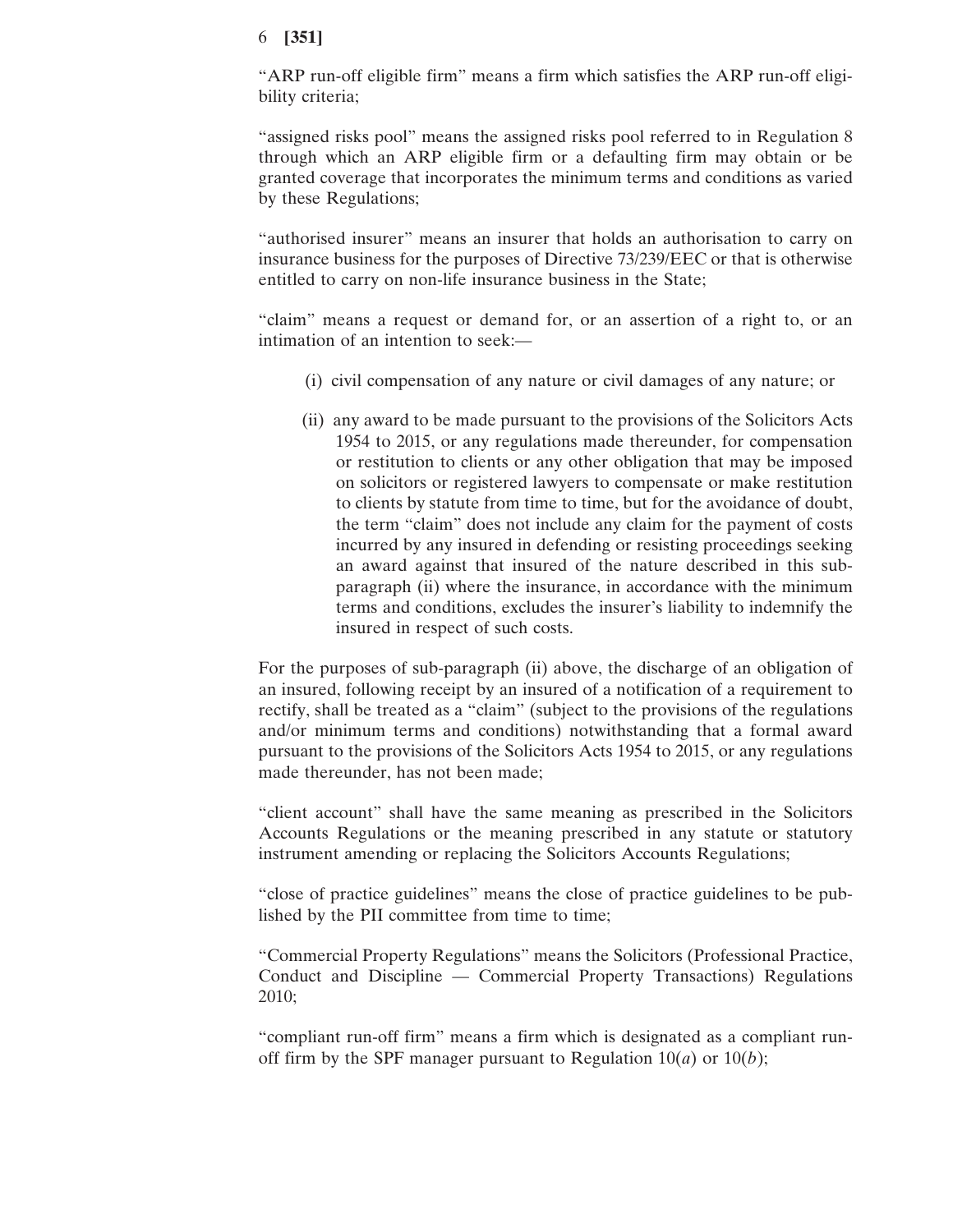"compliant run-off firm eligibility criteria" means, in relation to a run-off firm, a run-off firm which:

- (i) (*a*) complies with the close of practice guidelines; and
	- (*b*) notifies the SPF manager of its intention to cease practice in accordance with Regulation 9(*a*); and
	- (*c*) sends its most recently completed proposal form to the SPF manager in accordance with Regulation 9(*a*); and
	- (*d*) ceases to practice on the date specified in the written notice of its intention to cease practice provided by the firm to the SPF manager; or
- (ii) ceases to practice due to the death of a principal of the firm who was in practice at the time of his or her death or the critical illness of a principal of the firm who was in practice at the time he or she became critically ill; or
- (iii) ceases to practice due to occurrence of matters personal to the sole principal of the firm which, in the opinion of the SPF Manager, did not allow sufficient time for the firm to comply with the criteria listed in  $(i)(a)$  to  $(d)$  above, including, but not limited to, the appointment of the sole principal of the firm to the judiciary or other public office or the election of the sole principal to public office; or
- (iv) ceases to practice due to the suspension or strike-off of the sole principal from practice and;
	- (*a*) complies with the close of practice guidelines; and
	- (*b*) notifies the SPF manager of its intention to cease practice prior to the end of the indemnity period in which it ceases to practice; and
	- (*c*) sends its most recently completed proposal form to the SPF manager prior to the end of the indemnity period in which it ceases to practice; and
	- (*d*) ceases to practice on the date specified in the written notice of its intention to cease practice provided by the firm to the SPF manager.

"Council" means the council of the Law Society;

"coverage period" means the period for which the qualifying insurance or the ARP coverage (as the case may be) held by a firm affords cover;

"Data Protection Acts" means the Data Protection Acts 1988 to 2018;

"defaulting firm" means a firm that does not hold qualifying insurance and which falls within one (1) of the following categories: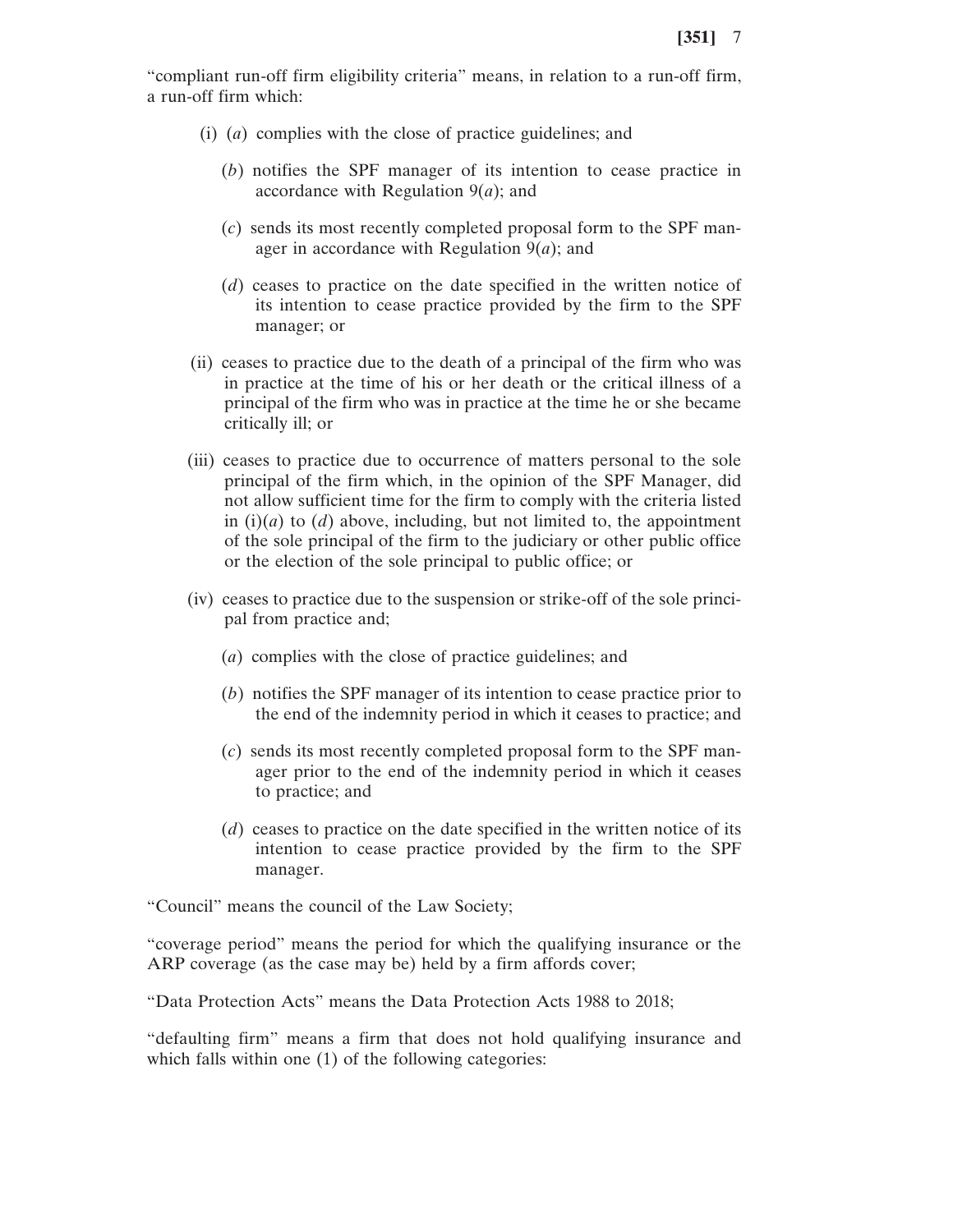- (i) in the case of a firm that is an ARP eligible firm, it has failed to make an application to be admitted into the assigned risk pool prior to the start of any relevant indemnity period or immediately prior to the expiry of its coverage period, whichever is the earlier; or
- (ii) in the case of a firm that is not an ARP eligible firm, it is a firm that is carrying on a practice without qualifying insurance; or
- (iii) a firm designated as a defaulting firm pursuant to Regulation 12(*h*);

"defaulting run-off firm" means a firm that ceases a practice in circumstances where it is required pursuant to these Regulations to establish and maintain run-off cover, but where it is neither an ROF eligible firm nor an ARP run-off eligible firm (and a firm on whose behalf the SPF manager makes arrangements for run-off cover to be extended to that firm following the cessation of its practice, through the run-off fund, because it is neither an ROF eligible firm nor an ARP run-off eligible firm shall be regarded as a defaulting run-off firm);

"defence costs" mean legal costs and disbursements and investigative and related expenses reasonably and necessarily incurred with the consent of a participating insurer in relation to a claim including without limitation the costs of:—

- (i) defending any proceedings, or
- (ii) conducting any proceedings for indemnity, contribution or recovery,

or

(iii) investigating, reducing, avoiding or compromising any actual or potential claim;

but the term "defence costs" does not include:—

- (*a*) any internal overhead expenses of a firm or a participating insurer or the cost of any insured's time, or
- (*b*) any costs incurred by an insured in defending or resisting proceedings seeking an award against that insured of the nature described in paragraph (ii) under the definition of "claim" where the qualifying insurance, in accordance with the minimum terms and conditions, excludes a participating insurer's liability to indemnify an insured in respect of such costs;

"Direction" has the meaning ascribed to it in Regulation 11(*h*);

"earlier regulations" means the 1995 Regulations, the 2007 Regulations, the 2011 Regulations, the 2014 Regulations. the 2016 Regulations and the 2017 Regulations;

"financial institution" means any of the following:—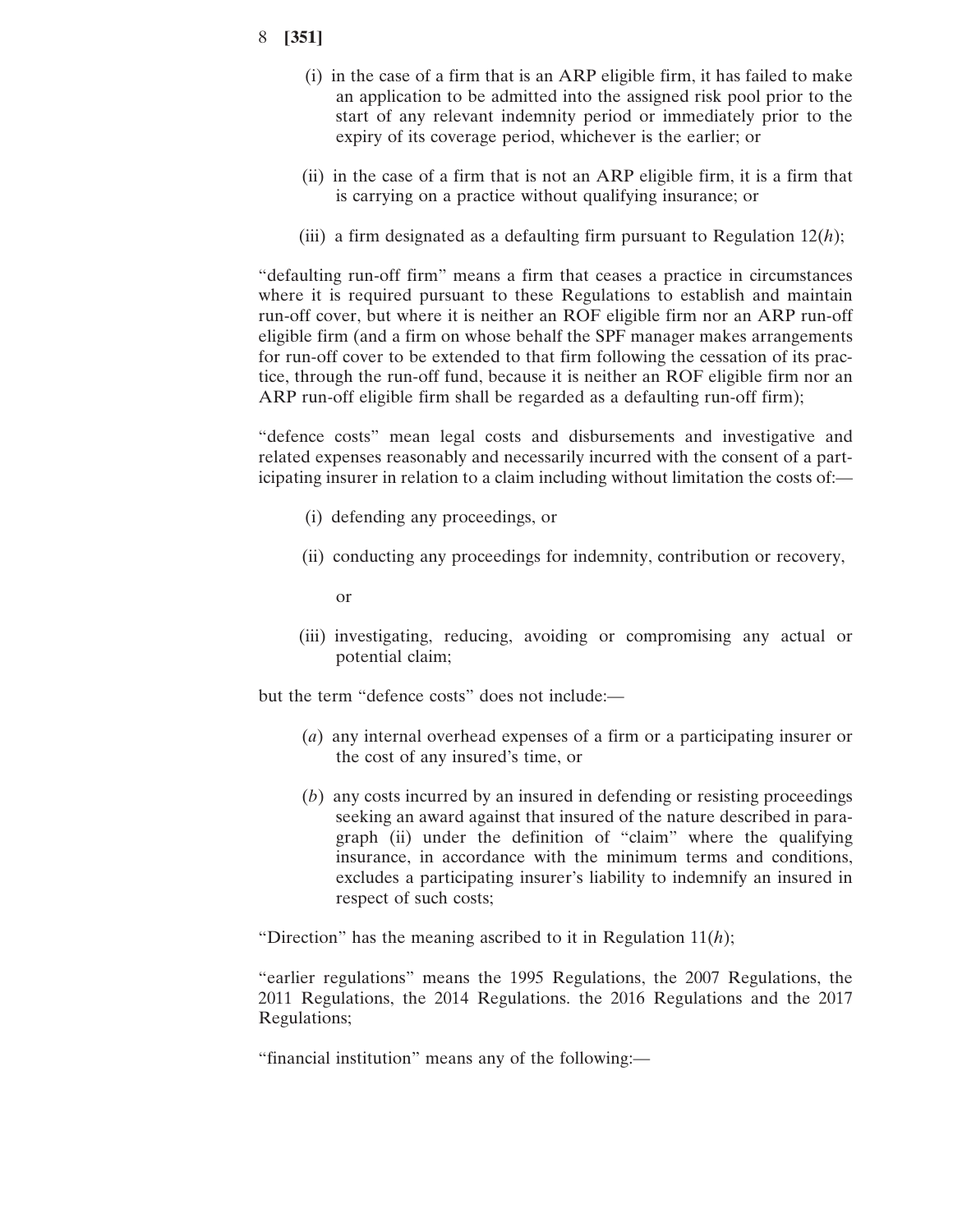- (i) a credit institution as defined in section 2(1) of the Consumer Credit Act 1995(as amended), or
- (ii) a credit institution that is the holder of an authorisation for the purposes of Article 3(1) of Directive 2013/36/EU, or
- (iii) a retail credit firm authorised pursuant to section 31 of the Central Bank Act 1997 (as amended), or
- (iv) a home reversion firm authorised pursuant to section 31 of the Central Bank Act 1997 (as amended), or
- (v) any other party that engages on a professional basis in the business of providing financial accommodation of any nature to another person, or
- (vi) any assignee of debt from an entity that has been engaged in the business of providing financial accommodation of any nature to another person, including without limitation, NAMA,

but, for the avoidance of doubt, does not include a Minister of the Government in the exercise of the functions, powers or duties of his office;

"firm" means:—

- (i) any partnership of two (2) or more solicitors or registered lawyers (as constituted from time to time, whether before or during any relevant indemnity period); or
- (ii) a legal partnership (as constituted from time to time, whether before or during any relevant indemnity period), where such partnership includes at least one (1) solicitor or registered lawyer, or
- (iii) a multi-disciplinary practice (as constituted from time to time, whether before or during any relevant indemnity period), where such multidisciplinary practice includes at least one (1) solicitor or registered lawyer; or
- (iv) any sole practitioner being either a solicitor or registered lawyer, and including a sole practitioner who employs one (1) or more solicitors or registered lawyers, and a sole practitioner who, although having established a practice, is employed by a person who is not a solicitor or registered lawyer,

where the relevant partnership or relevant sole practitioner, as the case may be, carries on a practice;

"firm's practice" means the practice carried on by a firm, and includes the business of any trustee, nominee, service or administration company owned by the principals of the firm;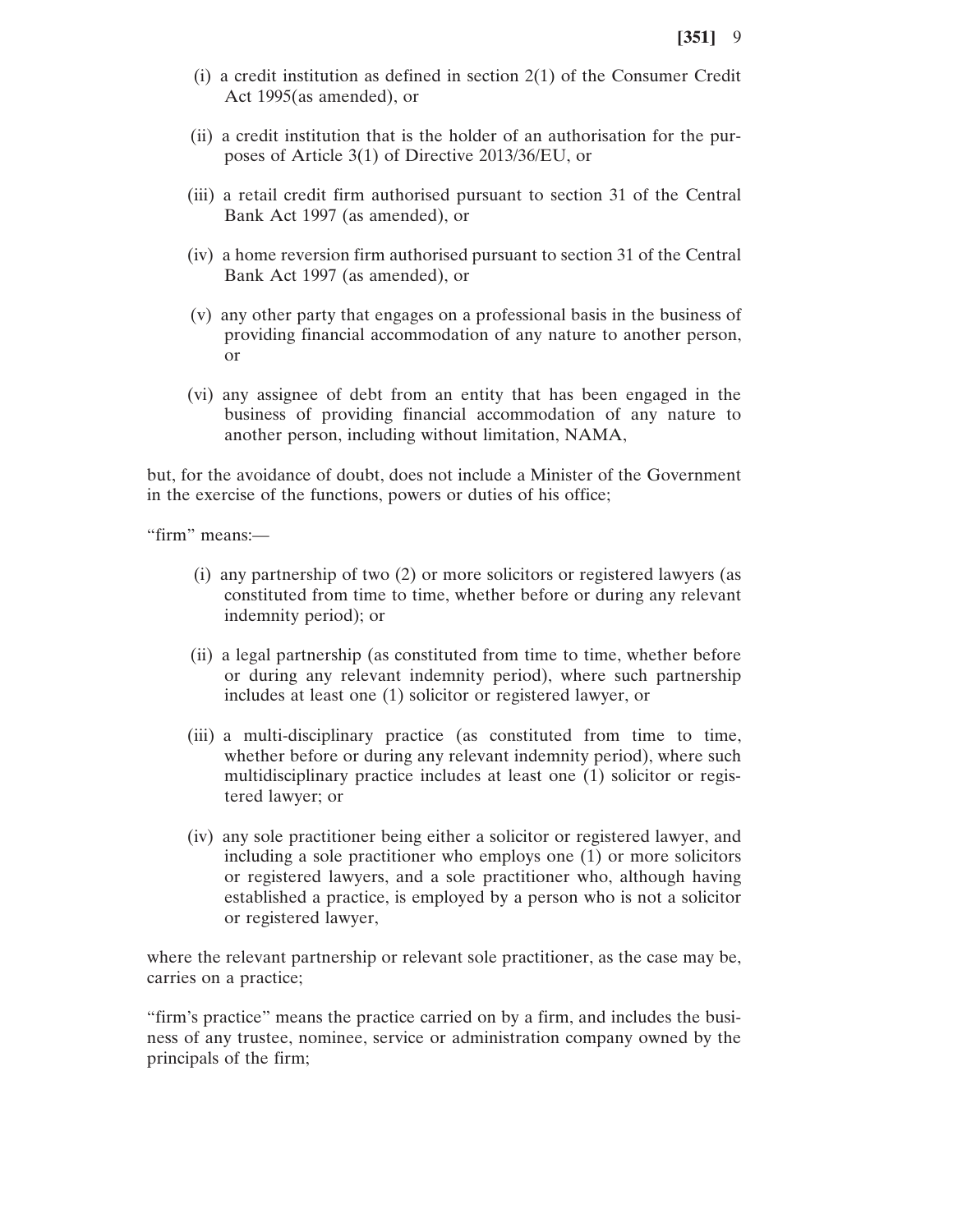"indemnity period" means any period of one (1) year starting on 1 December in each year;

"initial ARP premium" has the meaning ascribed to in Regulation  $12(e)$ (ii);

"insolvency event" means, in relation to a participating insurer:—

- (i) the appointment of a liquidator, receiver, administrative receiver, administrator or examiner to the participating insurer (or an analogous appointment being made in respect of the participating insurer in any jurisdiction outside the State), or
- (ii) the passing by the members of a participating insurer of a resolution for a voluntary winding up (or an analogous step being taken in relation to a participating insurer in any jurisdiction outside the State), or
- (iii) the making of a winding up order in relation to a participating insurer (or an analogous order being made in relation to a participating insurer in any jurisdiction outside the State), or
- (iv) the approval of a voluntary arrangement or similar form of composition with creditors in respect of a participating insurer (or an analogous event occurring in relation to a participating insurer in any jurisdiction outside the State);

but, for the avoidance of doubt, an insolvency event does not occur unless so declared by the PII committee.

"insurance" means the professional indemnity insurance or coverage required by each firm pursuant to the Regulations;

"insured" means, in respect of a firm:—

- (i) the firm, or
- (ii) each trustee, nominee, service or administration company owned by the firm and/or the principals of the firm from time to time, or
- (iii) each director, officer or employee of any such company as is referred to in paragraph (ii) above from time to time, or
- (iv) each principal or former principal of the firm from time to time, or
- (v) each employee or former employee of the firm from time to time, or
- (vi) the estate or legal personal representatives of any deceased former principal or employee of the firm;

"insurer" means the underwriter of the insurance or the provider of the coverage the subject of the minimum terms and conditions;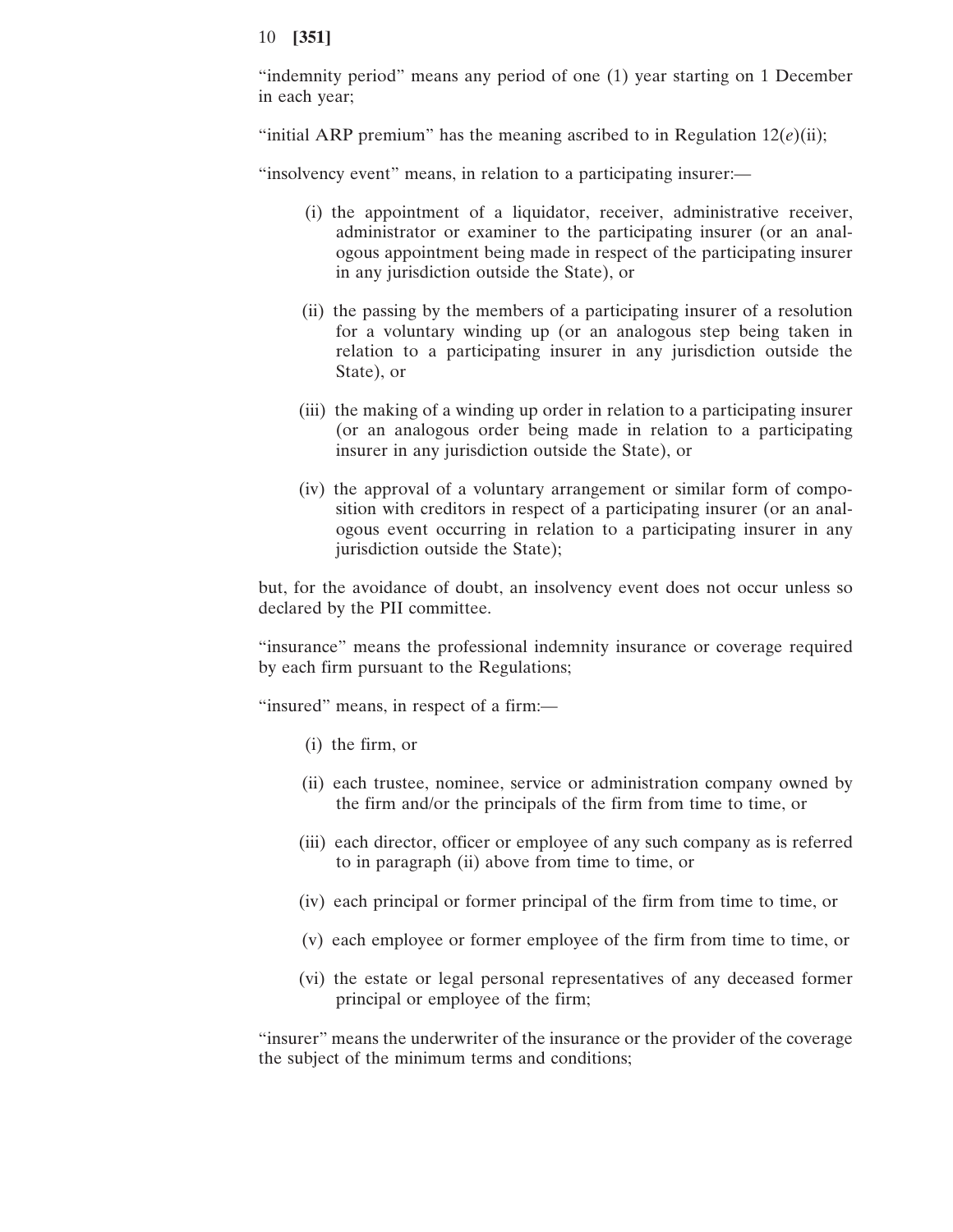"insurer reimbursement claim" means a claim maintained and upheld against a participating insurer, by a claimant other than a financial institution, which would have been paid by a participating insurer:—

- (i) in circumstances where if that claimant had been a financial institution, the participating insurer would have been entitled to exclude liability for the claim in accordance with clause 6.15 of the minimum terms and conditions; and
- (ii) the participating insurer has not recovered the full extent of the sums paid by it by way of a claim for reimbursement pursuant to clause 7.2 of the minimum terms and conditions;

"investment advice" has the meaning given in the Investment Intermediaries Act 1995;

"investment business service" has the meaning given in the Investment Intermediaries Act 1995;

"Law Society" means the Law Society of Ireland;

"Legal Partnership" has the meaning assigned to it by the Legal Services Regulation Act 2015;

"legal services" means services of a legal or financial nature and includes any part of such services, and for the avoidance of doubt, includes (without limitation):—

- (i) any investment business services or investment advice provided by a firm, and
- (ii) acting as personal representative or trustee, and
- (iii) acting as notary public, and
- (iv) acting as a commissioner for oaths, and
- (v) acting as liquidator or receiver, and
- (vi) acting as company secretary, and
- (vii) acting as director of any body corporate owned by the principals of a firm that provides trustee, nominee, administration or other services, and
- (viii) acting as arbitrator or mediator, and
- (ix) acting on a pro bono basis, and
- (x) acting as personal insolvency practitioner, and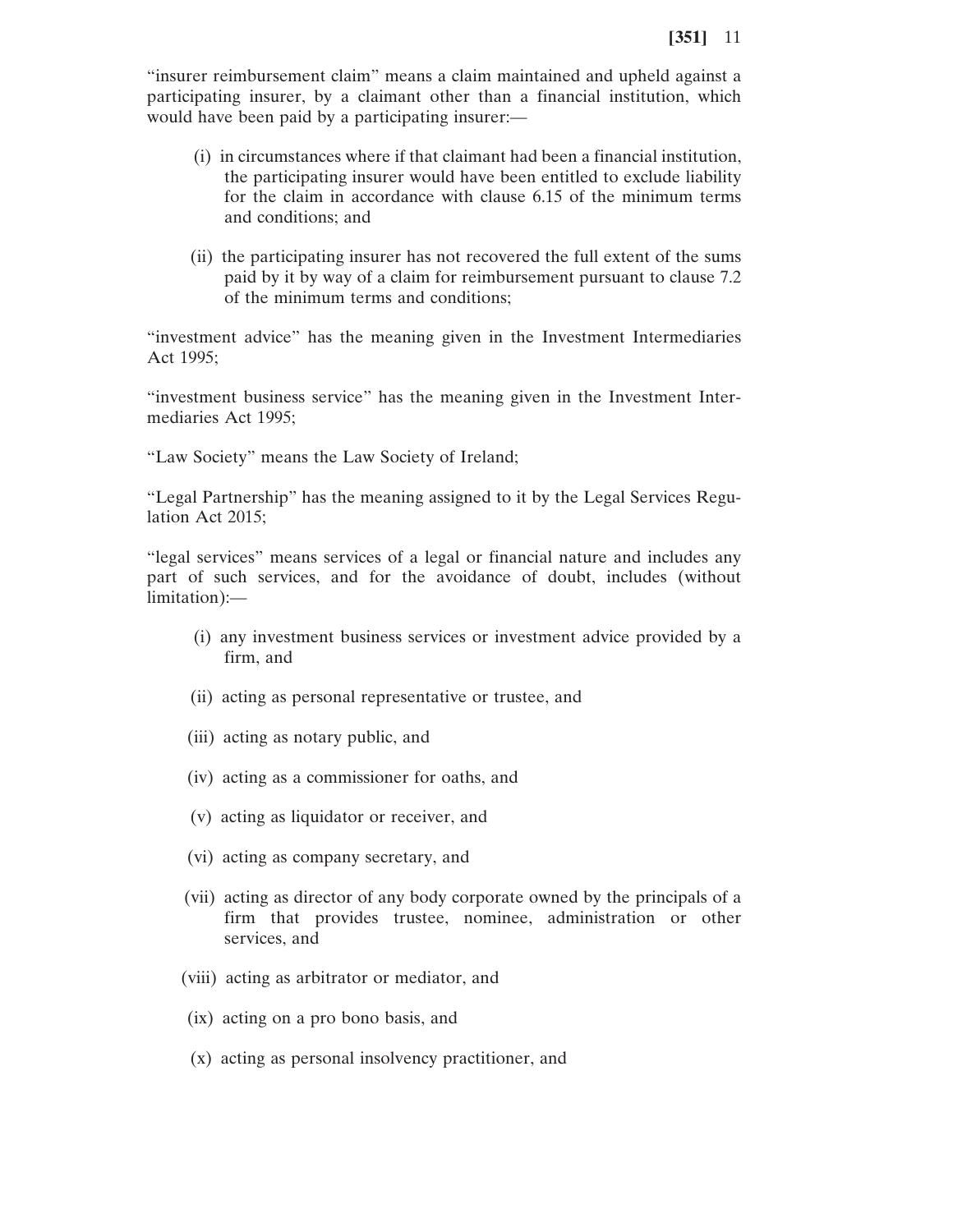- 12 **[351]**
	- (xi) acting as an expert witness and/or providing opinions as a professional expert; and
	- (xii) acting as a patent agent; and
	- (xiii) acting as a registered trade mark agent; and
	- (xiv) acting as a European trademark & design attorney;

"minimum common risk management standard" means the minimum common risk management standard or any equivalent by whatever name called published by the Law Society (in terms approved by the PII committee) from time to time or if none is published or in force then as shall be determined by the SPF management committee;

"minimum terms and conditions" means the minimum terms and conditions set out in Appendix1 to these Regulations with which a qualifying insurance (or, in the case of a qualifying insurance provided as a co-insurance, any part thereof) underwritten by a participating insurer is required by these Regulations to comply, or in the case of ARP coverage and run-off cover, such minimum terms and conditions, as varied by or pursuant to these Regulations, to apply in respect of such cover;

"misconduct" has the meaning given in section 3 of the Solicitors (Amendment) Act 1960 (as amended by section 24 of the Solicitors (Amendment) Act 1994 and section 7 of the Solicitors (Amendment) Act 2002);

"multi-disciplinary practice" has the meaning assigned to it by the Legal Services Regulation Act 2015;

"NAMA" means the National Asset Management Agency;

"non-compliant run-off firm" means a firm which is designated as a non-compliant run-off firm by the SPF manager pursuant to Regulation  $10(a)$  or  $10(c)$ ;

"non-performance event" means, in relation to a participating insurer the loss by that participating insurer of its ability to lawfully fulfil any obligations undertaken by it in respect of qualifying insurance in the State (whether by withdrawal or qualification of its authorisation to do so or otherwise) but, for the avoidance of doubt, a non-performance event does not occur unless so declared by the PII committee;

"notification of a requirement to rectify" means a notice in writing (including email) from the Registrar of Solicitors or from such other person as may be appointed by the Law Society for that purpose:-

- (i) notifying an insured that a deficit has arisen on one or more of the insured's client account(*s*), and
- (ii) informing the insured of the insured's obligation to rectify such deficit(*s*), and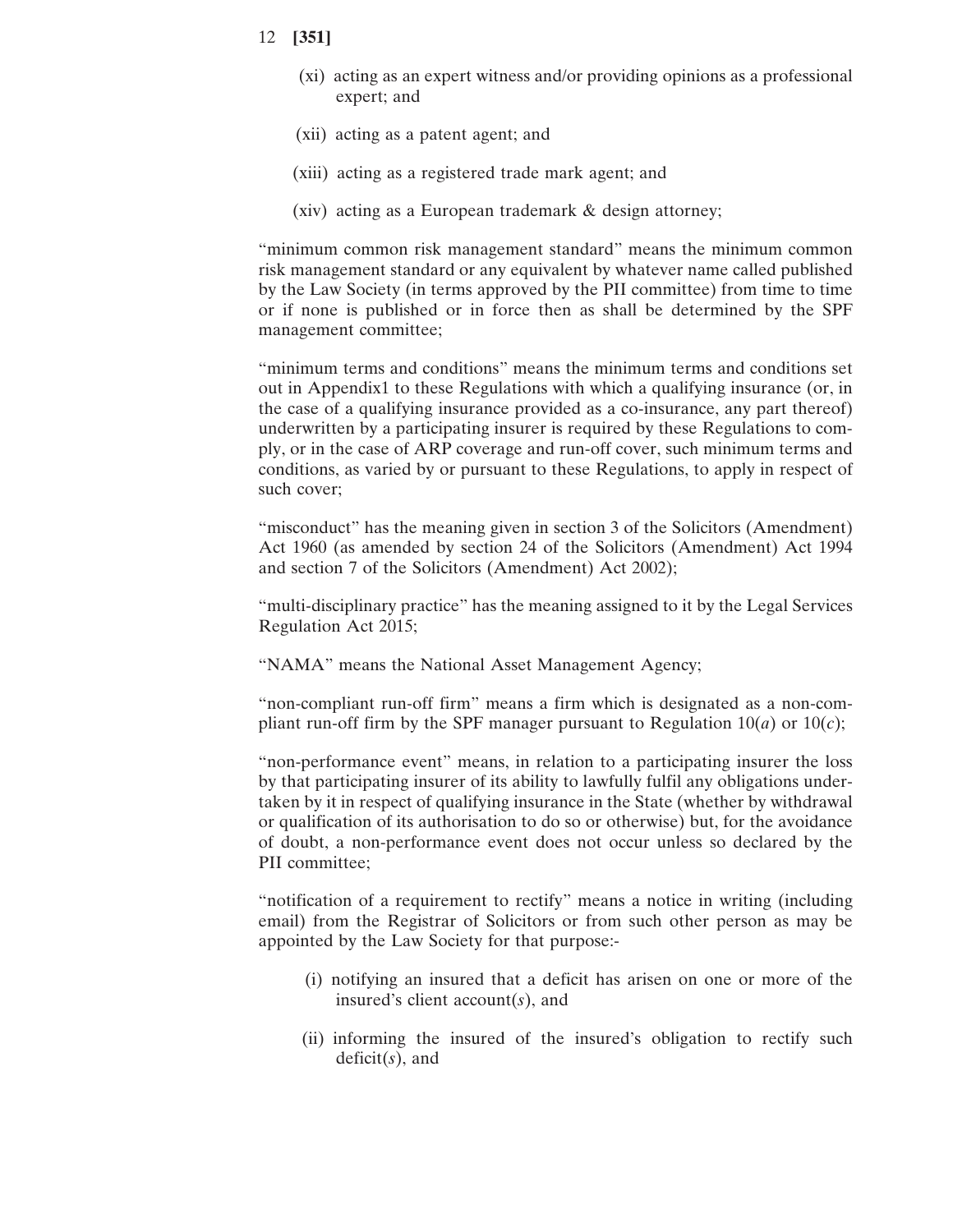(iii) setting out the regulatory consequences for the insured should such rectification not occur within a specified period of time;

"operative date" means 1 December 2018;

"participating insurer" means, in respect of an indemnity period,

- (i) an authorised insurer which has entered into and duly executed a participating insurers agreement with the Law Society on or before 1 November immediately prior to the commencement of that indemnity period and which is effective to permit such insurer to underwrite qualifying insurance; or
- (ii) an authorised insurer which has entered into and duly executed a participating insurers agreement with the Law Society in accordance with Regulation 17(*e*) and which is effective to permit such insurer to underwrite qualifying insurance.

"participating insurers agreement" means an agreement in such terms as the PII committee may from time to time designate setting out the terms and conditions on which a participating insurer may provide qualifying insurance to firms in the State and the terms on which such participating insurer shall participate in the special purpose fund;

"personal insolvency practitioner" has the meaning ascribed to such term in the Personal Insolvency Act 2012;

"phoenix firm" means, in relation to any firm (a "predecessor firm"), a firm that is carrying on a practice that, in the absolute discretion of the PII committee, is largely similar to or has succeeded to the practice formerly carried on by a predecessor firm or any part thereof, and two (2) or more firms may be treated as each being phoenix firms to a single predecessor firm for the purpose of these Regulations;

"PII committee" means the professional indemnity insurance committee constituted under Regulation 21;

"practice" means a business (which term includes any gainful occupation) or any part thereof consisting of the provision of legal services from an establishment in the State and where such legal services (as they involve the provision of legal advice) relate to the law of the State (including European Union law as it forms part of the law of the State);

"practice manager" means a person appointed by the Law Society to any firm in accordance with section 61 of the Solicitors Act 1954 (as substituted by Section 31 of the Solicitors (Amendment) Act 1994);

"practising certificate" has the meaning given in section 46 of the Solicitors Act 1954;

"preceding practice" means each practice: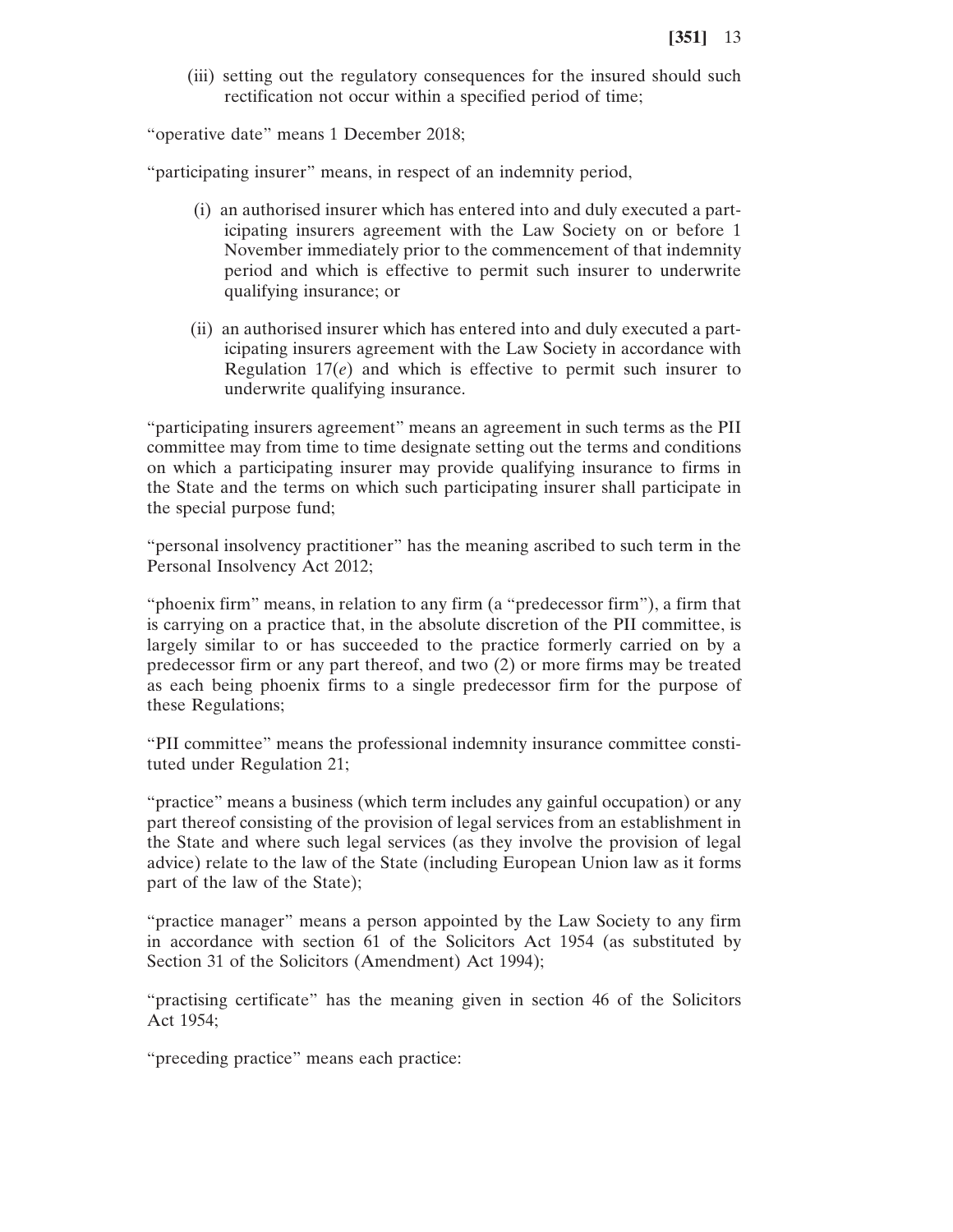- (i) which has ceased practice; and
- (ii) to which the firm's practice is a succeeding practice;

"predecessor firm" is a firm in relation to which pursuant to these Regulations another firm is a phoenix firm;

"principal" means:—

- (i) the sole practitioner of any firm which during any indemnity period carries on or carried on business as a sole practitioner and includes a sole practitioner who employs or employed one (1) or more solicitors or registered lawyers; or
- (ii) every partner of a firm being a solicitor or registered lawyer and every person held out as a partner of a firm that during any indemnity period carries on or carried on business as a partnership; or
- (iii) a practice manager.

"qualifying certificate" has the meaning given in the European Communities (Lawyers' Establishment) Regulations 2003 (Statutory Instrument No. 732 of 2003);

"qualifying insurance" means a policy or policies of insurance which (in the case of a single such policy) includes the relevant minimum terms and conditions or (in the case of a number of policies) taken together include the minimum terms and conditions in effect at the date of inception, extension, renewal or replacement of the policy or policies of insurance;

"re-calculated ARP premium" has the meaning ascribed to it in Regulation  $12(f);$ 

"registered lawyer" means a lawyer that has been granted a registration certificate by the Law Society and has been entered onto the register maintained by the Law Society within the meaning of and in accordance with the European Communities (Lawyers' Establishment) Regulations 2003 (Statutory Instrument No. 732 of 2003) and a reference to a registered lawyer in these Regulations, where consistent with the context thereof, includes a former registered lawyer or a deceased registered lawyer;

"Registrar of Solicitors" means the holder of the office of Registrar of Solicitors appointed by the Law Society pursuant to section 8 of the Solicitors Act 1954;

"relevant person" has the meaning ascribed to it in the Commercial Property Regulations;

"relevant premium income" has the meaning ascribed to it in the participating insurers agreement;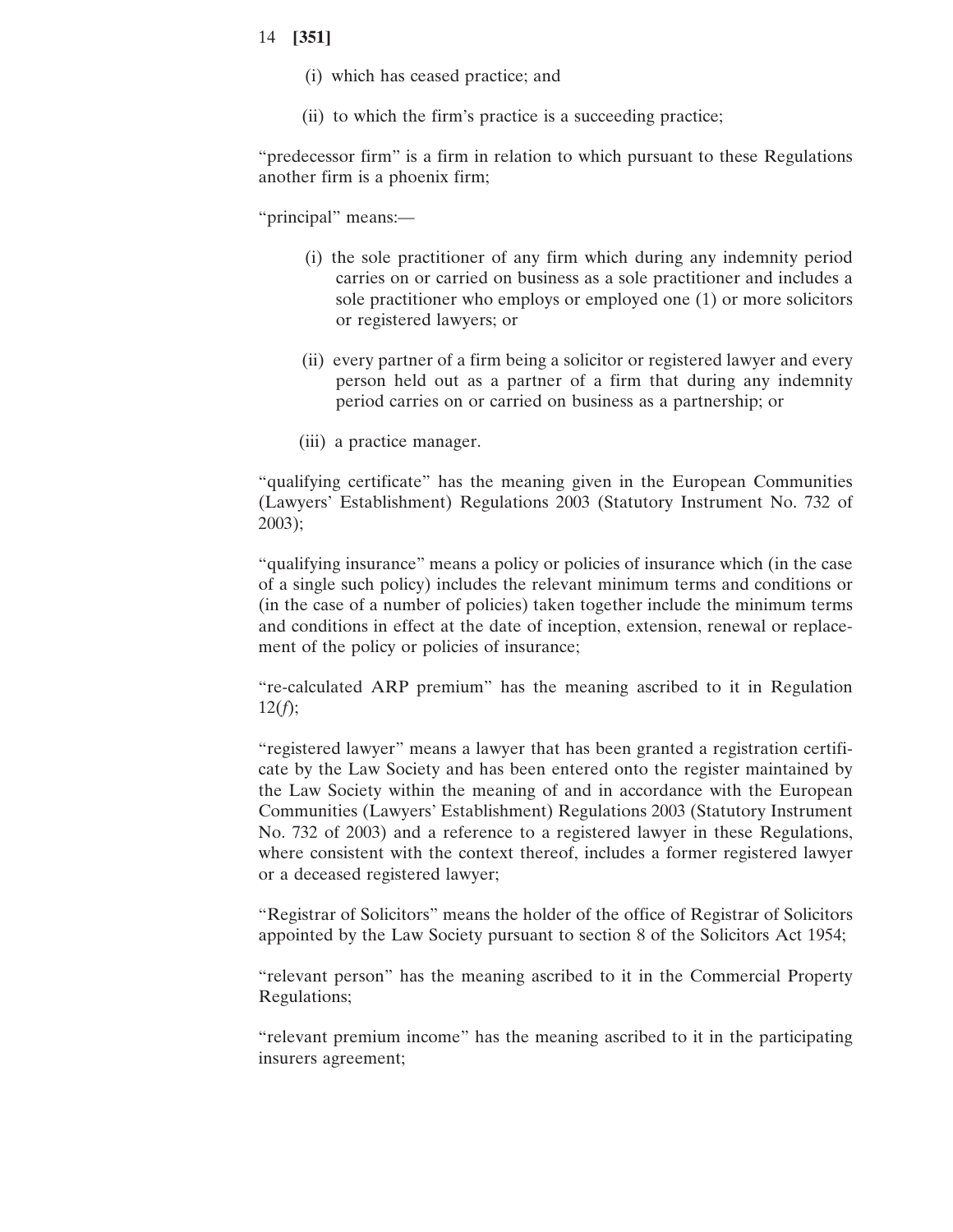"residential property" has the meaning ascribed to it in the Commercial Property Regulations;

"residential property transaction" has the meaning ascribed to it in the Commercial Property Regulations;

"risk management audit" means an investigation of the practice of a firm that has been admitted to or that seeks to be admitted to the assigned risks pool, with a view to ascertaining the management and other conditions prevailing within the firm and the management and professional competence of the personnel employed by or engaged in the firm's practice (including the principals of the firm);

"risk management auditor" means any person or persons (including any body corporate, partnership or unincorporated body) selected and appointed by the SPF management committee to conduct a risk management audit in accordance with these Regulations;

"risk management audit recommendations" means any recommendations made by a risk management auditor in a risk management audit report in relation to the future management of the practice of a firm;

"risk management audit report" means a report produced by a risk management auditor appointed to conduct a risk management audit into the practice of a firm, and detailing in particular (but without limitation) the following matters:—

- (i) the risk management auditor's view as to the management and other conditions prevailing within the firm and the management and professional competence of the personnel employed by or engaged in the firm's practice and of the principals of the firm, and
- (ii) providing such information in relation to the practice conducted by the firm as is necessary to ensure that the report responds to the matters required to be addressed by the risk management audit terms of reference, and
- (iii) giving the views of the risk management auditor as to the reasons why the firm was unable to obtain qualifying insurance, and
- (iv) making recommendations as to the steps that should be taken by the firm to enhance its prospects of being in a position to obtain qualifying insurance from a participating insurer outside the assigned risks pool in the future;

"risk management audit terms of reference" means the matters set out in Appendix 2 to these Regulations, as such matters as may be varied from time to time by the PII committee;

"ROF" means the run-off fund;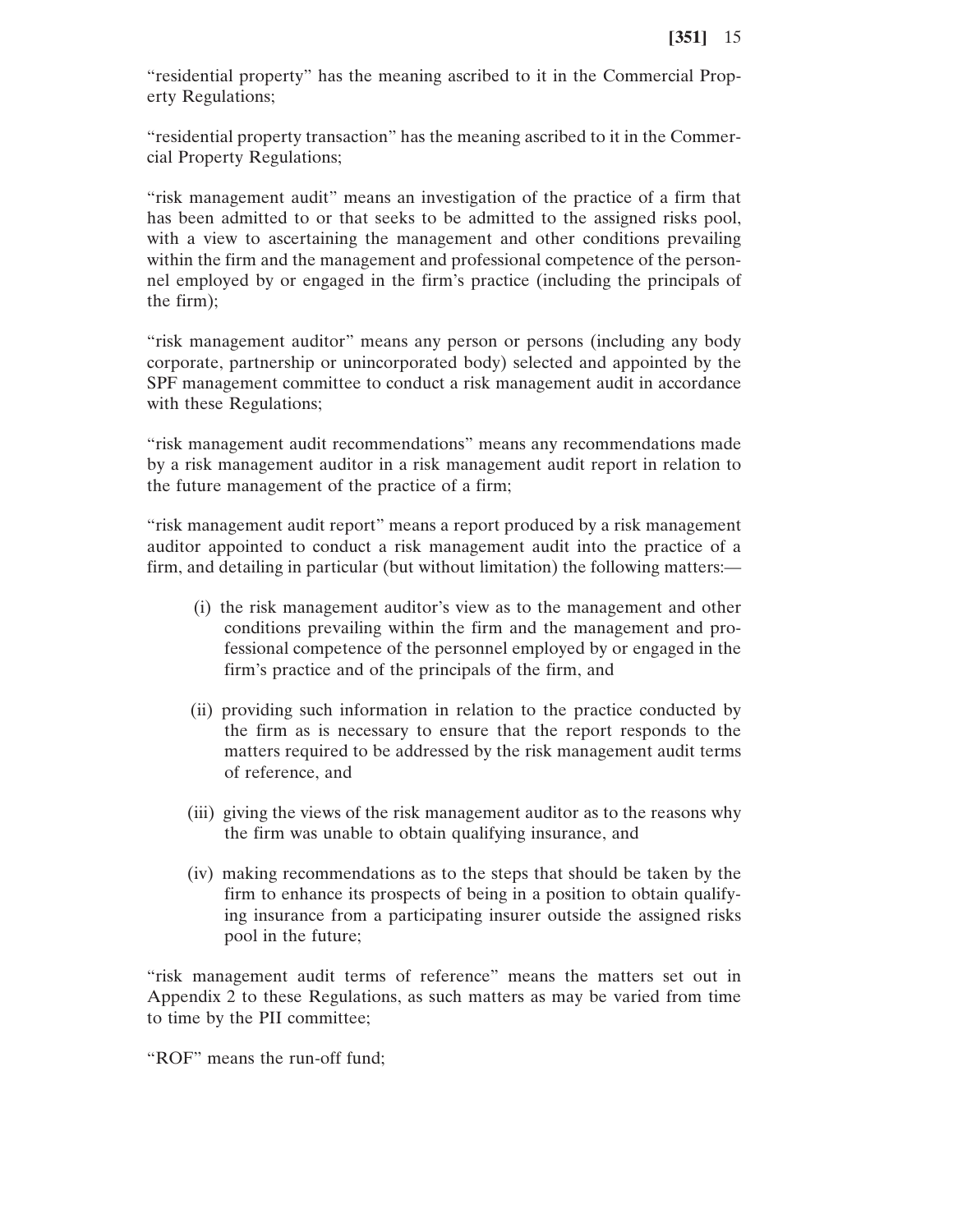"ROF coverage" means an arrangement for indemnification issued by the SPF manager to a ROF eligible firm on behalf of those participating insurers that participate in the special purpose fund and incorporating the minimum terms and conditions as varied by or pursuant to these Regulations;

"ROF eligibility criteria", in relation to a firm, means a firm:—

- (i) which:
	- (*a*) was carrying on a practice on the operative date and which established qualifying insurance with a participating insurer or more than one (1) participating insurer with effect from the operative date, or
	- (*b*) commenced a practice subsequent to the operative date and which established qualifying insurance with a qualifying insurer or more than one (1) participating insurer with effect from the date it commenced practice, and
- (ii) held qualifying insurance with a participating insurer or more than one (1) participating insurer immediately prior to becoming a run-off firm, and
- (iii) was not a defaulting firm immediately prior to the operative date, and
- (iv) in respect of which there is no succeeding practice in accordance with the meaning of the term "succeeding practice" as it was defined in regulations made by the Law Society pursuant to section 26 of the Solicitors (Amendment) Act 1994 and which were in force on the date on which the firm ceased to carry on a practice;

"ROF eligible firm" means a firm that satisfies the ROF eligibility criteria;

"ROF prior notice terms" means Regulation  $9(g)(ii)$  and Regulation  $9(g)(iv)$ ;

"roll" has the meaning ascribed to it in the Solicitors Act 1954;

"run-off cover" means an arrangement for indemnification issued by the SPF manager on behalf of those participating insurers that participate in the special purpose fund for a firm that has ceased to carry on a practice which includes the relevant minimum terms and conditions as varied by or pursuant to these Regulations;

"run-off cover rules" means the model terms and conditions to be published by the PII committee pursuant to Regulation  $6(g)$ ;

"run-off firm" means a firm that:—

- (i) was carrying on a practice on the operative date or that subsequently commenced a practice, and
- (ii) has ceased to carry on a practice, and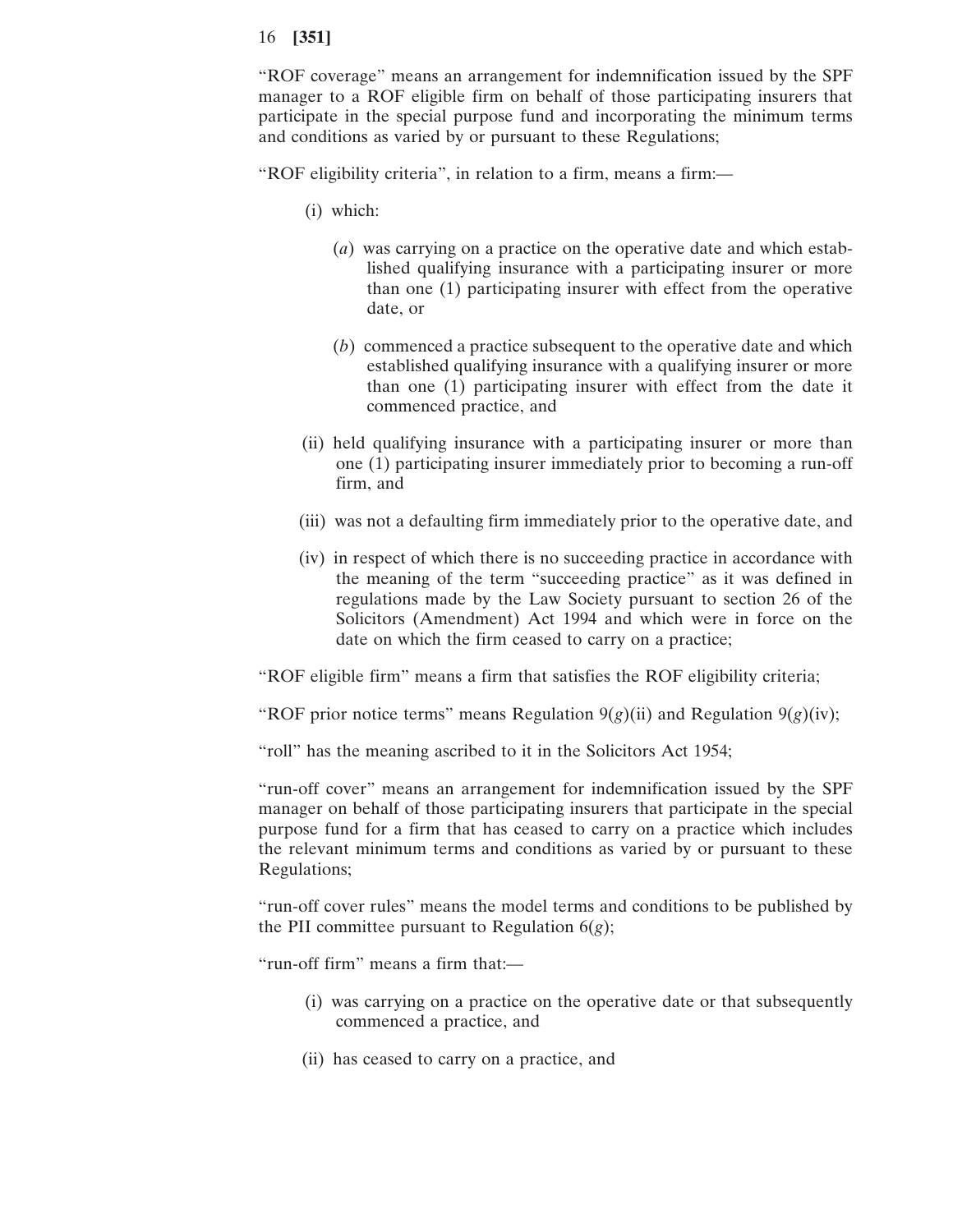(iii) in respect of which there is no succeeding practice in accordance with the meaning of the term "succeeding practice" as it was defined in regulations made by the Law Society pursuant to section 26 of the Solicitors (Amendment) Act 1994 and which were in force on the date on which the firm ceased to carry on a practice;

"run-off fund" means the run off fund established pursuant to Regulation  $8(c)$ ;

"solicitor" has the meaning given in section 3 of the Solicitors Act 1954 (as amended by section 3 of the Solicitors (Amendment) Act 1994) and a reference to a solicitor in these Regulations, where consistent with the context thereof, includes a former solicitor or a deceased solicitor;

"Solicitors Accounts Regulations" means the Solicitors Accounts Regulations 2014 (S.I. No. 516 of 2014) or any statute or statutory instrument amending or replacing the Solicitors Accounts Regulations 2014 (S.I. No. 516 of 2014);

"SPF management committee" means the SPF management committee constituted under Regulation 22;

"SPF manager" means any person (including any body corporate, partnership or unincorporated body) from time to time appointed by the PII committee to manage the special purpose fund, and includes any replacement to such a person appointed from time to time;

"special purpose fund" means the special purpose fund constituted under Regulation 8;

"succeeding practice" means a practice that satisfies any one (1) or more of the following conditions in relation to another practice (such other practice being a preceding practice for these purposes):-

- (i) it is held out as being a successor to the practice or part thereof of the preceding practice by whatever means such holding out occurs, or
- (ii) it is conducted by a partnership where half or more of the principals are identical to those persons who were principals of any partnership that conducted the preceding practice, or
- (iii) it is conducted by a sole practitioner who was the sole practitioner conducting the preceding practice, or
- (iv) it is conducted by a sole practitioner who was one of the principals conducting the preceding practice, or
- (v) it is conducted by a partnership in which the sole practitioner conducting the preceding practice is a partner and where no other person has been held out as a successor to the preceding practice, or
- (vi) the partnership which, or sole practitioner who, conducts the practice has assumed the liabilities of the preceding practice;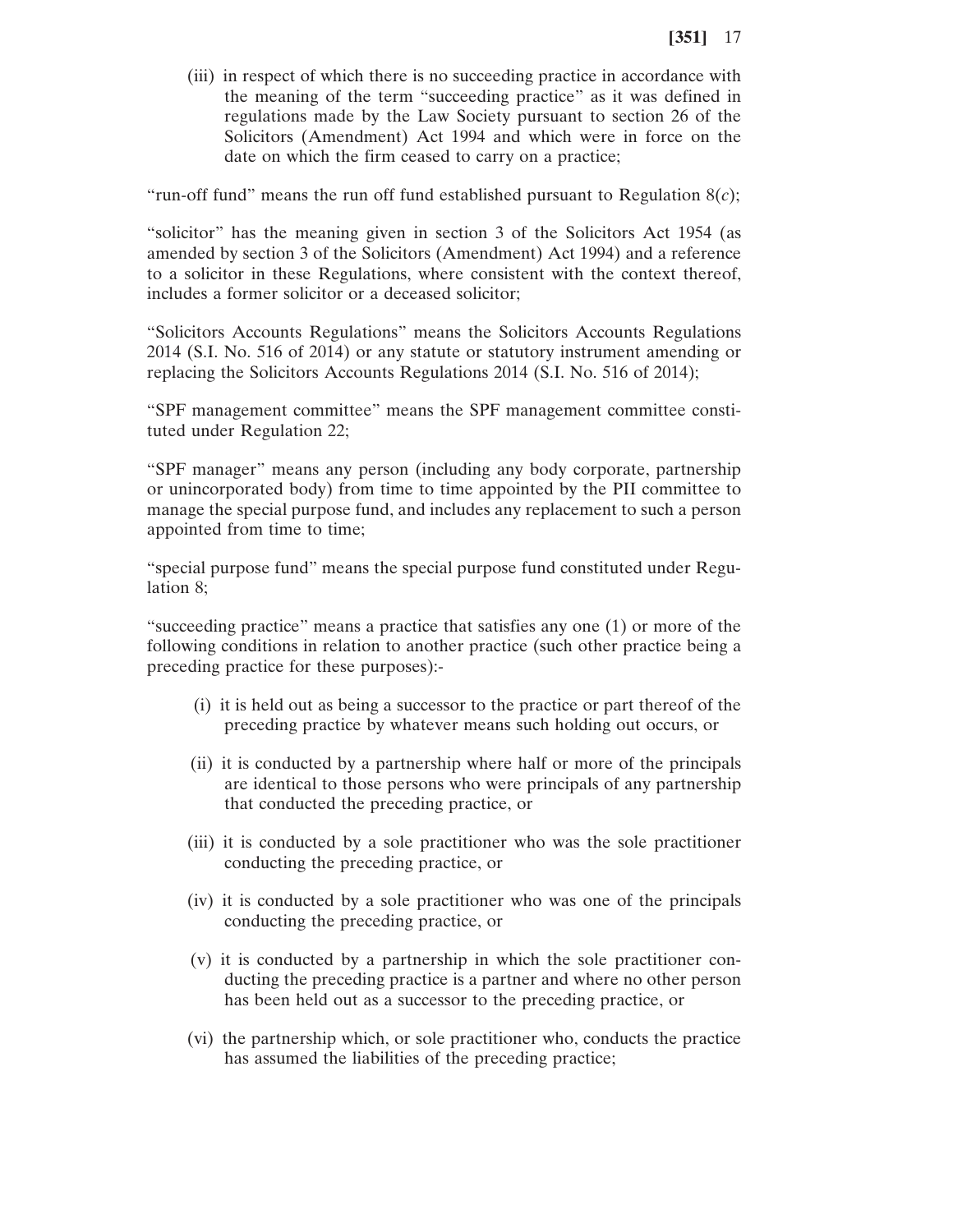but notwithstanding the foregoing a practice shall not be treated as a succeeding practice for the purposes of the minimum terms and conditions pursuant to paragraphs (ii), (iii), (iv), (v) or (vi) of this definition if another practice is or was held out by the owner of that other practice as the succeeding practice;

"the 1995 Regulations" means The Solicitors Acts 1954 to 1994 (Professional Indemnity Insurance) Regulations 1995, as amended by the Professional Indemnity Insurance (Amendment) Regulations 1998, The Solicitors Acts 1954 to 1994 (Professional Indemnity Insurance) (Amendment) Regulations 1999, The Solicitors Acts 1954 to 1994 (Euro Changeover) Regulations 2001, The Solicitors Acts 1954 to 2002 (Professional Indemnity Insurance)(Amendment) Regulations 2004 and The Solicitors Acts 1954 to 2002 (Professional Indemnity Insurance)(Amendment) Regulations 2005;

"the 2007 Regulations" means The Solicitors Acts 1954 to 2002 (Professional Indemnity Insurance) Regulations 2007 (Statutory Instrument No. 617 of 2007) as amended by The Solicitors Acts 1954 to 2008 (Professional Indemnity Insurance) (Amendment) Regulations 2009 (Statutory Instrument No. 384 of 2009), The Solicitors Acts 1954 to 2008 (Professional Indemnity Insurance) (Amendment No. 2) Regulations 2009 (Statutory Instrument No. 441 of 2009) and The Solicitors Acts 1954 to 2008 (Professional Indemnity Insurance) (Amendment) Regulations 2010 (Statutory Instrument No. 495 of 2010);

"the 2011 Regulations" means The Solicitors Acts 1954 to 2008 (Professional Indemnity Insurance) Regulations 2011 (Statutory Instrument No. 409 of 2011) as amended by the Solicitors Acts 1954 to 2011 (Professional Indemnity Insurance) (Amendment) Regulations 2012 (Statutory Instrument No. 452 of 2012) and by the Solicitors Acts 1954 to 2011 (Professional Indemnity Insurance) (Amendment) Regulations 2013 (Statutory Instrument No. 433 of 2013);

"the 2014 Regulations" means The Solicitors Acts 1954 to 2011 (Professional Indemnity Insurance) Regulations 2014 (Statutory Instrument No. 445 of 2014) as amended by the Solicitors Acts 1954 to 2011 (Professional Indemnity Insurance) (Amendment) Regulations 2015 (Statutory Instrument No. 403 of 2015);

"the 2016 Regulations" means the Solicitors Acts 1954 to 2011 (Professional Indemnity Insurance) Regulations 2016 (Statutory Instrument No. 534 of 2016);

"the 2017 Regulations" means the Solicitors Acts 1954 to 2015 (Professional Indemnity Insurance) Regulations 2017 (Statutory Instrument No. 389/2017);

"working day" means every day, not including a Saturday, Sunday or public holiday, on which banks generally are open for the transaction of normal banking business in the State.

(*b*) Other words and phrases in these Regulations shall have the meanings (if any) assigned to them by The Solicitors Acts 1954 to 2015.

(*c*) The Interpretation Act 2005 shall apply for the purpose of interpreting these Regulations as it applies to the interpretation of an Act of the Oireachtas,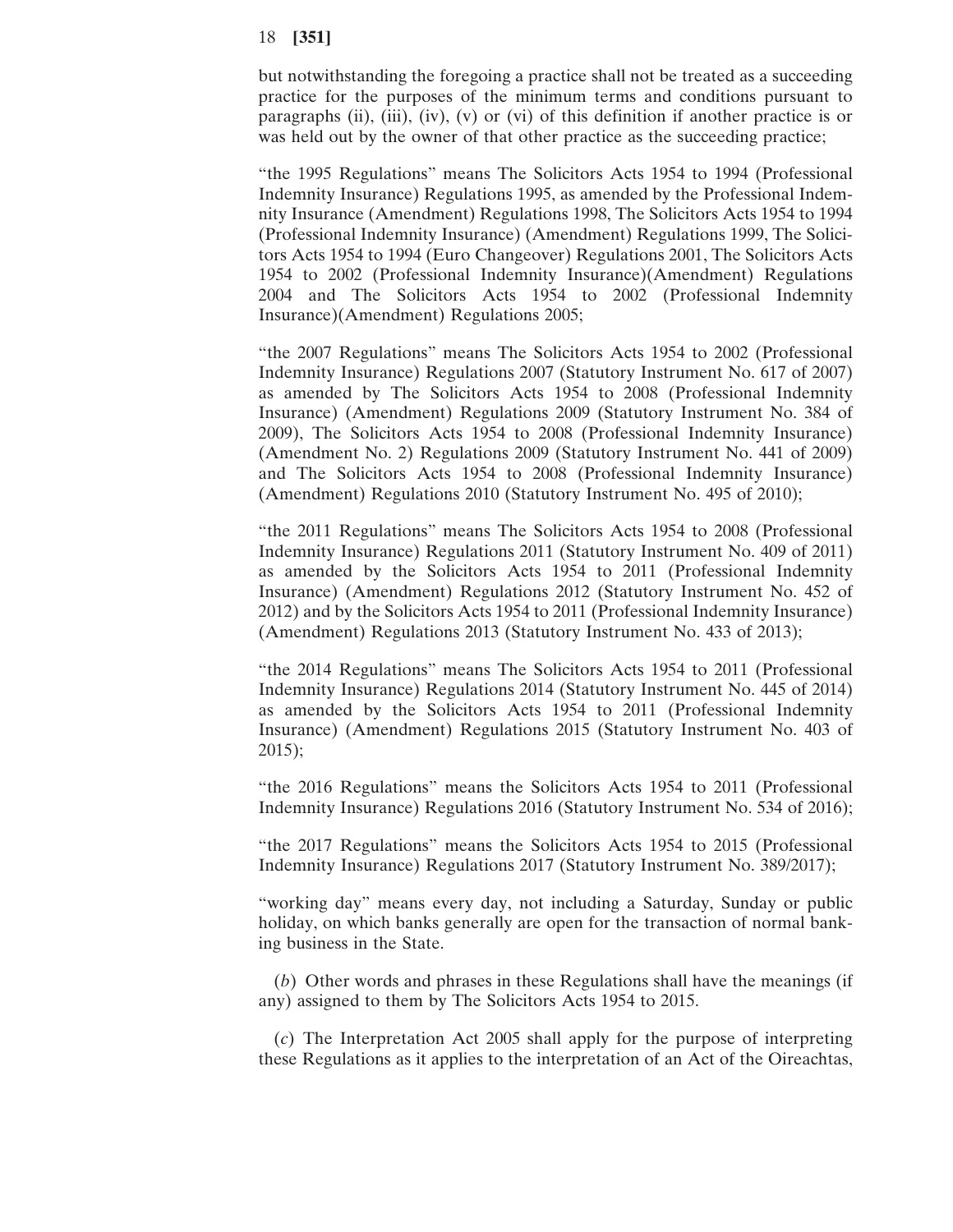except insofar as it may be inconsistent with The Solicitors Acts 1954 to 2015 or with these Regulations.

(*d*) A reference in these Regulations to any, directive, statute, statutory provision, statutory instrument or other similar instrument includes:—

- (i) any subordinate legislation made under it, and
- (ii) any provision which it has superseded or re-enacted (with or without modification) or amended, and any provision superseding it or reenacting it (with or without modification) or amending it either before, at or after the date of commencement of these Regulations

# **3. Firm**

(*a*) Every firm must have a principal with a valid practising certificate or qualifying certificate in place in order to carry on a practice.

(*b*) If a principal with a valid practising certificate or qualifying certificate is not in place, the firm must immediately cease practice until such time as a principal with a valid practising certificate or qualifying certificate is appointed.

## **4. Maintenance of Insurance:**

(*a*) Every firm that carries on a practice during an indemnity period where such indemnity period (or part thereof) commences on or after the operative date shall, subject to and in accordance with the remaining provisions of these Regulations, establish and maintain in place qualifying insurance with a participating insurer.

(*b*) Each firm which submits a proposal form to a participating insurer(*s*) in respect of qualifying insurance (whether directly to the insurer or through a broker, agent or intermediary who is advising the firm on establishing and maintaining qualifying insurance) shall ensure that such proposal form does not contain any material misrepresentation or material non-disclosure (save for an innocent misrepresentation or innocent non-disclosure) on the part of the firm.

(*c*) The PII committee shall be entitled, in its discretion at any time and from time to time, for such period or periods as it considers fit and subject to such conditions as it may specify, to recognise a policy of insurance held by a firm (including, but not limited to, a firm at least one (1) of the principals of which is a registered lawyer) as being equivalent to qualifying insurance for all or some of the purposes of these Regulations. For the avoidance of doubt, the PII committee shall be entitled to exercise its discretion under this Regulation 4(*c*) by prescribing categories of policies of insurance or other arrangements for coverage that shall be regarded as equivalent to qualifying insurance for all or some of the purposes of these Regulations.

(*d*) The PII committee shall have power to treat a firm as complying with any requirements of these Regulations notwithstanding that the firm has failed so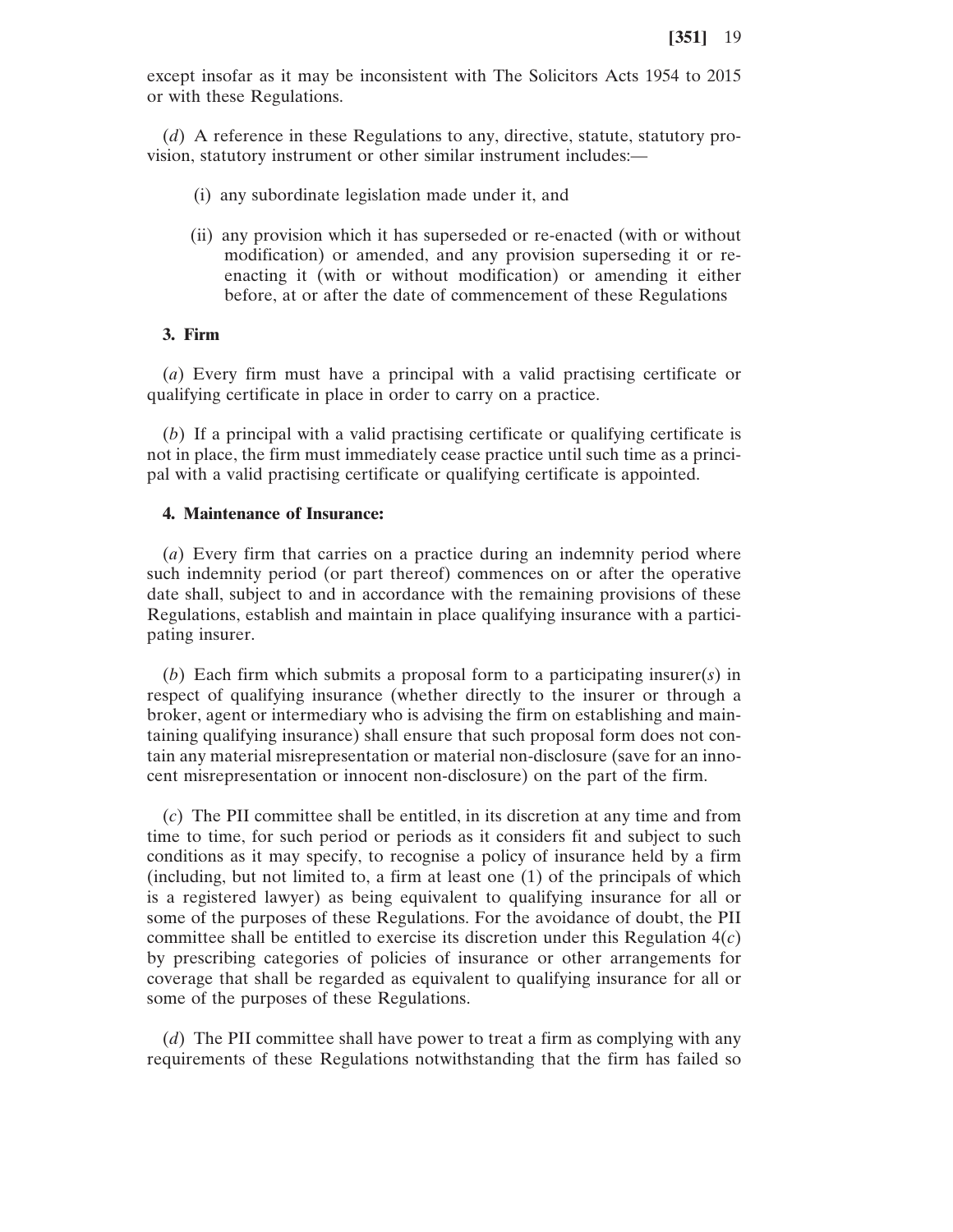to comply where such non-compliance is regarded by the PII committee in a particular case or cases as being insignificant.

(*e*) The PII committee shall have power at such time or times and on such conditions as it thinks fit, to waive any provision or part of a provision of these Regulations in a particular case or cases, including by extending the time, either prospectively or retrospectively, for the doing of any act under any provision of these Regulations.

(*f*) Where a firm is required by these Regulations to establish and maintain in place qualifying insurance during an indemnity period, no individual solicitor or registered lawyer employed by or engaged in the firm's practice shall, during his or her period of employment or engagement with the firm, also be required to establish or maintain in place qualifying insurance in respect of that part of such individual's practice as is carried on in the name of and for the account of the firm.

(*g*) Regulation 4(*a*) shall not apply to or in respect of any solicitor or registered lawyer who provides legal services only as part of an employment within the State to provide legal services to and for his or her employer, provided that:—

- (i) the solicitor's or registered lawyer's employer is not also a solicitor or a registered lawyer; and
- (ii) the solicitor or registered lawyer confirms to the Law Society in a manner acceptable to it that, for the duration of a relevant indemnity period, the solicitor or registered lawyer has not and will not engage in the provision of legal services to or for any person other than his or her employer.

(*h*) A solicitor or registered lawyer, who is exempted from Regulation 4(*a*) by virtue of Regulation 4(*g*), shall notify the Law Society immediately in writing if the exemption from Regulation  $4(a)$  under Regulation  $4(g)$  shall cease to apply in respect of the solicitor or registered lawyer.

(*i*) A firm to which Regulation 4(*a*) applies shall be required to establish and maintain qualifying insurance in respect of any indemnity period (or part thereof) in which the firm carries on a practice, or as at and from the commencement by the firm of a practice, whichever is the earlier.

(*j*) No firm shall be permitted to agree a coverage period with a participating insurer which is greater than 24 (twenty four) months.

(*k*) A firm shall provide to the Law Society such evidence that it has established and is maintaining qualifying insurance in accordance with these Regulations as the Law Society may from time to time require.

(*l*) Without prejudice to the generality of Regulation 4(*k*), a firm shall be required to provide the Law Society, or procure that there is provided to the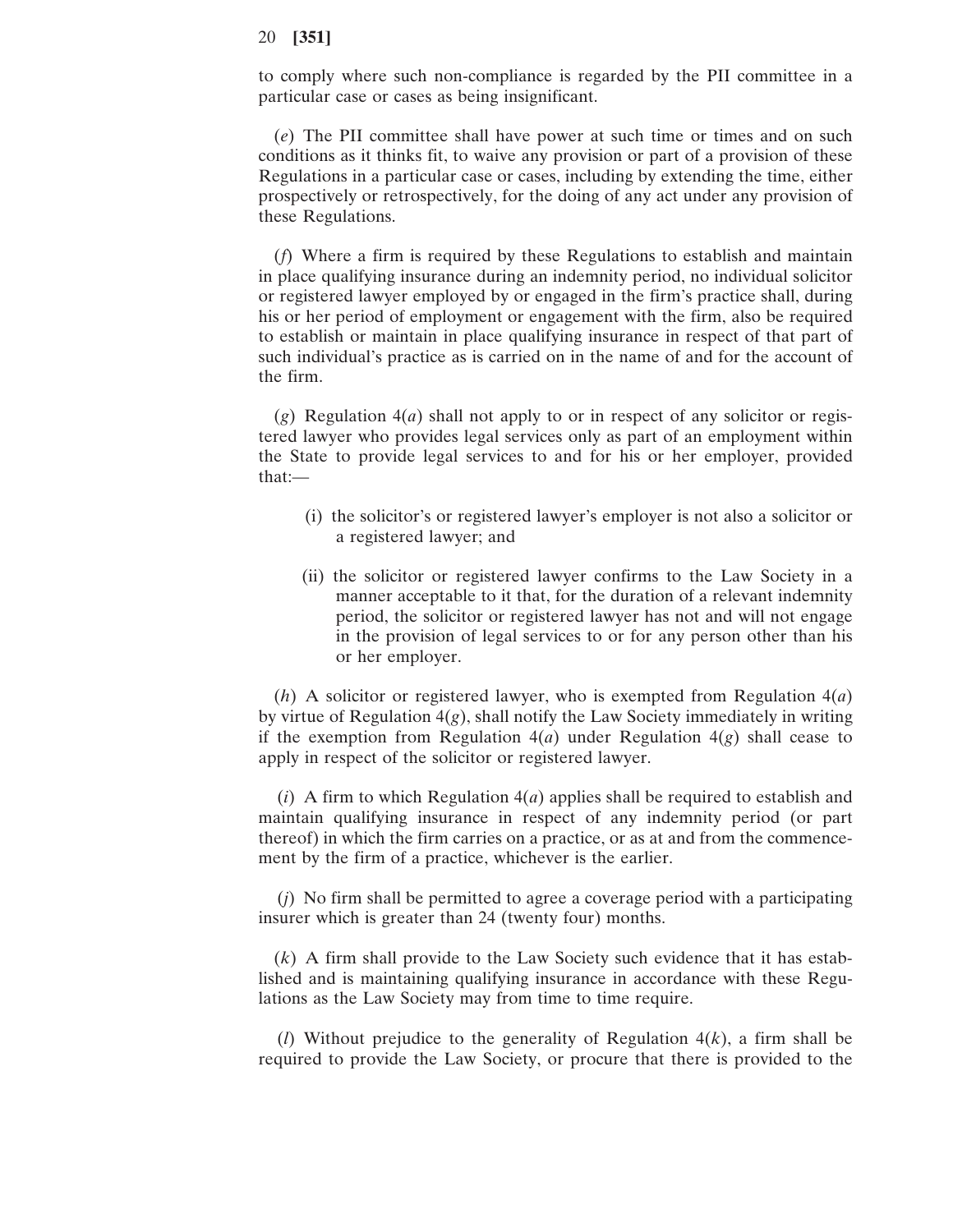Law Society on its behalf, such confirmation and evidence, in any form designated by the Law Society, that it has established and is maintaining qualifying insurance within three (3) working days of the commencement of the coverage period to which the qualifying insurance relates.

(*m*) Without prejudice to the generality of Regulation 20(*a*), every principal of a firm to which these Regulations apply shall be responsible for ensuring:—

- (i) that the firm has established and maintains in place qualifying insurance where required under these Regulations during any indemnity period (or part thereof) in which the firm carries on a practice; and
- (ii) that the firm provides in a timely manner any evidence that may be required under or pursuant to these Regulations that it has established and is maintaining qualifying insurance where required under these Regulations.

(*n*) A phoenix firm shall not be in compliance with its requirement to establish and maintain qualifying insurance with a participating insurer pursuant to Regulation 4(*a*) unless its professional indemnity insurance cover includes cover in accordance with the minimum terms and conditions for claims made against any other firm in respect of which it is treated as a phoenix firm pursuant to Regulation 4(*n*).

(*o*) The PII committee may, in its absolute discretion at any time, decide to treat any firm as being a phoenix firm to another firm, or as not being a phoenix firm to another firm, in circumstances where the effect of treating the firstmentioned firm as a phoenix firm to the second-mentioned firm, or the effect of treating the first-mentioned firm as not being a phoenix firm to the secondmentioned firm, would be that the first-mentioned firm would not then be, or would then be, an ARP eligible firm or a run-off firm (as the respective case may be) and the PII committee may, for the purposes of making any such decision, take into account such facts and matters as to it appear appropriate and relevant.

#### **5. Self-Insured Excess on Qualifying Insurance:**

(*a*) A firm shall be permitted, in accordance with the minimum terms and conditions, to agree with its participating insurer a self-insured excess in respect of its qualifying insurance, to be borne by the firm in the event of a claim, provided that the participating insurer has agreed that, in any case where the firm defaults in making payment of any part of such self-insured excess to a claimant when lawfully due, the participating insurer will pay the outstanding amount directly to the claimant.

(*b*) Every firm shall be required to make prompt payment to a claimant, in the event of a claim being upheld against it, of the amount of any self-insured excess provided for under a qualifying insurance when the same is lawfully due to the claimant.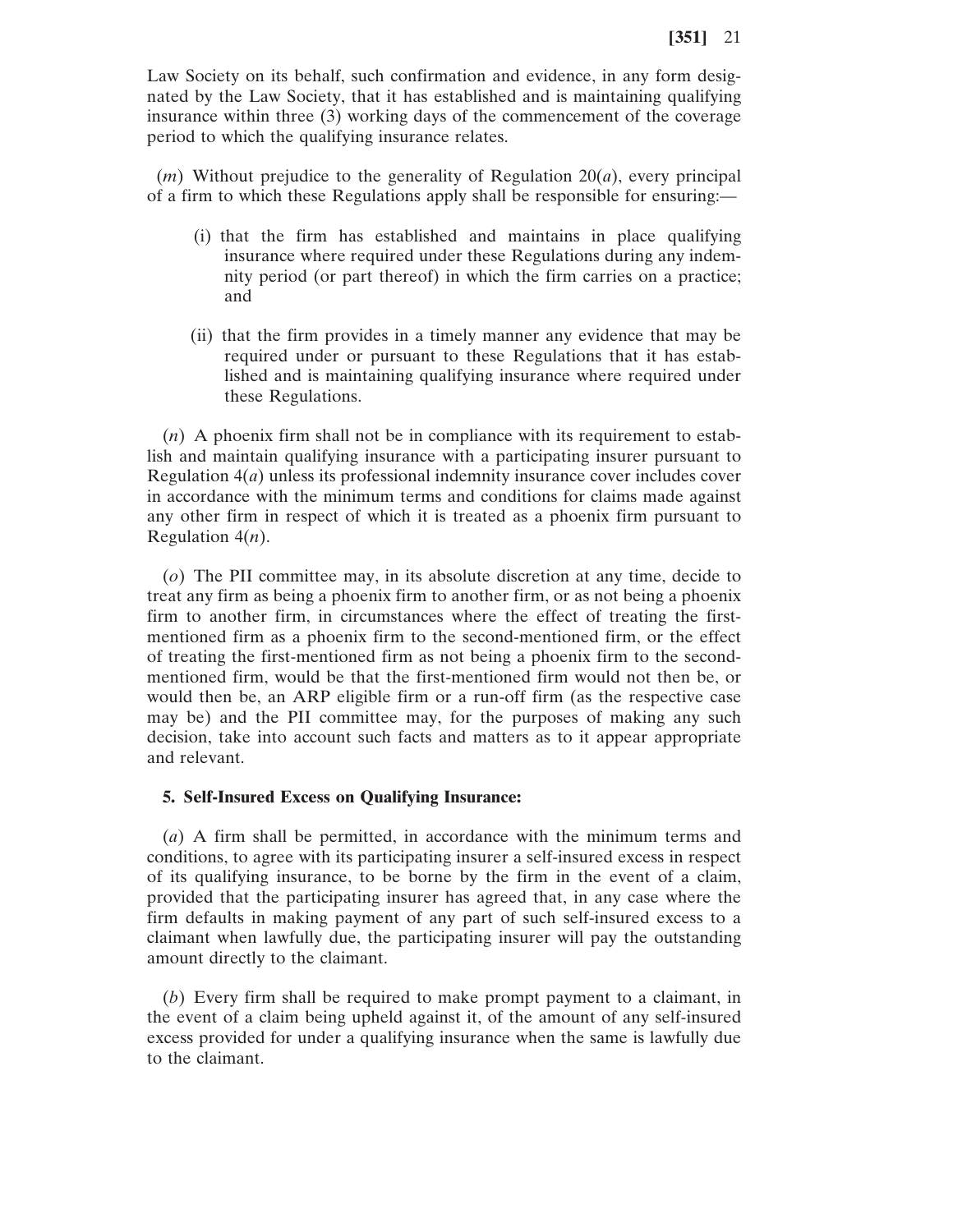(*c*) Without prejudice to the generality of Regulation 20(a), every principal of a firm to which these Regulations apply shall be responsible for ensuring that the firm makes prompt payment of any self-insured excess under its qualifying insurance as required by these Regulations.

## **6. Maintenance of Insurance in Run-off:**

(*a*) Every run-off firm shall be required to establish and maintain run-off cover from the expiry of the coverage period during which its practice ceases.

(*b*) The run-off cover required to be obtained by a run-off firm pursuant to Regulation 6(*a*) shall be as follows:—

- (i) for a run-off firm that is a ROF eligible firm, ROF coverage.
- (ii) for a run-off firm that is an ARP run-off eligible firm, ARP run-off cover.

(*c*) No premium shall be payable by an ROF eligible firm or an ARP run-off eligible firm for run-off cover from the run-off fund.

(*d*) The run-off cover provided by the run-off fund shall commence from the expiry of the coverage period during which that firm's practice ceases, such cover to be provided on the basis of the minimum terms and conditions as varied by or pursuant to these Regulations.

(*e*) For the avoidance of doubt, where run-off cover is extended to a ROF eligible firm or to an ARP run-off eligible firm by the run-off fund, that firm shall be deemed to have "established" run-off cover for the purposes of the definition of defaulting run-off firm and any other relevant definitions or provisions that require a firm to "establish and maintain" run-off cover.

(*f*) Run-off cover is not subject to cancellation on any basis whatsoever, save that it may be cancelled on terms to be agreed between the SPF manager and the firm where the following conditions are met:—

- (i) the firm has obtained replacement qualifying insurance in accordance with the minimum terms and conditions on the date of cancellation of the relevant run-off cover; and
- (ii) the participating insurer or participating insurers under the replacement qualifying insurance referred to in Regulation 6(*f*)(i) have confirmed in writing to the firm and to the SPF manager that they are providing qualifying insurance on the basis that the firm's practice is to be treated as a continuation of the firm's practice prior to the cessation thereof and that accordingly they will be liable for any claims against the firm arising from matters that occurred prior to the cessation; and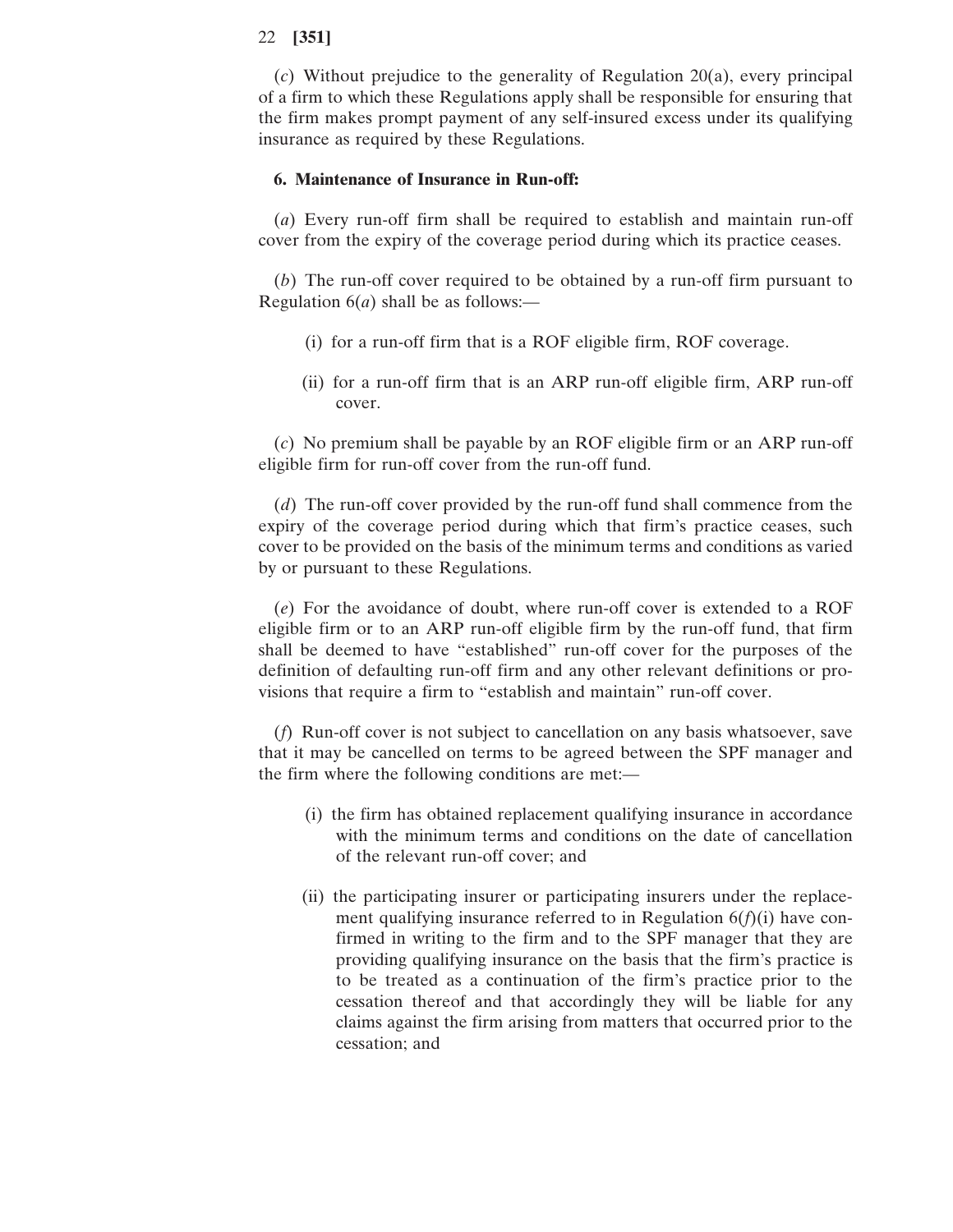(iii) the participating insurer or participating insurers under the replacement qualifying insurance referred to in Regulation 6(*f*)(i) have provided any required confirmations of coverage to the Law Society pursuant to these Regulations.

(*g*) The PII committee may from time to time, prior to the beginning of an indemnity period, publish model terms and conditions to apply to run-off cover, which shall when published constitute the minimum terms and conditions applicable to such cover.

#### **7. Defaulting Run-off Cover:**

(*a*) The SPF manager shall make arrangements to ensure that a defaulting run-off firm is covered through the run-off fund in respect of any period during which such a firm does not hold run-off cover in accordance with its obligations under Regulation 6 and such arrangements shall procure that a defaulting runoff firm in respect of which the arrangements apply is covered in respect of all claims and circumstances where coverage would extend to a defaulting firm through the assigned risks pool. Any arrangements made by the SPF manager pursuant to this Regulation  $7(a)$  in respect of defaulting run-off firms shall not be regarded as run-off cover for the purposes of satisfying Regulation 6(*a*).

(*b*) No premium shall be payable by a defaulting run-off firm for arrangements made under Regulation 7(*a*).

(*c*) The SPF manager, on behalf of participating insurers, shall be entitled to recover from each and every principal in a defaulting run-off firm all amounts paid in or towards the discharge of a claim and defence costs pursuant to arrangements made under Regulation 7(a) together with interest thereon at two percent (2%) over the base lending rate of the European Central Bank from time to time.

#### **8. Establishment of Special Purpose Fund:**

(*a*) On the operative date there shall be and is hereby established by these Regulations a fund to be known as the "special purpose fund" to fulfil the functions assigned to it by these Regulations.

(*b*) From the operative date, the assigned risks pool shall form a constituent part of the special purpose fund.

(*c*) On the operative date there shall be and is hereby established by these Regulations a fund to be known as the run-off fund. The run-off fund shall form a constituent part of the special purpose fund and shall fulfil the functions assigned to it by these Regulations.

(*d*) In each indemnity period, the special purpose fund shall be participated in by each insurer which is a participating insurer in that indemnity period.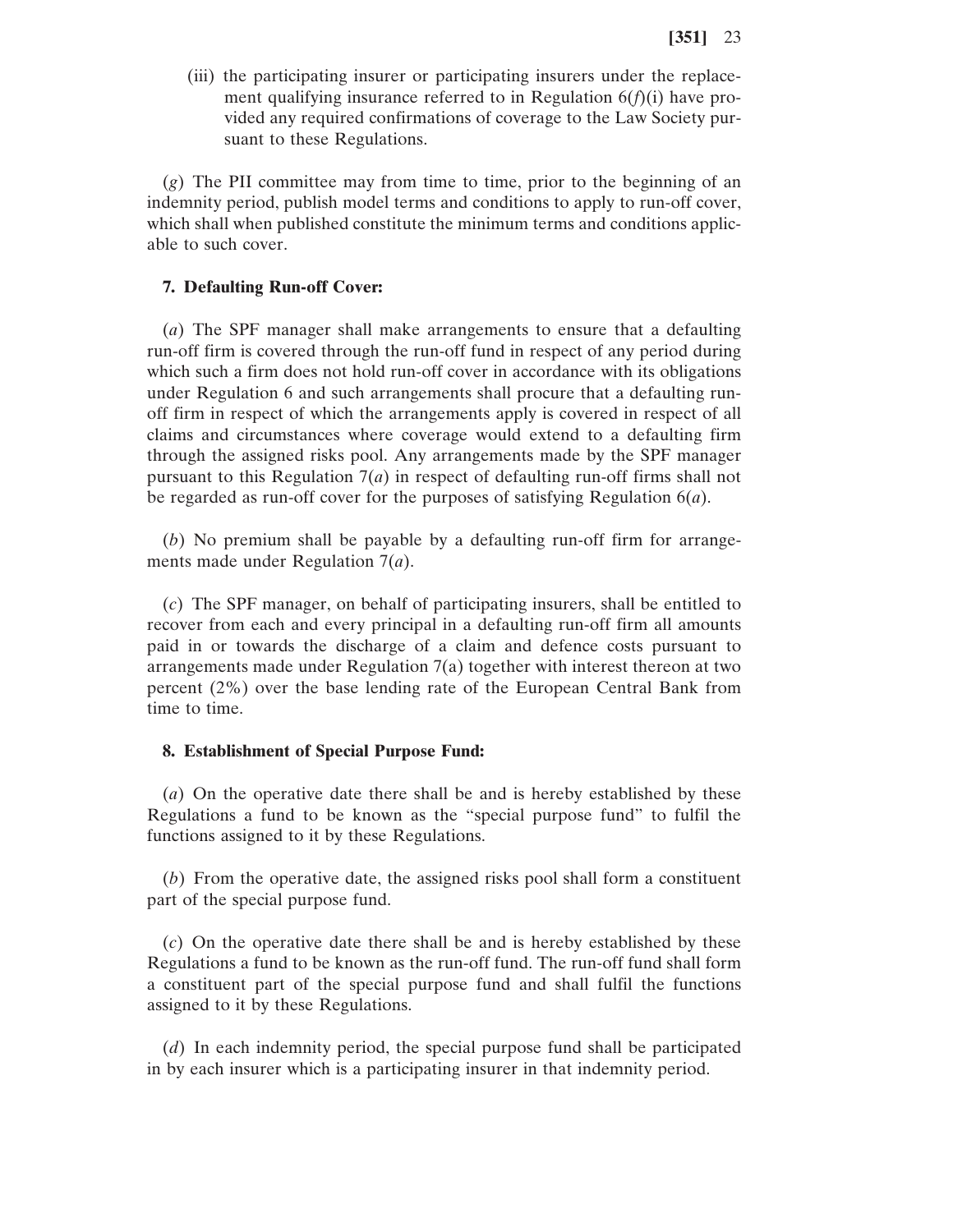# **9. Entering the Run-off Fund:**

(*a*) A firm which intends to cease practice shall provide the SPF manager with a written notice of its intention to cease practice at least 60 (sixty) days, or such other period as the PII committee may from time to time determine, prior to ceasing practice and at least 60 (sixty) days, or such other period as the PII committee may from time to time determine, prior to the expiry of its coverage period, whichever is the earlier. The firm shall include its most recent completed proposal form with such notice.

(*b*) A firm which provides the SPF manager with written notice of its intention to cease practice pursuant to Regulation 9(*a*) shall cease practice on the date specified in such notice unless otherwise previously agreed in writing with the Law Society.

- (*c*) The SPF manager shall procure that:—
	- (i) in respect of a ROF eligible firm, ROF coverage shall be issued to the firm with effect from the date of expiry of the coverage period in which its practice ceases; and
	- (ii) in respect of an ARP run-off eligible firm, ARP run-off cover shall be issued to that firm with effect from the date of expiry of its coverage period.

(*d*) Every firm that holds run-off cover through the run-off fund, or in respect of which arrangements are made under Regulation 7(*a*), shall notify any claim or circumstance required to be reported or notified to the SPF manager pursuant to its run-off cover or arrangements within any time prescribed therefor under such run-off cover or arrangements.

(*e*) ROF coverage issued to a ROF eligible firm shall have a self-insured excess equal to the self-insured excess applicable to the qualifying insurance held by that firm at the time it ceased practice. ARP run-off cover issued to an ARP run-off eligible firm shall have a self-insured excess equal to the selfinsured excess applicable to ARP coverage.

(*f*) Subject to Regulation 9(*h*), the SPF manager may pay any amount that is within the self-insured excess of any firm's run-off cover to a claimant but shall be entitled to recover any amount so paid from the following:-

- (i) the principal(*s*) of the firm at the date that the firm entered the ROF; or
- (ii) where one or more of the principal(*s*) of the firm at the date the firm entered the ROF are deceased, the estate of any such deceased principal(*s*)

but the SPF Manager shall not be entitled to recover any amount so paid from a practice manager that stands appointed to a firm at the date that the firm entered the ROF.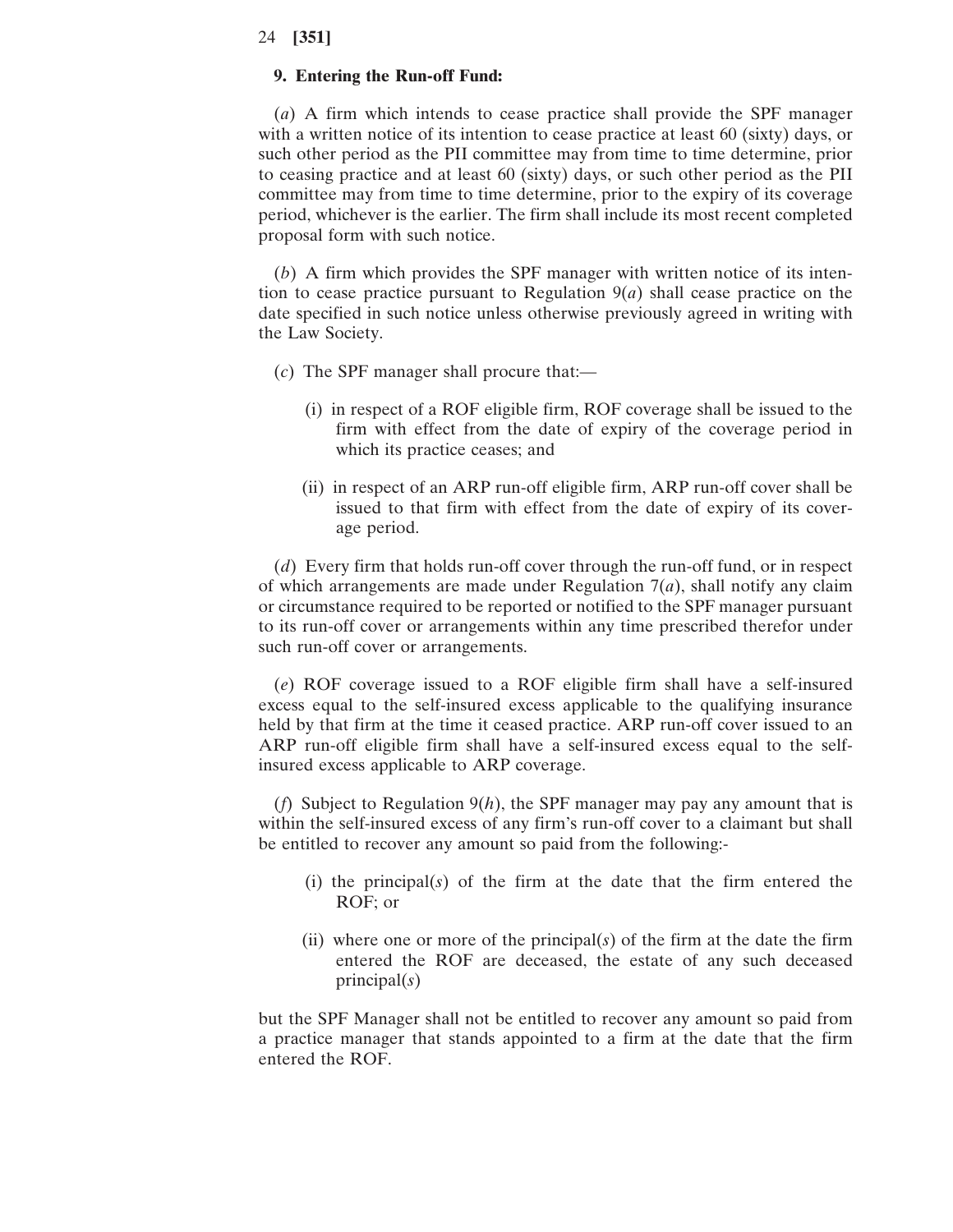- (*g*) Where a run-off firm fails to:—
	- (i) comply with the close of practice guidelines; or
	- (ii) notify the SPF manager of its intention to cease practice in accordance with Regulation 8(*a*); or
	- (iii) cease practice on the date specified in the written notice of its intention to cease practice provided by the firm to the SPF manager; or
	- (iv) send its most recently completed proposal form to the SPF manager in accordance with Regulation 9(*a*); or
	- (v) comply with the minimum common risk management standard; or
	- (vi) fully co-operate with the SPF manager in the conduct of claims; or
	- (vii) notify any claim or circumstance required to be notified to the SPF manager pursuant to Regulation 9(*d*) within a reasonable period of time;

an additional self-insured excess shall apply to that firm's run-off cover as determined by the SPF manager in accordance with the run-off cover rules.

(*h*) The SPF manager shall not be obliged to pay any amount which is within the additional self-insured excess (as determined by the SPF manager in accordance with Regulation  $9(g)$ ) in respect of a claim made by a financial institution.

(*i*) Every run-off firm that is issued with run-off cover by the run-off fund, or in respect of which arrangements are made under Regulation  $7(a)$ , shall provide to the SPF manager such information as the SPF manager may from time to time in its discretion reasonably require to deal efficiently and effectively with that firm's membership of the run-off fund.

### **10. Compliant and Non-Compliant Run-off Firms**

(*a*) With effect from 1 December 2017 and on 1 December of each year thereafter, each run-off firm shall be designated as either a compliant run-off firm or a non-compliant run-off firm by the SPF manager in accordance with the following:

- (i) in relation to a run-off firm which ceased to practice on or after 1 December 2012 and on or before 30 November 2016,
	- (*a*) a run-off firm shall be designated as a compliant run-off firm by the SPF manager, if, in the opinion of the SPF manager, such firm has cooperated with the SPF manager in a manner which has allowed the SPF manager to deal efficiently and effectively with the firm's membership of the run-off fund and any claims made against the firm;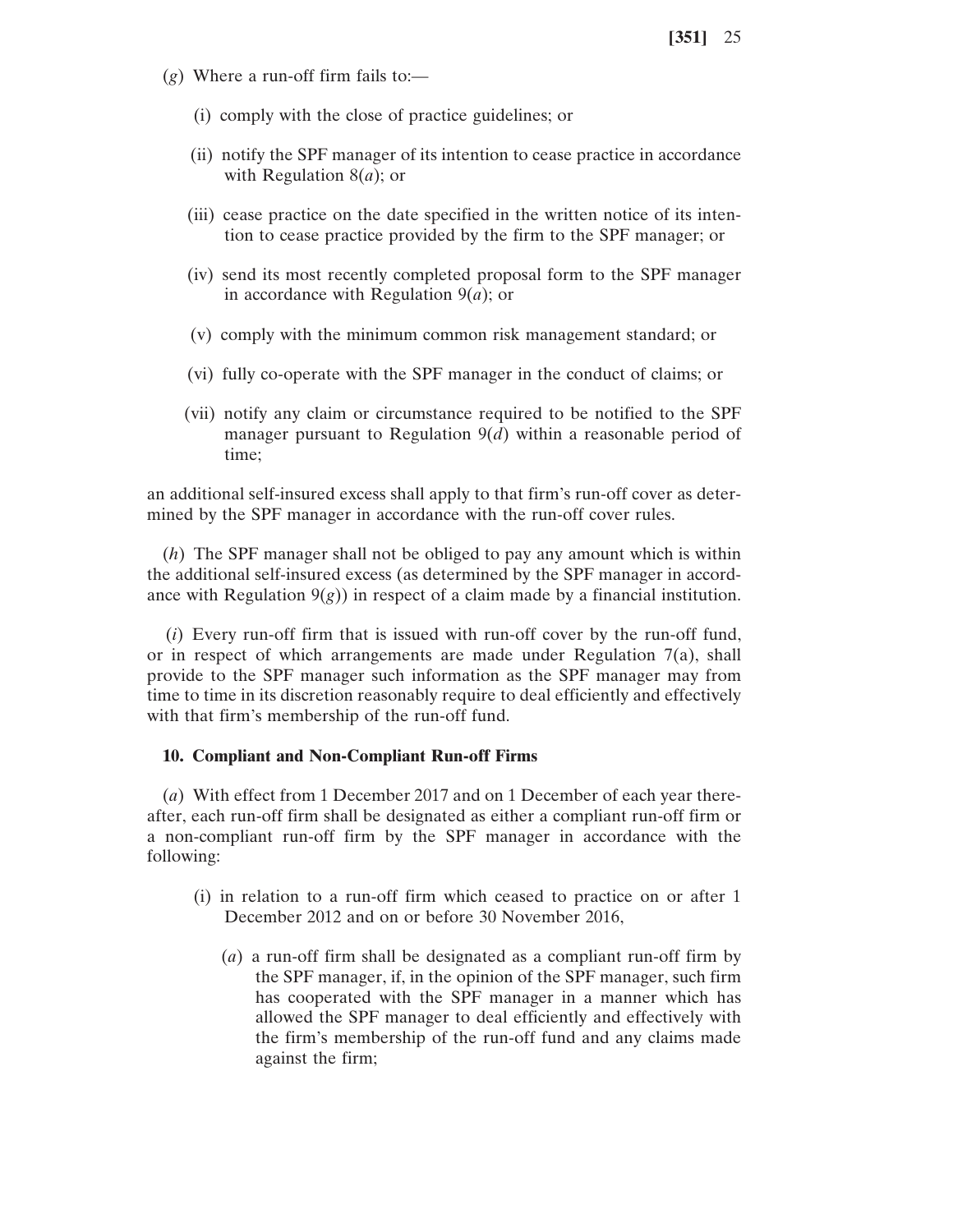- (*b*) a run-off firm shall be designated as a non-compliant run-off firm by the SPF manager, if, in the opinion of the SPF manager, such firm has not cooperated with the SPF manager in a manner which has allowed the SPF manager to deal efficiently and effectively with the firm's membership of the run-off fund or any claims made against the firm;
- (ii) in relation to a run-off firm which ceased to practice on or after 1 December 2016,
	- (*a*) a run-off firm shall be designated as a compliant run-off firm by the SPF manager with effect from the date the firm is first provided with ROF cover, if, in the opinion of the SPF manager, the firm has complied with the compliant run-off firm eligibility criteria;
	- (*b*) a run-off firm shall be designated as a non-compliant run-off firm by the SPF manager with effect from the date the firm is first provided with ROF cover, if, in the opinion of the SPF manager, the firm has not complied with the compliant run-off firm eligibility criteria;

(*b*) A firm which is designated as a non-compliant run-off firm by the SPF manager pursuant to Regulation  $10(a)$ , may be re-designated as a compliant run-off firm by the SPF manager at any time during the course of the relevant indemnity period, if, in the opinion of the SPF manager, such firm has cooperated with the SPF manager in a manner which has allowed the SPF manager to deal efficiently and effectively with the firm's membership of the run-off fund and any claims made against the firm.

(*c*) A firm which is designated as a compliant run-off firm by the SPF manager pursuant to Regulation  $10(a)$ , may be re-designated as a non-compliant run-off firm by the SPF manager at any time during the course of the relevant indemnity period, if, in the opinion of the SPF manager, such firm has not cooperated with the SPF manager in a manner which has allowed the SPF manager to deal efficiently and effectively with the firm's membership of the run-off fund or any claims made against the firm.

(*d*) A firm which has been designated as a non-compliant run-off firm by the SPF manager may appeal its designation as a non-compliant run-off firm to the SPF management committee. This appeal shall be dealt with by the SPF management committee in accordance with the applicable appeal procedures published by the SPF management committee from time to time. The SPF manager shall be recused from and shall not participate in any business or activity of the SPF management committee in respect of an appeal brought before it by a non-compliant run-off firm pursuant to this Regulation 10(*d*). An appeal of the decision of the SPF management committee shall be subject to arbitration in accordance with Regulation 11.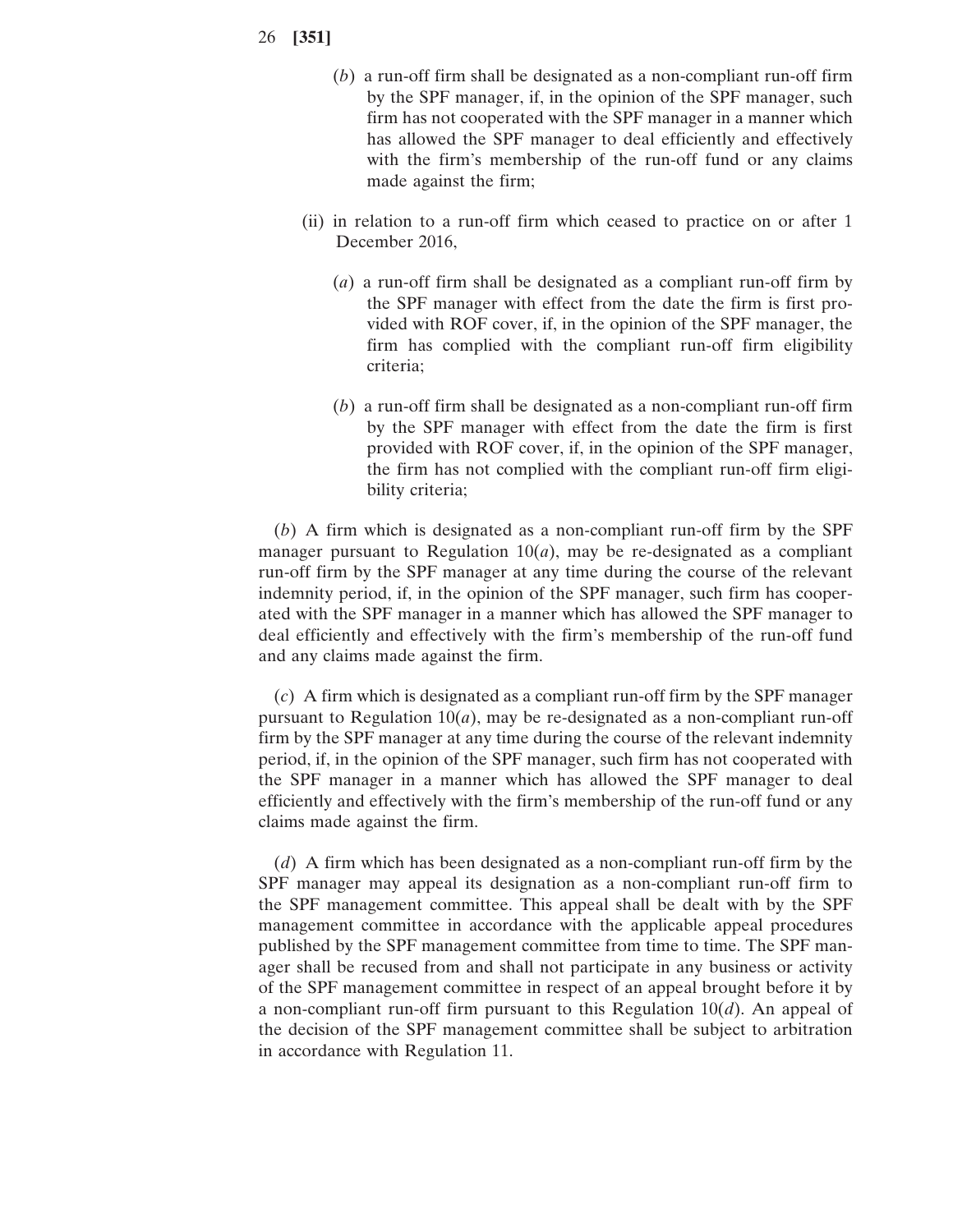(*e*) With effect from 1 December 2017, ROF coverage shall not extend to a non-compliant run-off firm in respect of any claim made against that run-off firm by a financial institution.

# **11. Arbitration**

(*a*) Any dispute or claim arising out of or in connection with Regulation 10(*d*) shall be referred, by written notice from either party, to the decision of a single arbitrator, as may be nominated by agreement between the parties to the arbitration, or failing such agreement within 21 (twenty one) days of a written notification being made by one (1) of the parties to the arbitration, by an arbitrator appointed by the Chairperson for the time being of the Chartered Institute of Arbitrators (Irish Branch) or in the event of his being unwilling or unable to do so, by the next senior officer at the Chartered Institute of Arbitrators  $\sim$  Irish Branch who is willing and able to make the appointment.

(*b*) Every or any reference made pursuant to Regulation 11(*a*) shall be deemed to be a submission to arbitration within the meaning of the Arbitration Act 2010 or any Act or statutory provision amending or repealing same and shall be an arbitration conducted in Dublin, Ireland in the English language and shall be governed by the Arbitration Act 2010, save as to the extent provided for in these Regulations.

(*c*) In the event of the arbitrator being unable or unwilling to act as such, any replacement arbitrator shall be appointed in a like manner to that stipulated in Regulation 11(*a*).

(*d*) The costs of any dispute submitted to arbitration pursuant to Regulation 11(*a*) shall be decided by the arbitrator.

(*e*) The parties to an arbitration under these Regulations shall notify the PII committee in writing of the arbitration within twenty-eight (28) days of the date of the arbitrator's final award.

(*f*) A notification in writing under Regulation 11(*e*) shall include the following information regarding the arbitration:-

- (i) The parties to the arbitration; and
- (ii) A description of the dispute or claim the subject matter of the arbitration; and
- (iii) The nature of the reliefs sought in the arbitration; and
- (iv) A summary of the final decision of the arbitrator; and
- (v) Such other information as may be determined by the PII Committee from time to time.

(*g*) The PII committee shall have the power to direct that the parties to an arbitration under these Regulations provide such information to the PII committee as may be determined by the PII committee from time to time.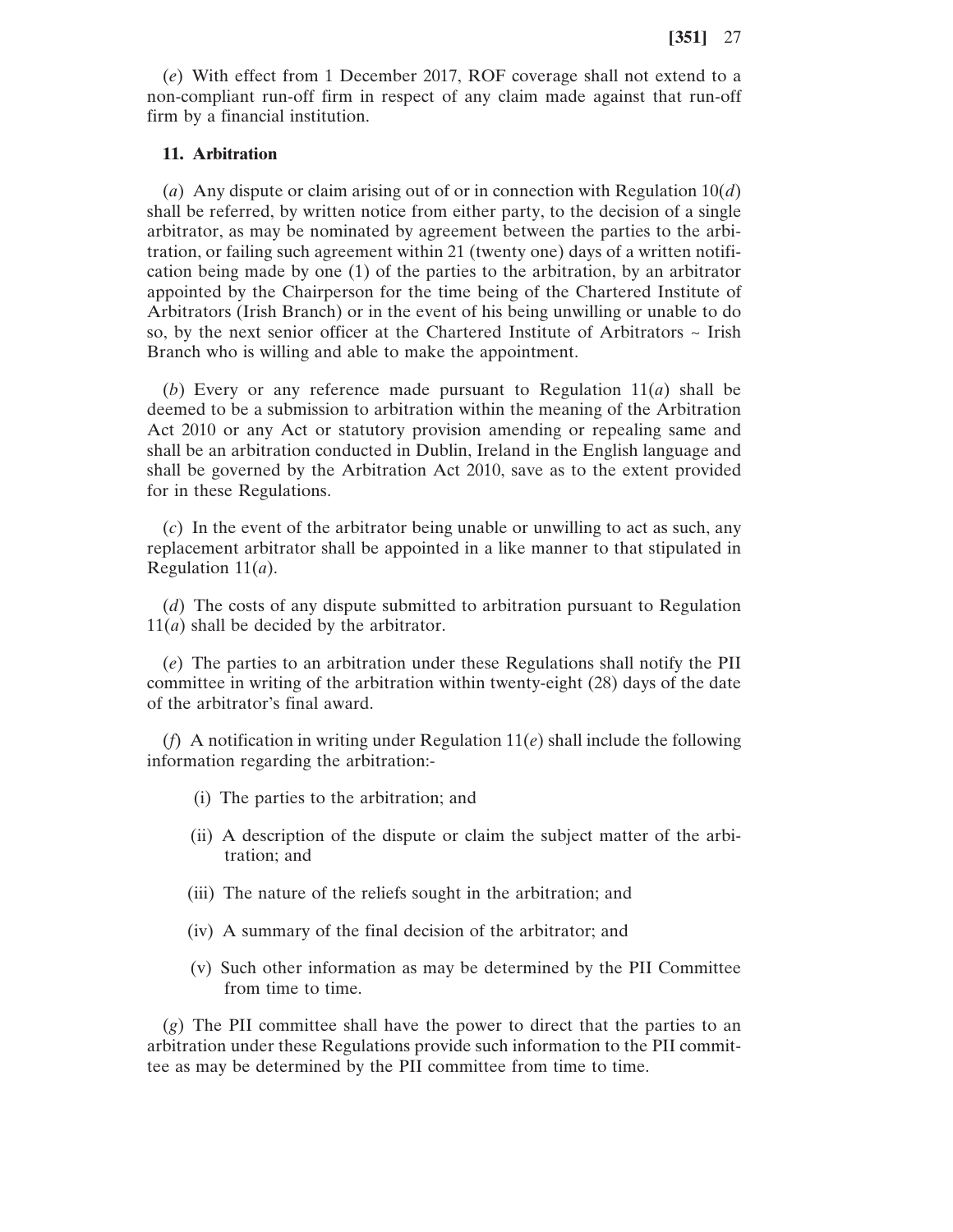#### **12. Entering the Assigned Risks Pool:**

(*a*) Subject to Regulation 12(*l*), where at any time a firm either has not established or fails to maintain qualifying insurance underwritten by a participating insurer as required by these Regulations, that firm shall (if it is an ARP eligible firm) apply to enter the assigned risks pool prior to:—

- (i) the date on which the relevant indemnity period commences, or
- (ii) the date on which it fails to maintain qualifying insurance, whichever date is the earliest.

(*b*) The PII committee, in its absolute discretion, shall have power to grant a dispensation from the ARP eligibility criteria (or any part thereof) to a firm in an appropriate case.

(*c*) The ARP premium payable by any firm in respect of whose practice an ARP coverage is to be issued from time to time, shall be calculated by the SPF manager in accordance with the ARP premium schedule.

(*d*) Nothing in these Regulations shall operate to prevent the SPF manager from calculating the ARP premium payable by any firm in respect of whose practice an ARP coverage is to be issued on a pro rata basis, having regard to the date on which ARP coverage commences in accordance with Regulation  $13(a)$  and the date upon which ARP coverage terminates in accordance with Regulation 13(*b*).

(*e*) A firm that is required to apply to enter the assigned risks pool and that is an ARP eligible firm shall apply in the following manner:—

- (i) it shall submit to the SPF manager a proposal form, in a format designated from time to time by the SPF management committee, seeking to obtain ARP coverage and stating the date upon which such coverage should commence (not being a date earlier than the date upon which the application is made), together with such further information (if any) as may be required by the SPF manager for the purposes of considering the firm's application and determining the applicable ARP premium in accordance with Regulation 12(*d*)(ii); and
- (ii) it shall pay in advance of entry to the assigned risks pool such sum by way of an advance payment of premium to be known as the "initial ARP premium" as the SPF manager may determine in accordance with the ARP premium schedule, and it shall undertake to pay and shall pay such further sums, to be known as "additional ARP premium", by way of premium calculated in accordance with the ARP premium schedule, on such further dates as the SPF manager may from time to time determine; and
- (iii) it shall submit to the Law Society a signed undertaking, in a format designated from time to time by the SPF management committee, confirming that it will:—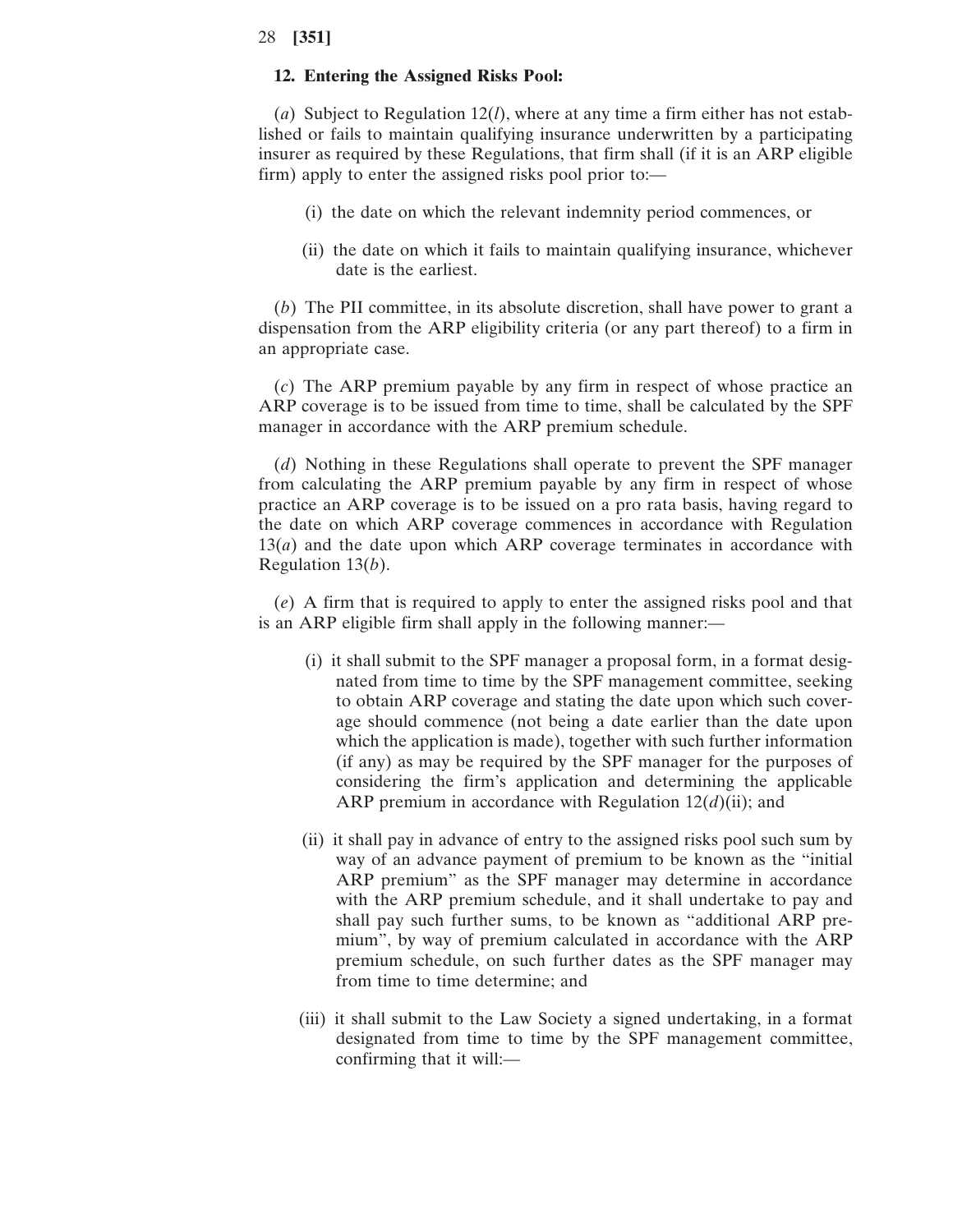(A) submit to such monitoring and risk management audits and take all such actions and pay such costs and expenses thereof as is provided for under and pursuant to these Regulations,

and

(B) pay any costs and expenses incurred by the Law Society or the SPF manager from time to time as a result of any failure on its part to comply with any provision of these Regulations.

(*f*) Where a firm with ARP coverage is deemed to be in compliance with the minimum common risk management standard in respect of an indemnity period pursuant to Regulation 18, that firm shall be entitled to have its ARP premium for that indemnity period re-calculated in accordance with the relevant provisions of the ARP premium schedule, to be known as the "re-calculated ARP premium". Where the recalculated ARP premium is lower than that firm's ARP premium:

- (i) if the firm has already paid the ARP premium for that indemnity period to the SPF manager, it shall be entitled to reimbursement from the SPF manager of the difference between the re-calculated ARP premium and the ARP premium; or
- (ii) if the firm has not already paid the ARP premium for that indemnity period to the SPF manager, it shall pay the re-calculated ARP premium to the SPF manager on such date at the SPF manager may from time to time determine.

 $(g)$  The provisions of Regulation 12 $(e)$  may, from time to time, be cancelled or varied by the PII committee in its sole discretion and for such period as it may, in its sole discretion, determine.

(*h*) Where a firm has been issued with ARP coverage, the terms of the ARP coverage shall prescribe that, and the firm shall be deemed to agree that, any additional ARP premium or re-calculated ARP premium (as the case may be) determined in accordance with Regulation 12(*d*) to be applicable in respect of such an ARP coverage shall, as from the date upon which the additional ARP premium or re-calculated ARP Premium is due (as determined by the SPF manager pursuant to Regulation  $12(d)$ ) (if not already paid by the firm), constitute a debt due from the firm to the SPF manager as agent of all participating insurers participating in the special purpose fund. Failing payment of the additional ARP premium or, re-calculated ARP premium within three (3) days of the relevant due date, the SPF manager shall be entitled to treat the firm as a defaulting firm for the period during which the additional ARP premium or re-calculated ARP premium remains outstanding, such that the ARP premium for that firm for that period shall be calculated in accordance with Regulation 16(*e*).

(i) Every firm that applies to enter the assigned risks pool shall provide to the SPF manager such information as the SPF manager may from time to time in its discretion reasonably require to progress the firm's application for entry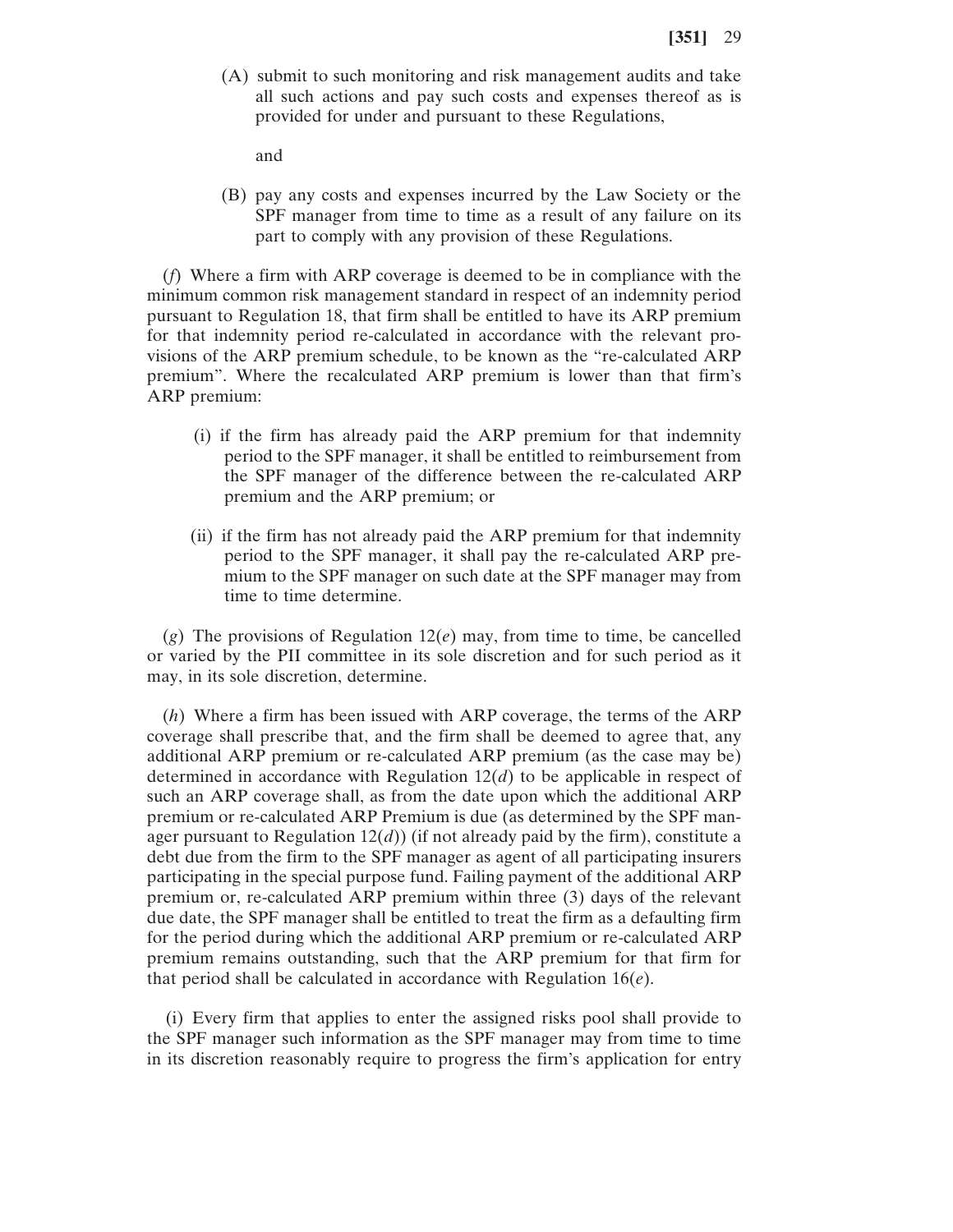to the assigned risks pool and otherwise to deal efficiently and effectively with the firm's membership of the assigned risks pool.

(*j*) Every firm to which this Regulation 12 applies shall be required to take all reasonable steps to ensure that the firm receives an acknowledgement in writing of receipt by the SPF manager of its application, pursuant to this Regulation 12, to enter the assigned risks pool within ten (10) working days of the date of despatch of such application by or on behalf of the firm, and where no such acknowledgement in writing is received within ten (10) working days of such date, the application shall be deemed never to have been made, and the firm shall be required to re-apply in accordance with the provisions of this Regulation 12.

(*k*) An ARP eligible firm that has applied in the manner prescribed by these Regulations to enter the assigned risks pool will be issued by the SPF manager with an ARP coverage.

(*l*) An ARP eligible firm may apply to enter the assigned risk pool within 60 (sixty) days immediately following the expiry of its most recent coverage period.

(*m*) The provisions of Regulation 12(k) are a dispensation solely in relation to the time limits for making an application to join the assigned risks pool and such provisions shall not in any way relieve a firm of any requirement of these Regulations to establish or maintain qualifying insurance.

#### **13. Operation of ARP Coverage:**

- (*a*) The period of coverage under each ARP coverage shall commence:—
	- (i) in the case of a firm that applies to enter the assigned risks pool prior to the commencement of an indemnity period, from the start of that indemnity period; or
	- (ii) in the case of a firm that applies to enter the assigned risks pool during an indemnity period, from the date specified in the firm's application, but that date may not be earlier than the date upon which the application was made, and no ARP coverage may provide retrospective cover.

(*b*) The period of coverage under each ARP coverage shall terminate on the earliest to occur of the following dates:—

- (i) the date upon which the relevant indemnity period ends; or
- (ii) the date upon which the firm obtains qualifying insurance outside the assigned risks pool; or
- (iii) the date when the firm ceases to be an ARP eligible firm.

(*c*) Every firm that holds ARP coverage shall be required to report or notify any claim or circumstance required to be reported or notified pursuant to its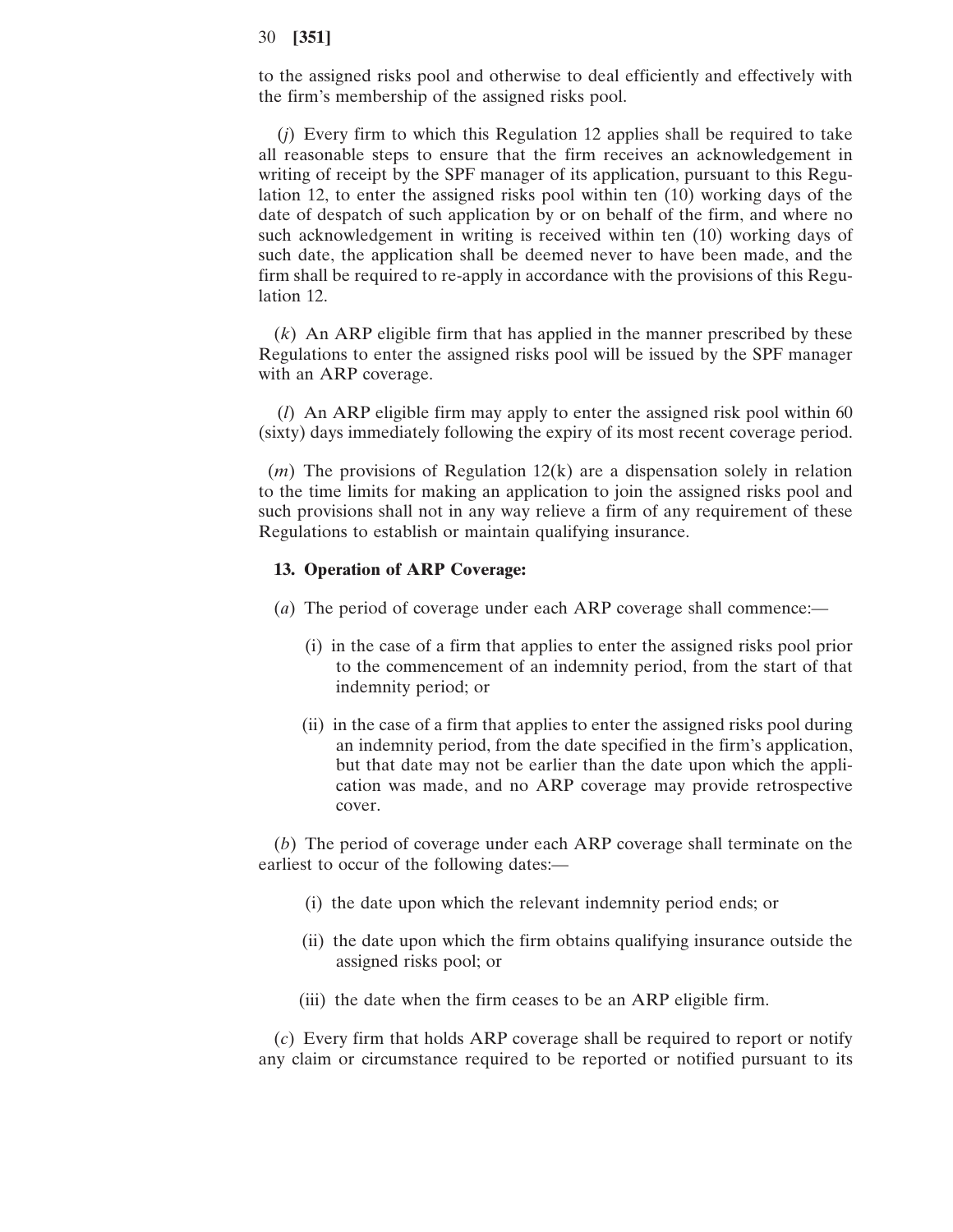ARP coverage to the SPF manager within any time prescribed therefor under that ARP coverage.

(*d*) Without prejudice to the generality of Regulation 20(*a*), every principal of a firm to which these Regulations apply shall be responsible for ensuring:—

- (i) that the firm applies to enter the assigned risks pool within the time limits and in the manner required under these Regulations; and
- (ii) that the firm pays any premium due in respect of an ARP coverage to the SPF manager promptly when due; and
- (iii) that the firm takes steps to ensure that it is provided with an acknowledgement of its application to enter the assigned risks pool when required to do so under these Regulations; and
- (iv) that the firm makes any notifications or reports required by these Regulations to be made pursuant to its ARP coverage in a timely manner.

(*e*) The SPF manager shall make arrangements to procure that a participating insurer shall be reimbursed in respect of insurer reimbursement claims and shall ensure that the amount of such reimbursement is equal to the sums paid by that participating insurer in respect of the relevant claim, provided however that the amount of such reimbursement shall be without prejudice to any sums to be paid by the participating insurer following a demand being made by the SPF manager, pursuant to the participating insurers agreement, for the purposes of settling liability in respect of the relevant claim. No participating insurer shall be entitled to such reimbursement unless that participating insurer can demonstrate, to the reasonable satisfaction of the SPF manager, that it has acted in a commercially reasonable manner and as though recourse to the assigned risks pool is not available to it and has used its best efforts to obtain reimbursement of amounts paid by it pursuant to its rights under clause 7.2 of the minimum terms and conditions.

#### **14. Membership of the Assigned Risks Pool:**

(*a*) A firm that has been issued with an ARP coverage but that is no longer an ARP eligible firm shall be required, as from the date upon which it ceases to be an ARP eligible firm, to establish and maintain qualifying insurance with a participating insurer in accordance with Regulation  $4(a)$  and if it fails to do so, it shall be required to cease its practice.

(*b*) A firm may leave the assigned risks pool at any time after it has provided to the Law Society such evidence as the Law Society may require that it has obtained qualifying insurance from a participating insurer that satisfies the provisions of these Regulations for at least the remainder of the then-current indemnity period.

(*c*) Where a firm applies for membership of the assigned risks pool but is not permitted to enter the assigned risks pool, that firm shall be required to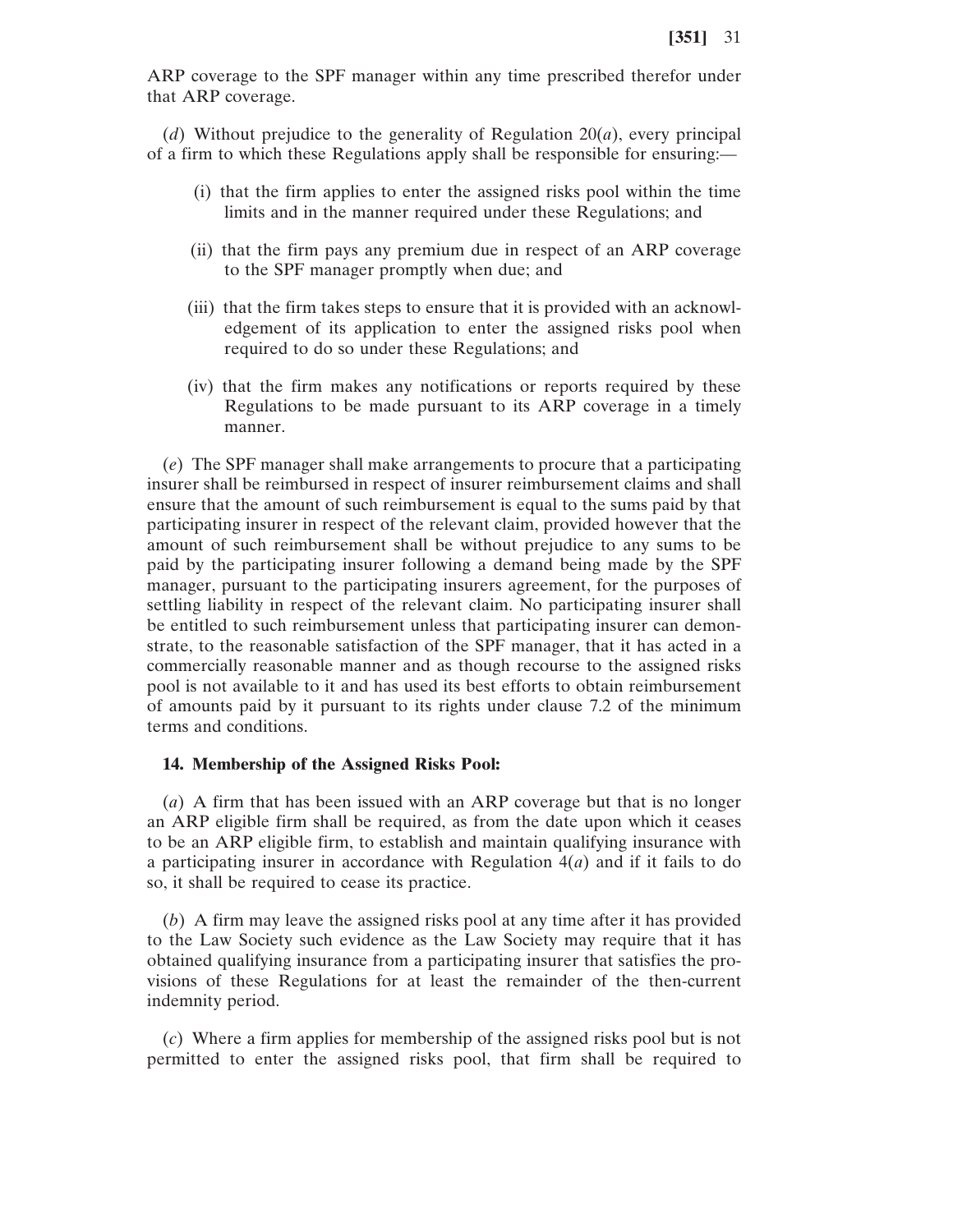indemnify the Law Society, the SPF manager and the SPF management committee on demand in respect of any costs, fees, expenses, losses or liabilities incurred by the Law Society, the SPF manager and the SPF management committee in relation to its application.

# **15. Variation of the Minimum Terms and Conditions in respect of cover granted by the Assigned Risks Pool:**

(*a*) The minimum terms and conditions to apply in respect of ARP coverage are amended to the extent that claims made by financial institutions shall not be covered by the ARP, with the exception of a claim made by a financial institution in respect of a residential property transaction where:—

- (i) the relevant firm was first instructed to provide legal services in respect of that transaction on or after the operative date; and
- (ii) the relevant firm was deemed to be or found to be in compliance with the minimum common risk management standard in accordance with Regulation 16 prior to the commencement of the provision of the legal services.

(*b*) The PII committee may from time to time publish model terms and conditions to apply to ARP coverage, which shall when published constitute the minimum terms and conditions applicable to such coverage.

(*c*) The provisions of Regulation 15(*a*) may, from time to time, be cancelled or varied by the PII committee in its sole discretion and for such period as it may, in its sole discretion, determine.

(*d*) The PII committee may, in its sole discretion and for such period as it may, in its sole discretion, determine, impose an aggregate limit on the ARP's liability for claims in respect of any one firm in any one indemnity period and such limit shall, unless otherwise determined by the PII committee, be €1,500,000 (one million five hundred thousand euro).

(*e*) Any limit or exclusion imposed by the PII committee in accordance with Regulation 15(*d*) shall not apply in respect of defence costs, save that in such cases ARP coverage will apply proportionate liability for defence costs in accordance with clause 3 of the minimum terms and conditions.

(*f*) If a claim is made that would otherwise exceed the limit of liability, as imposed by the PII committee in accordance with Regulation 15(d), whether on its own or in aggregate with prior or concurrent claims, the ARP will be liable only for the amount of such claim that does not exceed the limit prescribed thereunder by the PII committee.

# **16. Defaulting Firms:**

(*a*) The SPF manager shall make arrangements to ensure that a defaulting firm is covered in respect of any period in which such a firm does not hold qualifying insurance with a participating insurer and has not applied to enter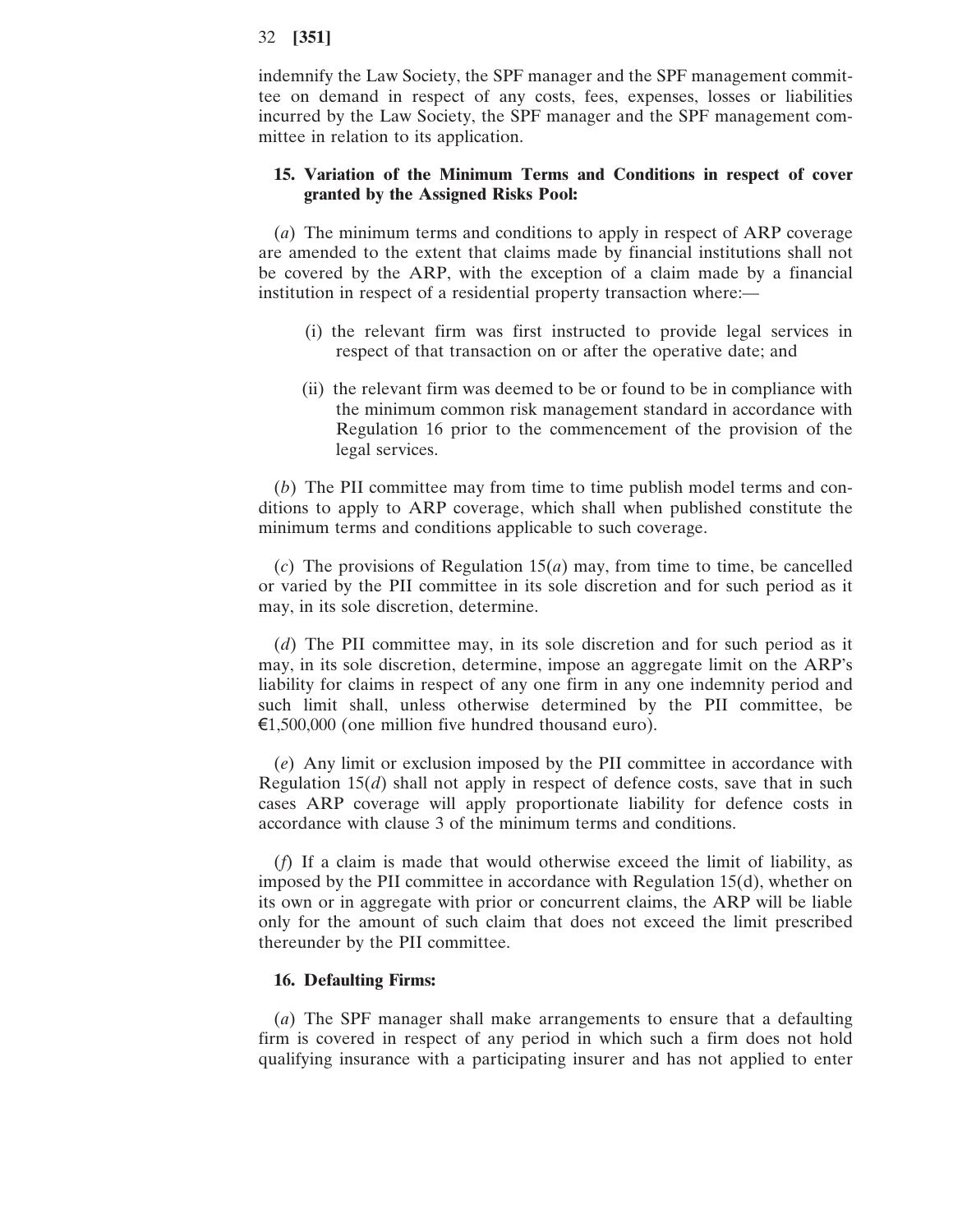the assigned risks pool and has been issued by the SPF manager with an ARP coverage, and such arrangements shall procure that a defaulting firm in respect of which the arrangements apply is covered in respect of all claims and circumstances where coverage would have extended pursuant to the minimum terms and conditions as varied by or pursuant to these Regulations.

(*b*) Every defaulting firm shall be liable to pay the SPF manager the ARP default premium in respect of any coverage arranged in respect of its practice or former practice pursuant to Regulation 16(*a*).

(*c*) The SPF manager on behalf of participating insurers shall be entitled to recover from each and every principal in a defaulting firm all amounts paid in or towards the discharge of a claim and defence costs pursuant to arrangements made under Regulation  $16(a)$ , together with interest thereon at two percent (2%) ) over the base lending rate of the European Central Bank from time to time.

(*d*) A defaulting firm may, at the discretion of the PII committee, be required to cease its practice unless it obtains qualifying insurance from a participating insurer outside the assigned risks pool.

- (*e*) The amount of the ARP default premium payable by:—
	- (i) any firm designated as a defaulting firm pursuant to Regulation 12(*h*); or
	- (ii) any defaulting firm in respect of which arrangements pursuant to Regulation 16(*a*) are made from time to time;

shall be calculated by the SPF manager in accordance with the ARP premium schedule determined by the PII Committee from time to time.

#### **17. Insolvency of Participating Insurers and Other Events:**

(*a*) Where a firm has established qualifying insurance with a participating insurer or a number of participating insurers in accordance with Regulation 4, and an insolvency event or non-performance event occurs in respect of that participating insurer or one (1) or more of those participating insurers, as the case may be, the firm shall, as soon as reasonably practicable and in any event within 30 (thirty) working days after the date upon which such insolvency event or non-performance event occurs (but not counting the date upon which such event occurs):—

- (i) establish and maintain in place qualifying insurance with a participating insurer or participating insurers that is or are unaffected by an insolvency event or non-performance event; or
- (ii) where it is an ARP eligible firm, apply under Regulation 12 to enter the assigned risks pool.

(*b*) A firm to which Regulation 17(*a*) applies shall provide to the Law Society such evidence that it has established and is maintaining qualifying insurance or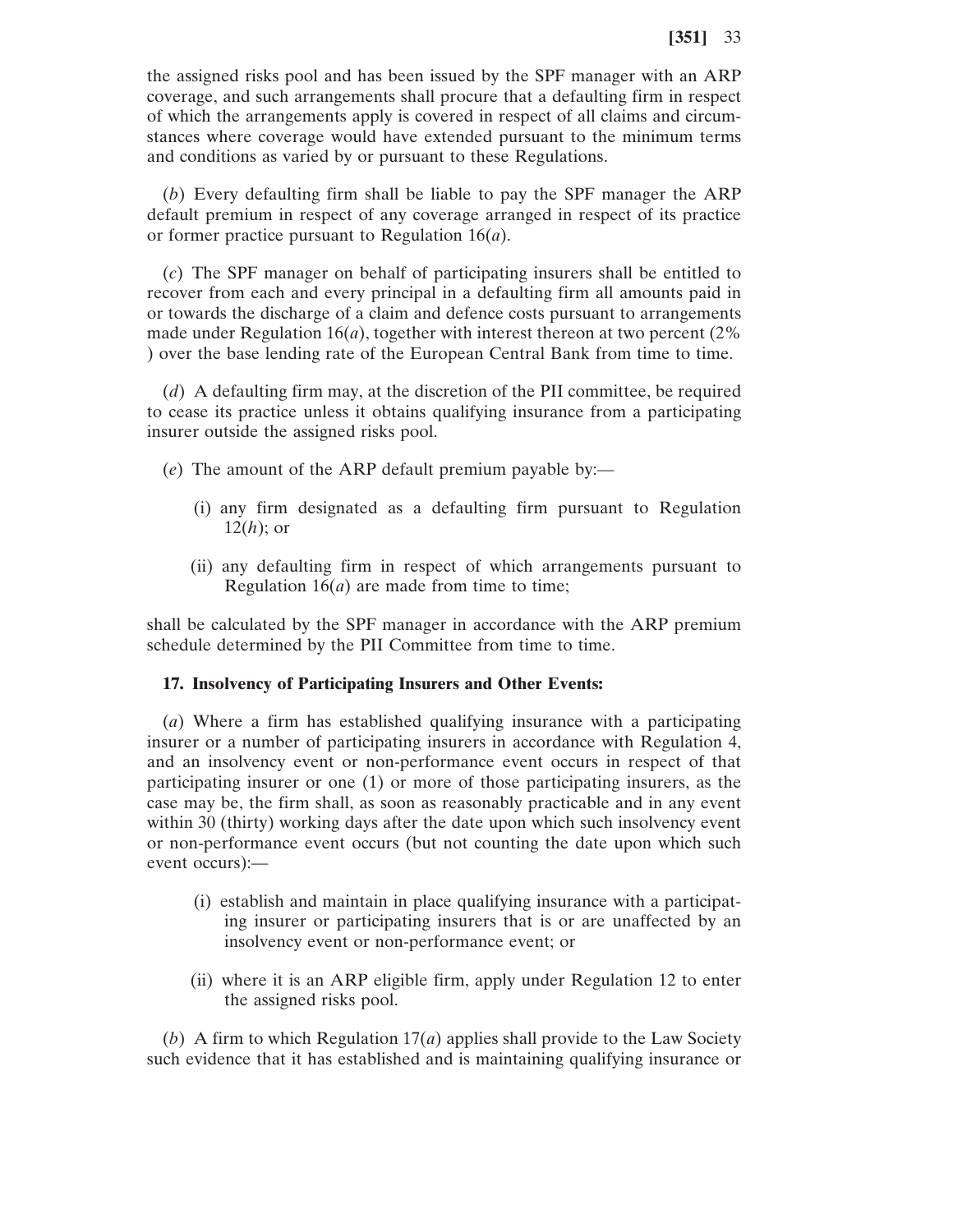that it has applied to enter the assigned risks pool, as the Law Society may from time to time require.

(*c*) Without prejudice to the generality of Regulation 17(*b*), a firm shall be required to provide to the Law Society, or procure that there is provided to the Law Society on its behalf, confirmation in any form designated by the Law Society that it has established and is maintaining qualifying insurance or that it has applied to enter the assigned risks pool within 30 (thirty) working days of the insolvency event or non-performance event that gives rise to the obligation to establish and maintain qualifying insurance pursuant to Regulation 17(*a*).

(*d*) Without prejudice to the generality of Regulation 20(*a*), every principal of a firm to which these Regulations apply, shall be responsible for ensuring:—

- (i) that the firm has established and maintains in place qualifying insurance following the occurrence of an insolvency event or a nonperformance event in respect of its former participating insurer or participating insurers, with a participating insurer or participating insurers that is or are unaffected by such an event, or that it applies to enter the assigned risks pool; and
- (ii) that the firm provides any evidence that the firm has established and is maintaining qualifying insurance or that it has applied to enter the assigned risks pool following the occurrence of an insolvency event or a non-performance event in respect of its former participating insurer or participating insurers as may be required under or pursuant to these Regulations in a timely manner.

(*e*) Where an insolvency or non-performance event occurs in respect of a participating insurer, one or more authorised insurers may enter into and duly execute a participating insurers agreement with the Law Society during an indemnity period where such indemnity period (or part thereof) commences on or after the operative date.

(*f*) Where an insolvency or non-performance event occurs in respect of a participating insurer, each remaining participating insurer (including any authorised insurer entering into a Participating Insurers Agreement with the Society in accordance with Regulation 17(e)) shall be required to make such additional payment to the SPF, as may be calculated by the SPF Manager in accordance with the terms of the participating insurers agreement, in respect of any actual or potential liabilities incurred by the SPF as a result of an insolvency or nonperformance event in respect of a participating insurer.

#### **18. Risk Management Audits:**

(*a*) A firm that enters or that seeks to enter the assigned risks pool shall be required to submit to and co-operate with a risk management audit to be conducted by a risk management auditor selected and appointed by the SPF management committee at such times and at such intervals during the firm's membership of the assigned risks pool as the SPF management committee may in its absolute discretion determine.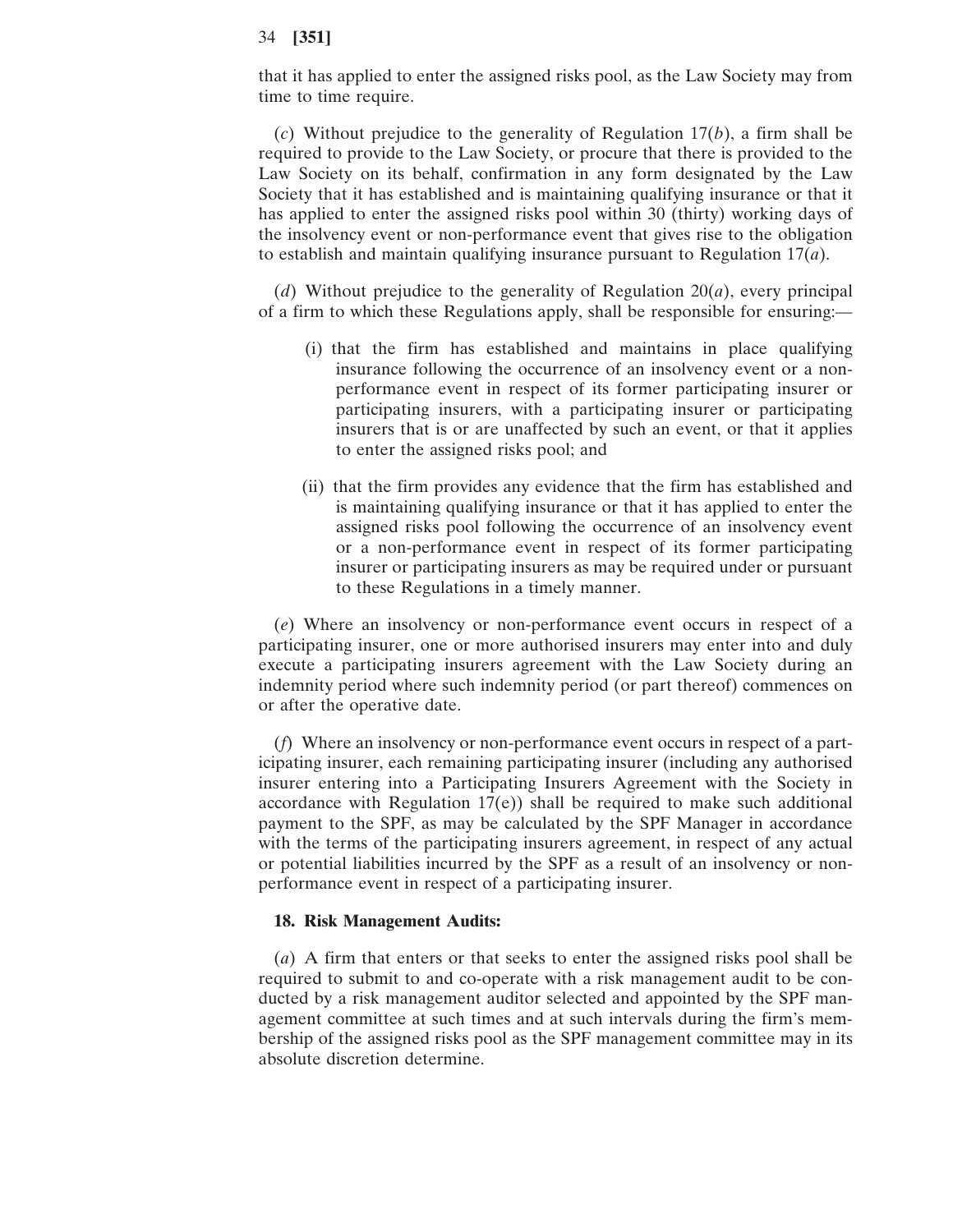(*b*) Every principal of a firm to which Regulation 18(*a*) applies shall be responsible for ensuring that the firm submits to and co-operates with any risk management audit that is directed by the SPF management committee in relation to the firm's practice pursuant to Regulation 18(*a*).

(*c*) Where the SPF management committee directs that a risk management audit is to be carried out in relation to the practice of a firm, every principal of that firm shall be responsible for ensuring that the risk management auditor appointed to carry out the risk management audit is afforded every possible facility to carry out the following tasks:—

- (i) to attend at any place or places where the firm engages in its practice and, for the avoidance of doubt, any place or places where the firm may store its records (including electronic records) in relation to matters it is involved in; and
- (ii) to interview any principal of the firm and such other persons employed by or associated with the firm as the risk management auditor deems necessary and appropriate; and
- (iii) to inspect such documents relating to the practice of the firm as the risk management auditor deems necessary and appropriate; and
- (iv) to provide the risk management auditor with access to all electronic records maintained by or on behalf of the firm and to all computer or electronic communication systems operated by the firm and relating in either case to the practice of the firm.

(*d*) Every principal of a firm to which this Regulation 18 applies shall direct all persons employed by the firm and any relevant third party (to the extent that it is possible for that principal to do so) to facilitate and provide all necessary assistance to the risk management auditor in reviewing any documents referred to in Regulation  $18(c)$ (iii) and any records or systems referred to in Regulation 18(*c*)(iv).

(*e*) It shall be misconduct for any principal of a firm, or any solicitor or registered lawyer employed by a firm to which this Regulation 18 applies to fail to attend at any interview with a risk management auditor of which not less than two (2) working days' notice has been given to that person, or to fail to provide a risk management auditor with access to documents, records or computer or communication systems within two (2) working days of a request in that regard being made to such principal, solicitor or registered lawyer by a risk management auditor pursuant to these Regulations.

(*f*) Where the SPF management committee directs that a risk management audit is to be carried out in relation to the practice of a firm, that firm shall be required to indemnify the Law Society (or as the Law Society may direct) on demand in respect of any costs, fees, expenses, losses or liabilities incurred by the Law Society in relation to the conduct of that risk management audit, and every principal of that firm shall be responsible for ensuring that the firm discharges its liabilities to the Law Society under Regulation 18.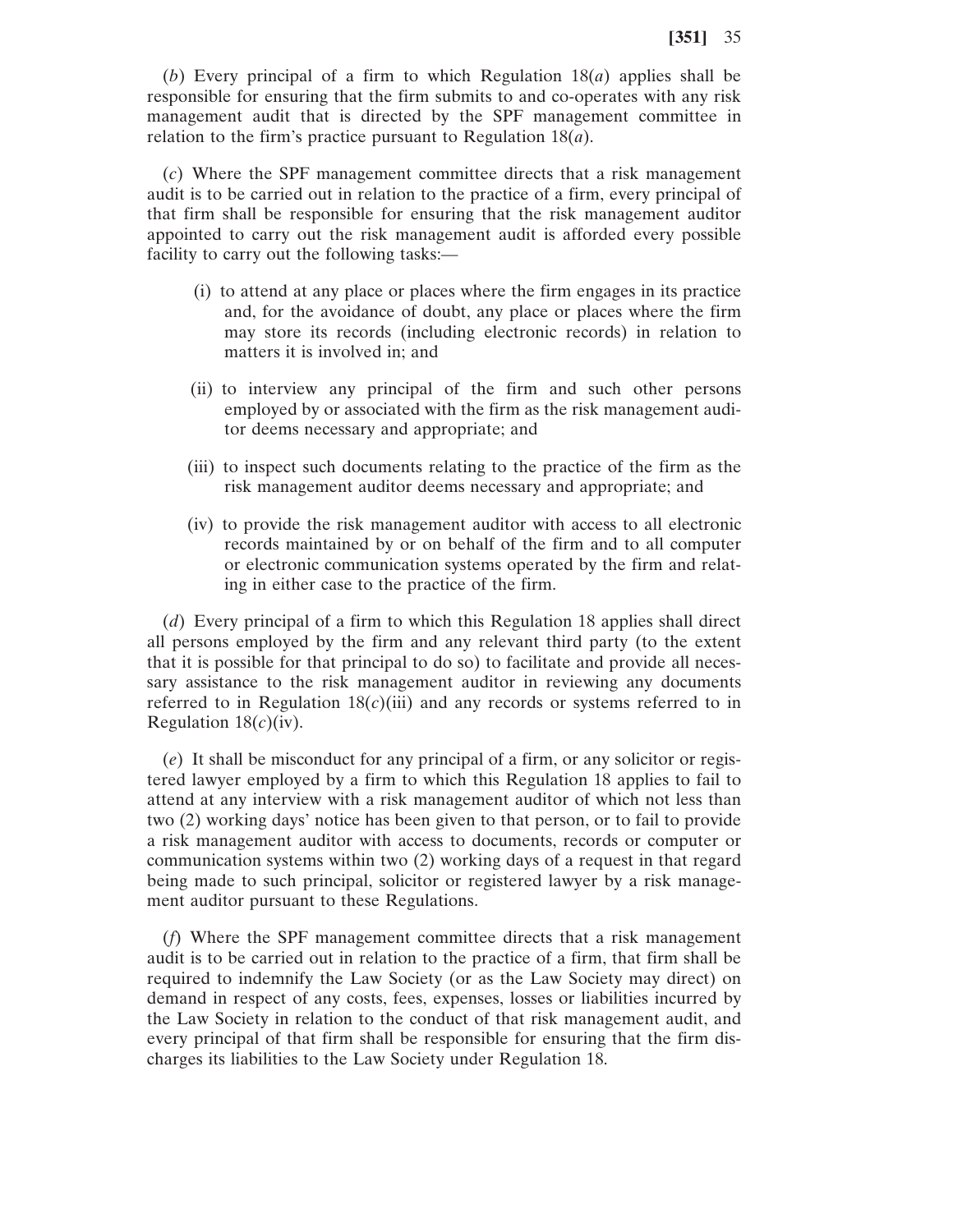(*g*) Where a firm fails to comply with any provision of this Regulation 18, the SPF management committee may direct that such firm shall no longer be treated as an ARP eligible firm, and may further direct that any successor firm to such a firm shall not be an ARP eligible firm.

#### **19. Risk Management Audit Reports:**

(*a*) A risk management auditor who conducts a risk management audit in relation to a firm shall, as soon as practicable thereafter, furnish a written risk management audit report to the SPF manager and to the SPF management committee. The report shall include an opinion from the risk management auditor as to whether the firm is in compliance with the minimum common risk management standard in the indemnity period in which the risk management audit is carried out.

(*b*) The SPF management committee shall, on receipt of a risk management audit report, provide a copy thereof to the firm concerned and shall invite such firm to provide any written response thereto to the SPF management committee within ten (10) working days of receipt by the firm of such risk management audit report.

(*c*) Following receipt by the SPF management committee of the written response (if any) of a firm the subject of a risk management audit report or (failing any such written response) at any time after the expiry of the relevant time period for such firm to provide a written response, the SPF management committee may provide the firm concerned with a written direction indicating:—

- (i) which of the risk management audit recommendations are to be binding on the firm, and any such direction made by or on behalf of the SPF management committee shall be binding upon the firm immediately upon such direction being made by the SPF management committee and the firm shall forthwith take steps at its own expense to comply with any such direction; and
- (ii) whether the opinion of the risk management auditor as to whether the firm is in compliance with the minimum common risk management standard is to be binding on the firm and any such direction made by or on behalf of the SPF management committee shall be binding upon the firm immediately upon such direction being made by the SPF management committee.

(*d*) At any time following the receipt by the SPF management committee of the written response (if any) of a firm the subject of a risk management audit report or (failing any such written response) at any time after the expiry of the relevant time period for such firm to provide a written response, the SPF management committee may, on giving not less than two (2) working days' notice, require any principal of such firm to attend before it to respond to such questions and to provide such information or to produce such documents regarding the management of the practice of the firm as may appear appropriate to the SPF management committee.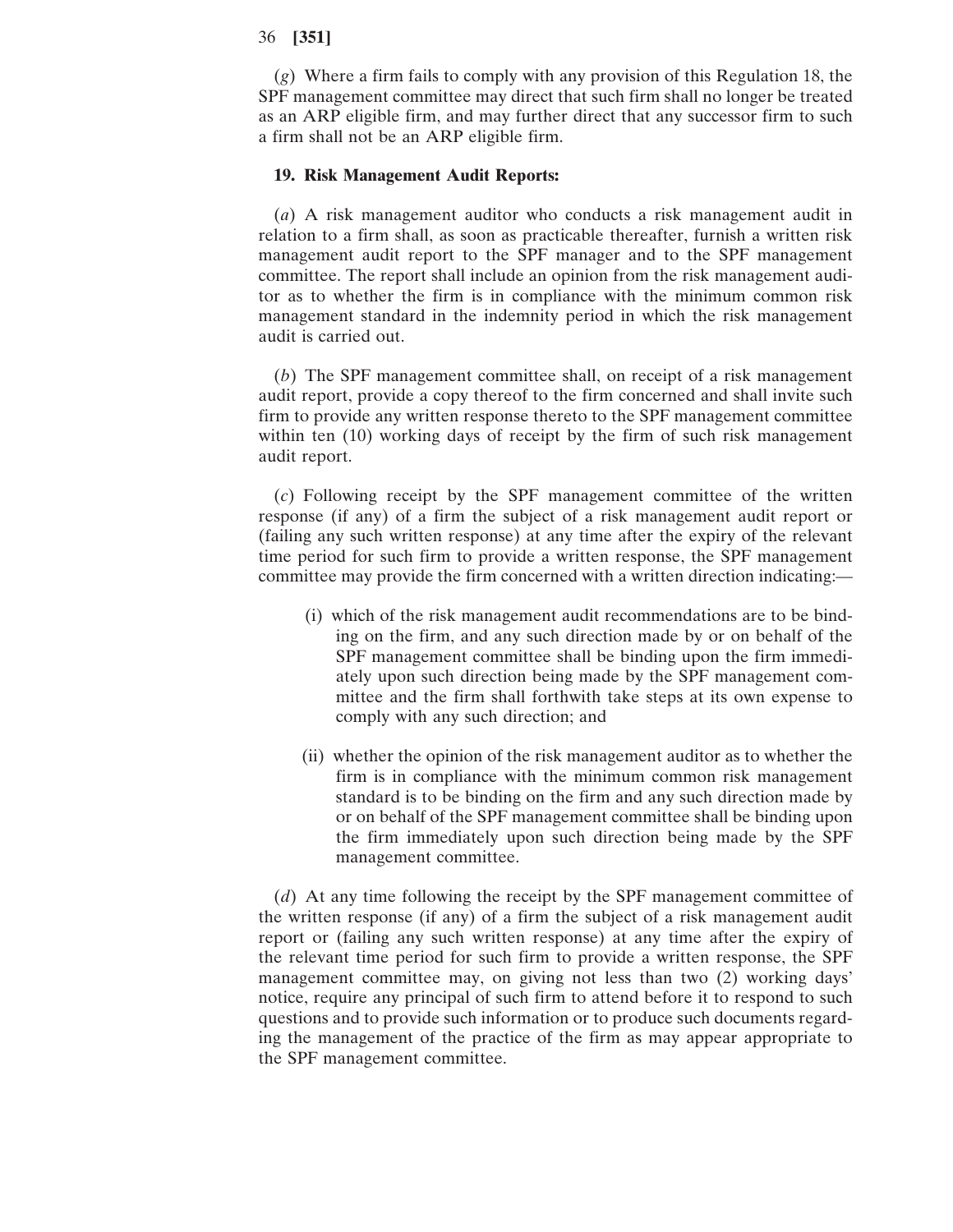(*e*) At any time following the receipt by the SPF management committee of the written response (if any) of a firm the subject of a risk management audit report or (failing any such written response) at any time after the expiry of the relevant time period for such firm to provide a written response, the SPF management committee may take any one (1) or more of the following measures:—

- (i) direct the firm concerned to comply with such measures within such time period as the SPF management committee may deem appropriate and reasonable to avoid or mitigate the risk of claims in respect of civil liability arising from the practice of the firm, and such measures may be more extensive than any risk management audit recommendations, and the firm shall forthwith take steps at its own expense to comply with any such direction; and/or
- (ii) instruct any risk management auditor to assist and supervise the firm concerned or any principal of the firm or any solicitor or registered lawyer employed by the firm and to report to the SPF management committee as appropriate in relation to compliance by the firm, principal, solicitor or registered lawyer concerned with any measures directed by the SPF management committee pursuant to Regulation 19(*e*)(i); and/or
- (iii) commission any further inquiry into the affairs of the firm concerned to be made as to the SPF management committee may appear appropriate and necessary to permit the SPF management committee properly to assess the prevailing state of management of that firm; and/or
- (iv) conclude that the circumstances of the state of management of the firm concerned as disclosed by a risk management audit report, or by any subsequent report or investigation directed by the SPF management committee to be undertaken are such that it is not appropriate and reasonable that the firm should be provided or continue to be provided with ARP coverage by the assigned risks pool and may in consequence decide, on not less than two (2) working days' notice in writing to the firm concerned, to declare that the firm in question shall no longer be an ARP eligible firm and shall be treated thenceforth as a defaulting firm.

(*f*) Where the SPF management committee takes any step pursuant to Regulation 19 $(e)$ (ii) or Regulation 19 $(e)$ (iii) in relation to the practice of a firm, that firm shall be required to indemnify the Law Society (or as the Law Society may direct) on demand in respect of any costs, fees, expenses, losses or liabilities incurred by the Law Society in relation to the steps taken, and every principal of that firm shall be responsible for ensuring that the firm discharges its liabilities to the Law Society under this Regulation 19(*f*).

(*g*) The PII committee may in its discretion and on such terms and conditions as it deems appropriate:—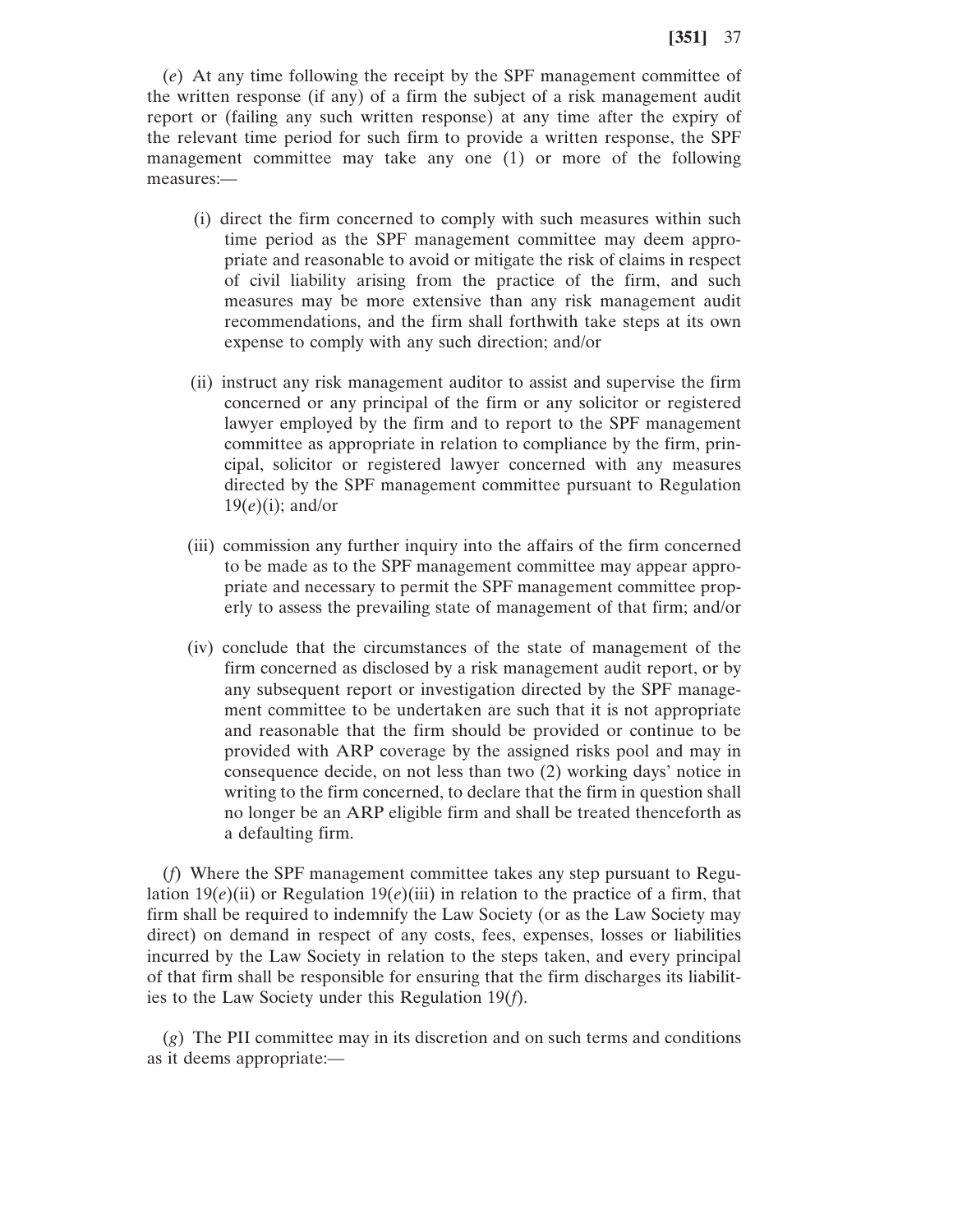- 38 **[351]**
	- (i) permit the Law Society to use any risk management audit report as the Law Society deems appropriate for the purposes of exercising any of its statutory powers and functions;
	- (ii) provide to participating insurers a copy of any risk management audit report in accordance with the confidentiality provisions of the then current participating insurers agreement.

## **20. Responsibilities of Principals:**

(*a*) Every principal of a firm to which these Regulations apply shall be responsible for ensuring that the firm complies with its obligations and responsibilities under these Regulations, and it shall be misconduct for a principal to fail to procure that the firm so complies.

(*b*) Without prejudice to the generality of Regulation 20(*a*), every principal of a firm to which these Regulations apply, and in the case of a firm that has ceased its practice every person that is or was a principal of that firm at the relevant time as determined by the PII committee in its discretion, shall be responsible for ensuring:—

- (i) that the firm ceases its practice where required so to do under these Regulations; and
- (ii) that the firm discharges any costs, liabilities and expenses due to the Law Society under these Regulations promptly on demand; and
- (iii) that the firm and each principal thereof complies with each of the responsibilities imposed upon it under Regulations 18 and 19.

(*c*) Where any firm fails to comply with any of its obligations and responsibilities under or pursuant to these Regulations, or any principal of a firm fails to comply with any of his or her obligations and responsibilities under or pursuant to these Regulations, the PII committee may take any one (1) or more of the following courses of action:—

- (i) apply to the High Court for suspension of the practising certificate or qualifying certificate of any principal or former principal of that firm, or of the principal concerned, as the case may be; or
- (ii) direct the Registrar to refuse to issue a practising certificate or qualifying certificate to any principal or former principal of that firm, or to the principal concerned, as the case may be; or
- (iii) apply to the Disciplinary Tribunal for an inquiry into the conduct of any principal or former principal of that firm, or of the principal concerned, as the case may be, on grounds of misconduct; or
- (iv) apply to the High Court for an order to prohibit any principal or former principal of that firm, or the principal concerned, as the case may be, from contravening any provision of these Regulations; or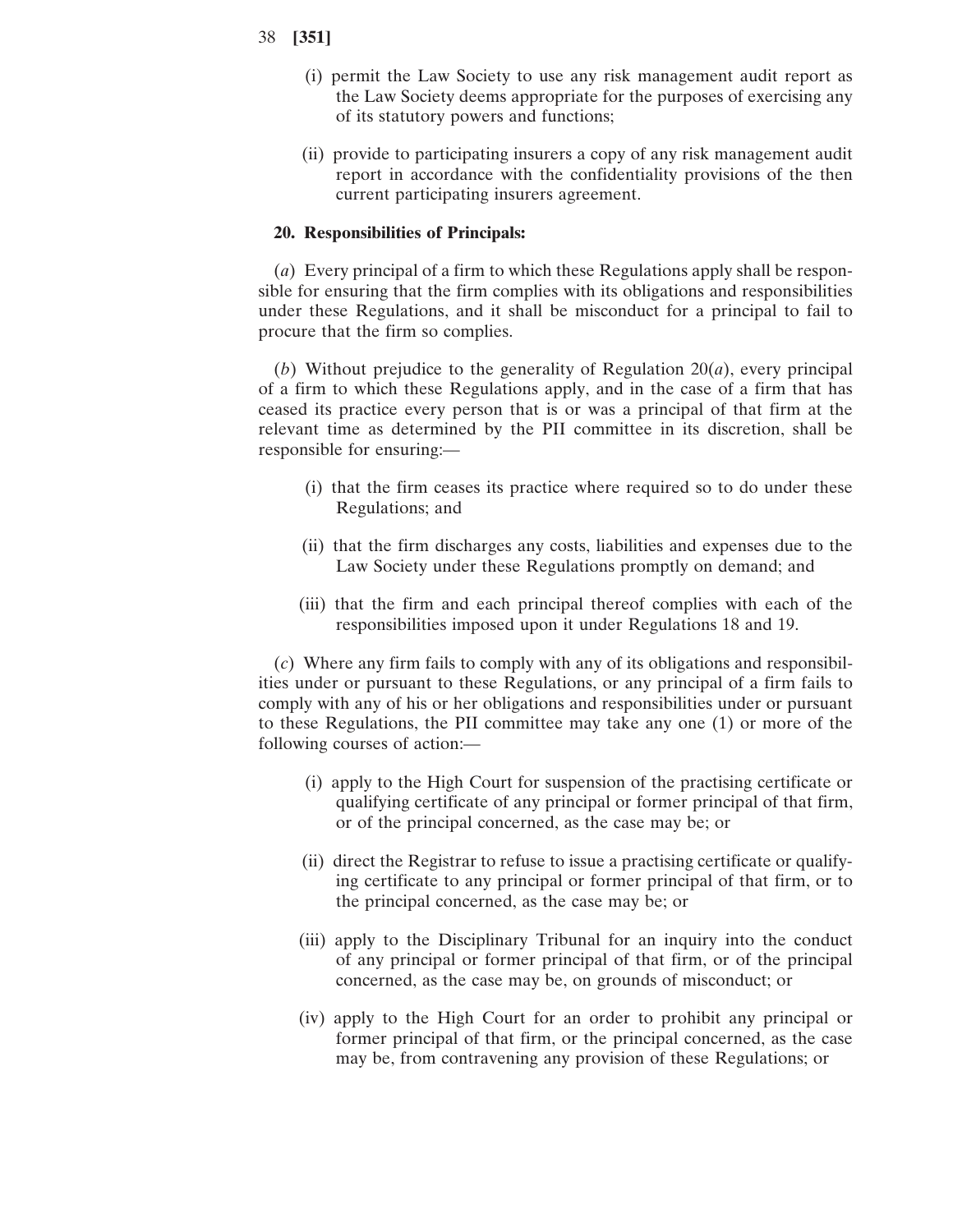(v) apply to the High Court for an order to require any principal or former principal of that firm, or the principal concerned, as the case may be, to perform any obligation imposed on the firm or such principal by any provision of these Regulations.

(*d*) Where the PII committee decides to take one (1) of the courses of action referred to in Regulation  $20(c)$ , the PII committee shall give to each affected principal or former principal of that firm, notice in writing of its intention to do so.

(*e*) The provisions of Regulation 20 are without prejudice to the designation by these Regulations as misconduct of any particular act or omission by a solicitor or a registered lawyer, or to any other right or power given under these Regulations, under the Acts or under any instrument made under or pursuant to the Acts to the PII committee or to the Law Society.

#### **21. Professional Indemnity Insurance Committee:**

(*a*) The Council shall, as soon as practicable after the coming into operation of these Regulations, appoint a professional indemnity insurance committee which shall be responsible for exercising on behalf of the Council the functions vested in:—

- (i) the Law Society by or under section 26 of the Solicitors (Amendment) Act 1994; and
- (ii) the PII committee by or under these Regulations; and
- (iii) (to the extent that the 1995 Regulations remain in force by virtue of these Regulations) the committee constituted under the 1995 Regulations and designated as the PII committee thereunder by or under the 1995 Regulations; and
- (iv) (to the extent that the 2007 Regulations remain in force by virtue of these Regulations) the committee constituted under the 2007 Regulations and designated as the PII committee thereunder by or under the 2007 Regulations, save in each case for the making of regulations; and
- (v) (to the extent that the 2011 Regulations remain in force by virtue of these Regulations) the committee constituted under the 2011 Regulations and designated as the PII committee thereunder by or under the 2011 Regulations; and
- (vi) (to the extent that the 2014 Regulations remain in force by virtue of these Regulations) the committee constituted under the 2014 Regulations and designated as the PII committee thereunder by or under the 2014 Regulations; and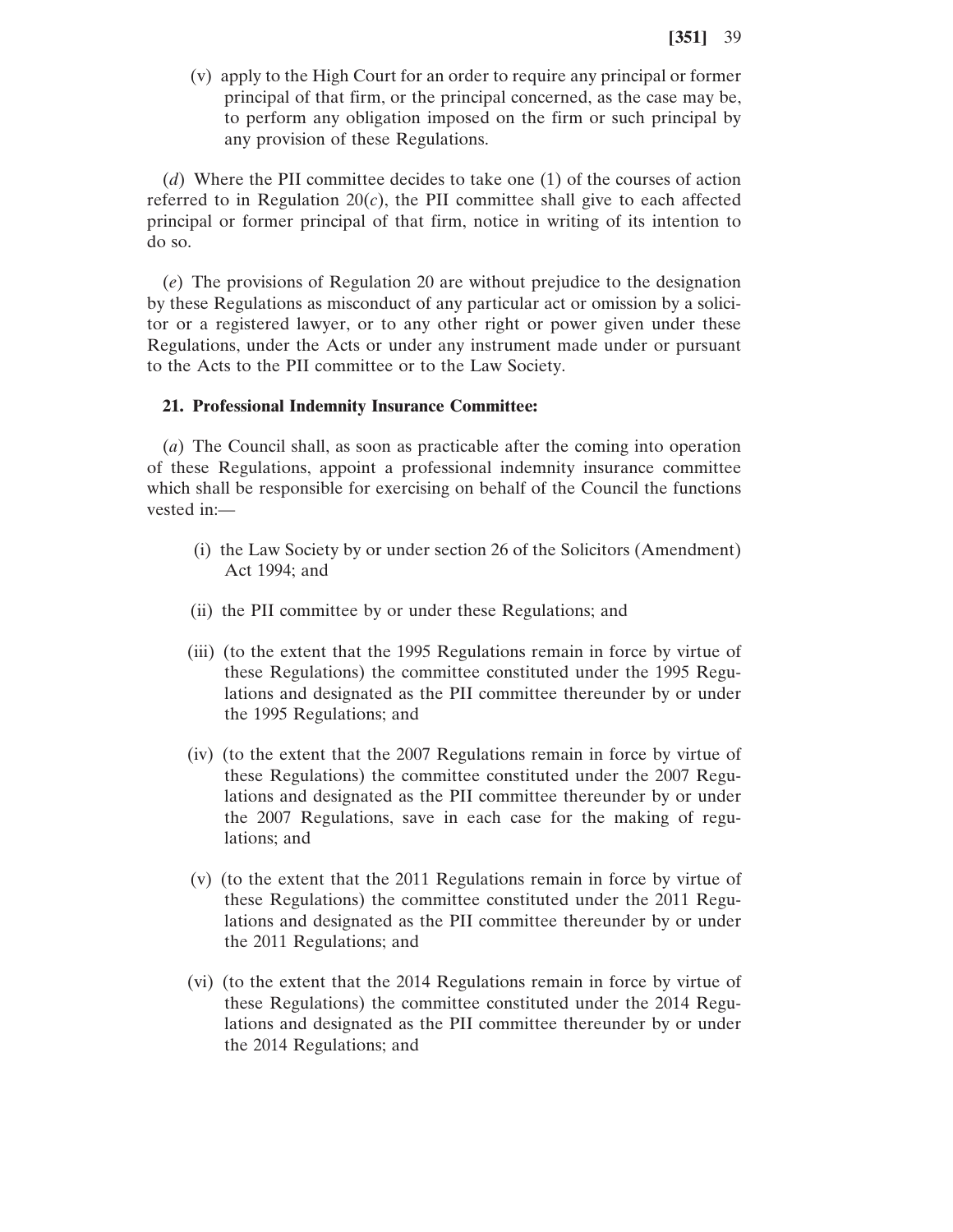- 40 **[351]**
	- (vii) (to the extent that the 2016 Regulations remain in force by virtue of these Regulations) the committee constituted under the 2016 Regulations and designated as the PII committee thereunder by or under the 2016 Regulations; and
	- (viii) (to the extent that the 2017 Regulations remain in force by virtue of these Regulations) the committee constituted under the 2017 Regulations and designated as the PII committee thereunder by or under the 2017 Regulations.

(*b*) The Council shall from time to time in its discretion determine the number of members of the PII committee and appoint the members thereof and may, in its sole discretion and for such period as it may determine, retain as members of the PII committee each or any of the members of the PII committee in place at the coming into operation of these Regulations.

(*c*) The quorum of the PII committee shall be three (3).

(*d*) The PII committee may establish sub-committees to carry out some or all of its functions, or delegate some or all of its functions to an executive of the Law Society, the SPF management committee or the SPF manager.

(*e*) The PII committee shall exercise on behalf of the Council the following functions of the Law Society:—

- (i) making recommendations, issuing guidance or giving directions on behalf of the Law Society in relation to the management, administration and protection by the SPF manager of the special purpose fund; and
- (ii) (without prejudice to the generality or specificity of any Regulation) directing steps necessary or expedient to be taken to ascertain whether these Regulations or any relevant provisions of the earlier regulations which remain in force are being complied with; and
- (iii) specifying circumstances in which any solicitor or registered lawyer or specified category of solicitors or registered lawyers may be exempted in whole or in part from compliance with these Regulations or any relevant provisions of the earlier regulations which remain in force; and
- (iv) specifying the manner in which solicitors or registered lawyers or any specified category of solicitors or registered lawyers shall bring their compliance with, or exemption from, these Regulations or any relevant provisions of the earlier regulations which remain in force to the notice of their clients or the Law Society; and
- (v) determining whether a perceived breach of section 26(6) of the Solicitors (Amendment) Act, 1994 or of these Regulations or any relevant provisions of the earlier regulations which remain in force by a solicitor or registered lawyer should be the subject of an application by the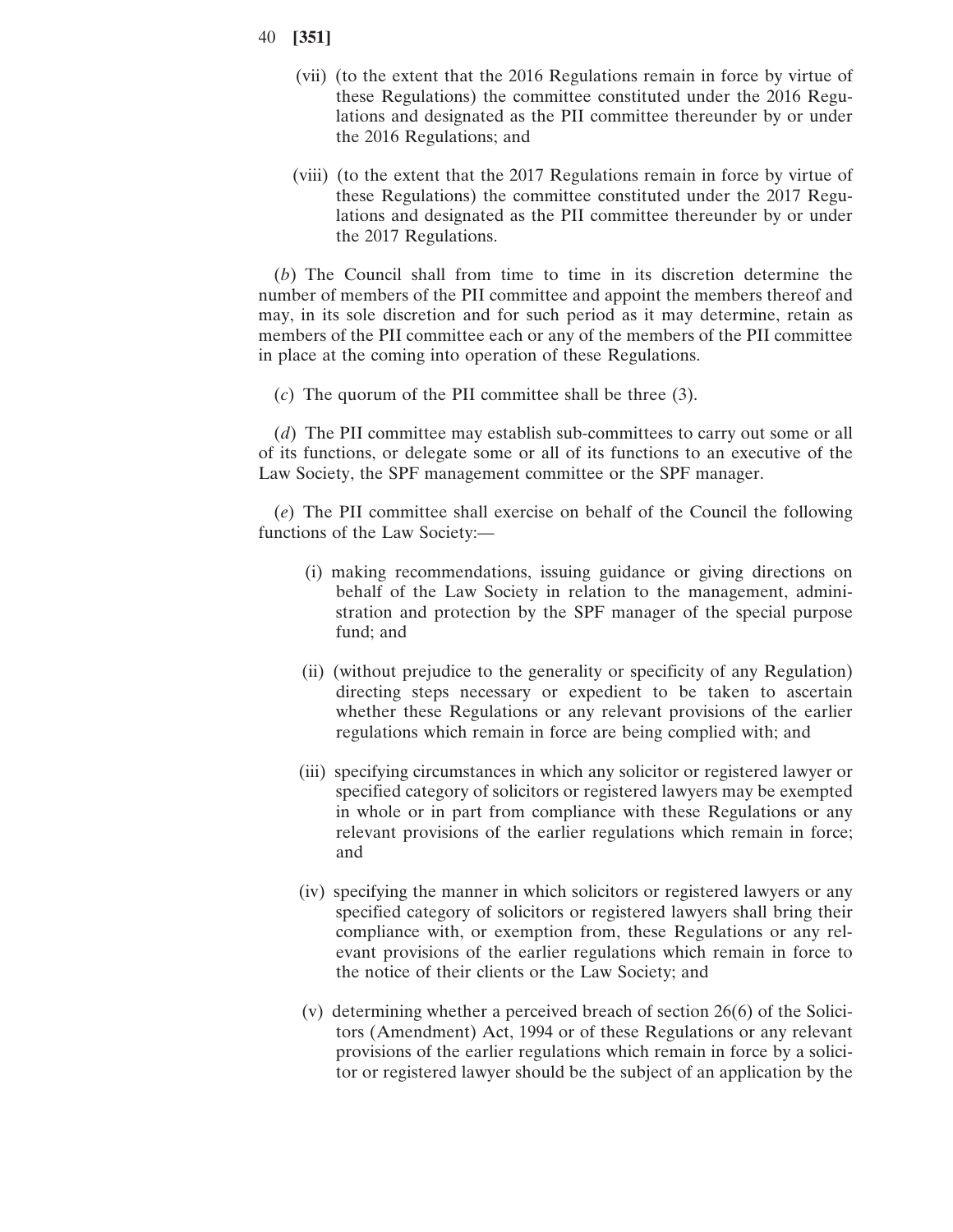Law Society to the Disciplinary Tribunal for an inquiry into the conduct of that solicitor or registered lawyer on the ground of alleged misconduct; and

(vi) making decisions in relation to matters (including procedural matters) deemed to be in pursuance of or incidental or supplementary to the functions vested in the Law Society under section 26 of the Solicitors (Amendment) Act 1994 or in pursuance of or incidental or supplementary to the provisions of these Regulations or any relevant provisions of the earlier regulations which remain in force.

(*f*) The PII committee shall, at least once in every calendar year, review the minimum terms and conditions and shall recommend to the Law Society any amendments thereto as to the PII committee appear appropriate.

(*g*) The PII committee shall be entitled to appoint the SPF manager to discharge the functions and responsibilities of:

- (i) the person or entity appointed as pool manager under the 1995 Regulations to the extent that those regulations remain in effect by virtue of these Regulations; and
- (ii) the person or entity appointed as ARP manager under the 2007 Regulations to the extent that those regulations remain in effect by virtue of these Regulations; and
- (iii) the person or entity appointed as SPF manager under the 2011 Regulations to the extent that those regulations remain in effect by virtue of these Regulations; and
- (iv) the person or entity appointed as SPF manager under the 2014 Regulations to the extent that those regulations remain in effect by virtue of these Regulations; and
- (v) the person or entity appointed as SPF manager under the 2016 Regulations to the extent that those regulations remain in effect by virtue of these Regulations; and
- (vi) the person or entity appointed as SPF manager under the 2017 Regulations to the extent that those regulations remain in effect by virtue of these Regulations.

(*h*) The PII committee shall from time to time and in its sole discretion issue rules regulating the conduct of coverage disputes and any rules (or part thereof) issued by the PII committee under this Regulation 22(h) shall be binding upon a participating insurer and a firm immediately upon such rules being made by the PII committee and each participating insurer and each firm shall forthwith take steps at its own expense to comply with any such rules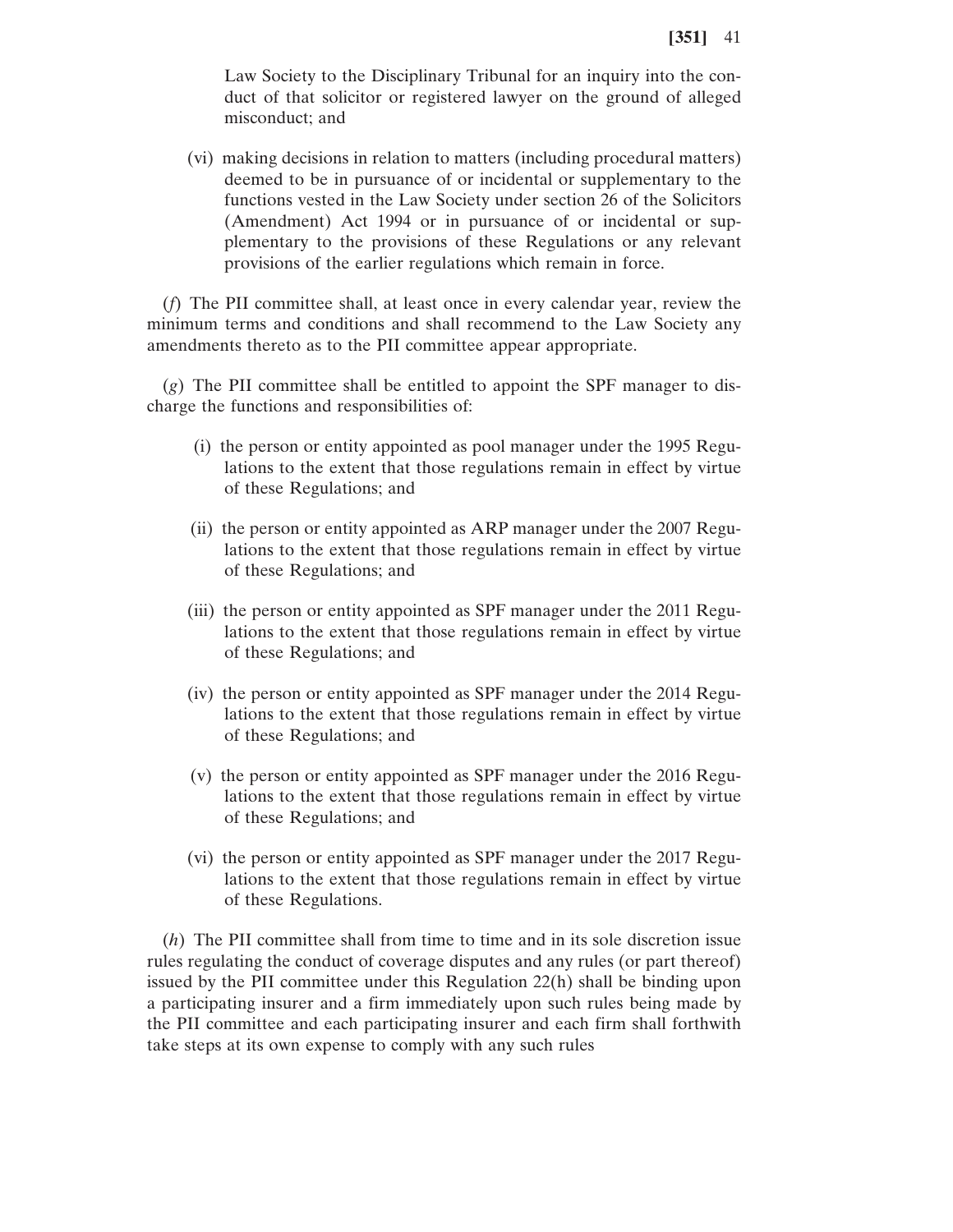#### **22. SPF Management Committee:**

(*a*) The PII committee shall, as soon as practicable after the coming into operation of these Regulations appoint a special purpose fund management committee which shall be responsible for exercising the functions vested in:

- (i) the SPF management committee by or under these Regulations; and
- (ii) any functions delegated to it by the PII committee pursuant to Regulation 21.

(*b*) The number of members of the SPF management committee shall be five  $(5)$ .

(*c*) The members of the SPF management committee shall be appointed by the Law Society and shall comprise the SPF manager, two (2) representatives of the Law Society and one (1) representative of each of the two (2) participating insurers with the largest relevant premium income for that indemnity period as calculated in accordance with Schedule 2 of the participating insurers agreement.

(*d*) The SPF management committee shall provide a quarterly report to the PII committee summarising its activities and the decisions it has taken in the previous quarter. The SPF management committee shall receive and consider any comments that the PII committee may have on any such report.

## **23. Provision of Information and co-operation with Qualifying Insurers and SPF Manager:**

(*a*) If a person asserts a claim against a firm or any person insured under that firm's qualifying insurance and the claim relates to a matter within the scope of coverage under the minimum terms and conditions, that firm and every principal thereof (including, in the case of a firm that has ceased its practice, any former principal thereof) shall be required to provide that claimant on request with details of the identity of the participating insurers that provided the qualifying insurance, together with any applicable coverage reference number and the relevant participating insurers' contact details.

(*b*) The Law Society may maintain in such form or forms as it considers appropriate a register of firms showing such details of any qualifying insurance, ARP coverage or run-off cover maintained by those firms appearing on the register as the Law Society deems fit, together with details of any firms that have not maintained such insurance and/or cover, and may permit persons to enquire as to the registered status of firms and provide persons with the information contained in the register relating to firms in such manner and to such extent as the Law Society may determine.

(*c*) The Law Society may, based on the information available to it, establish an information service to disclose certain information to participating insurers in such a manner as it may in its absolute discretion deem fit, including the following:—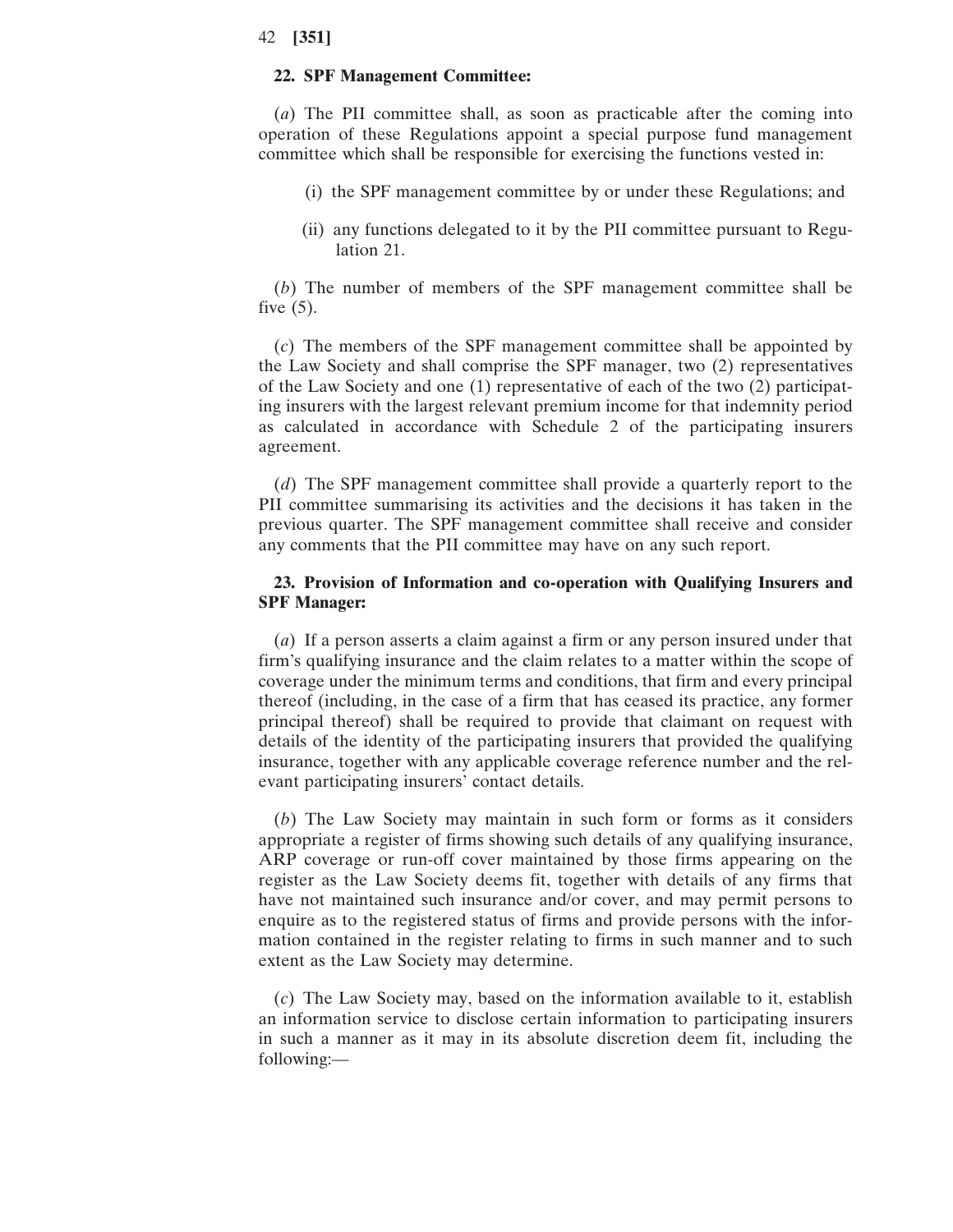- (i) on or before 31 January in each indemnity period, provide a participating insurer with details of the identity of firms which maintained qualifying insurance with that participating insurer in the prior indemnity period, together with the identity of the current participating insurer (including for the avoidance of doubt, the assigned risks pool and the run-off fund) of any such firm;
- (ii) from time to time, to provide a participating insurer with details of the identity of any firm, which has had all of its principals suspended or struck off the roll.

(*d*) All firms and their principals shall extend such co-operation to the participating insurer providing qualifying insurance or the SPF manager (as appropriate) as is required by the minimum terms and conditions. In the event that a participating insurer or the SPF manager (as appropriate) considers that a firm or its principals have failed to extend such co-operation, the participating insurer or the SPF manager (as appropriate) may notify the Law Society and the Law Society may take disciplinary action against the principals and the former principals of such firm as appropriate.

(*e*) In the event that a participating insurer or the SPF manager (as appropriate) considers that a firm has failed to pay any stamp duty which the firm is liable to pay, the participating insurer or the SPF manager (as appropriate) may notify the Law Society and the Law Society may take disciplinary action against the principals and the former principals of such firm as appropriate.

### **24. Amendment to Independent Law Centres Regulations:**

(*a*) The Solicitors Acts 1954 to 2002 (Independent Law Centres) Regulations 2006 are hereby amended by the deletion of Regulation 8 thereof and its replacement with the following:-

> "For the avoidance of doubt, an employed solicitor shall be required to comply with the Solicitors Professional Indemnity Insurance Regulations 2018."

Signed on behalf of the Law Society of Ireland pursuant to Section 79 of the Solicitors Act 1954.

Dated this 7 day of September 2018.

#### MICHAEL QUINLAN,

President of the Law Society of Ireland.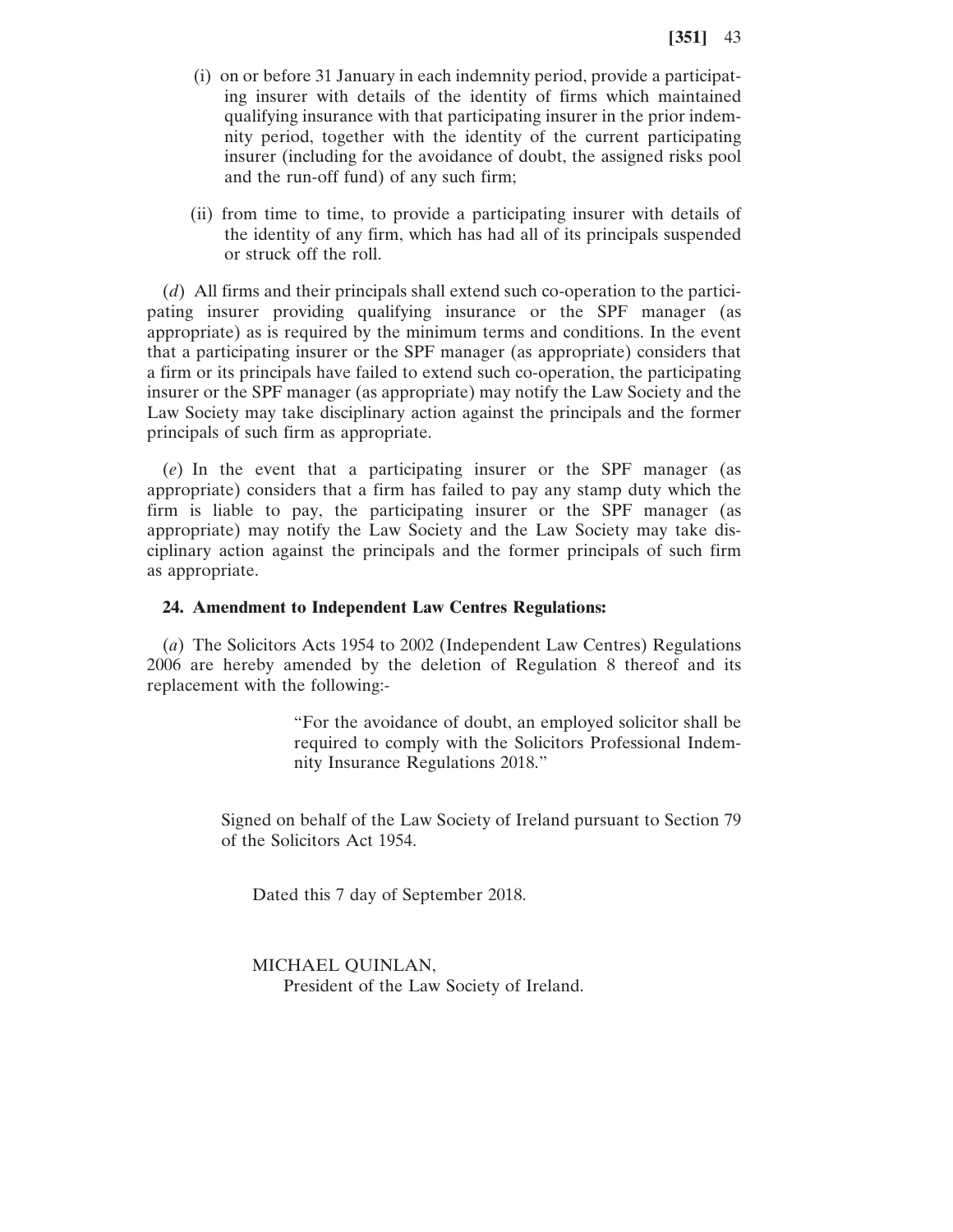# **SCHEDULE**

## **Table of Revocations**

| <b>NAME OF</b><br><b>INSTRUMENT</b>                                                                                                                           | <b>EXTENT OF REVOCATION</b>                                                                                                                                                                                                                                                                                                                                                                                                                                                                                                                                                                                                                                                                                                                                                                                                                                                                                                                                                                                                                                                                                                                                                                                                                                                                                                                                  |
|---------------------------------------------------------------------------------------------------------------------------------------------------------------|--------------------------------------------------------------------------------------------------------------------------------------------------------------------------------------------------------------------------------------------------------------------------------------------------------------------------------------------------------------------------------------------------------------------------------------------------------------------------------------------------------------------------------------------------------------------------------------------------------------------------------------------------------------------------------------------------------------------------------------------------------------------------------------------------------------------------------------------------------------------------------------------------------------------------------------------------------------------------------------------------------------------------------------------------------------------------------------------------------------------------------------------------------------------------------------------------------------------------------------------------------------------------------------------------------------------------------------------------------------|
| The Solicitors Acts<br>1954 to 2015<br>(Professional)<br>Indemnity Insurance)<br>(Amendment)<br>Regulations 2017<br>(Statutory Instrument<br>No. 389 of 2017) | Revoked in its entirety save that:—(i) the instrument (as<br>subsequently amended) shall remain binding upon solicitors and<br>registered lawyers required, prior to the operative date, by virtue of<br>the provisions of the instrument to maintain run-off cover (as<br>defined by the instrument) such that those solicitors and registered<br>lawyers shall be required to continue to maintain such coverage in<br>accordance with the terms of the instrument and that the provisions<br>of the instrument (including provisions relating to the enforcement<br>thereof and the penalties thereunder) shall be fully continued in<br>effect as regards such solicitors and registered lawyers and such run-<br>off cover; and (ii) the instrument (as subsequently amended) shall<br>remain in effect to the extent necessary to permit the proper<br>functioning and operation of the special purpose fund constituted by<br>virtue of the provisions of the instrument to permit the special<br>purpose fund to be administered to fulfil the terms of all coverages<br>granted thereunder (iii) the instrument (as subsequently amended)<br>shall remain in effect to permit the proper functioning and operation<br>of the SMDF (as defined therein) to permit the SMDF to be<br>administered to fulfil the terms of all coverages granted by it. |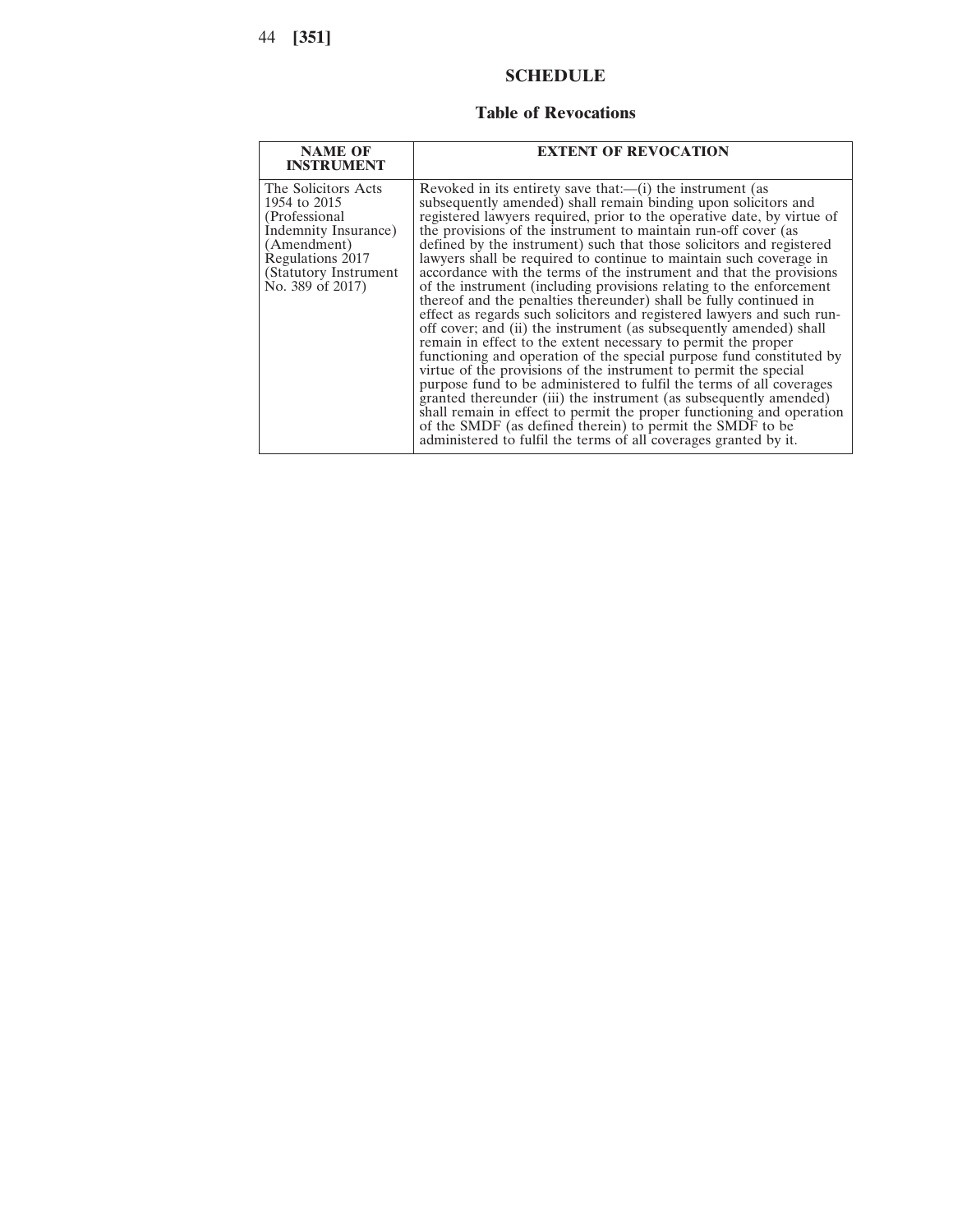## **Appendix 1**

## **Minimum Terms and Conditions of Professional Indemnity Insurance for Solicitors and Registered Lawyers in Ireland**

### **2 INTERPRETATION**

2.1 In these terms and conditions, the following expressions shall have the following meanings:—

"Amount Insured" means the limit of liability of each Insurer under the Insurance, including, for the avoidance of doubt, the aggregate limit of liability of all Insurers where the coverage is provided on the basis of co-insurance;

"Authorised Insurer" means an insurer that holds an authorisation to carry on insurance business for the purposes of Directive 73/239/EEC or that is otherwise entitled to carry on non-life insurance business in the State;

"Circumstance" means an incident, fact, occurrence, matter, act or omission that may give rise to a Claim in the context of civil liability;

"Claim" means a request or demand for, or an assertion of a right to, or an intimation of an intention to seek:—

- (*a*) civil compensation of any nature or civil damages of any nature, or
- (*b*) any award to be made pursuant to the provisions of the Solicitors Acts 1954 to 2015, or any regulations made thereunder, for compensation or restitution to clients or any other obligation that may be imposed on solicitors or Registered Lawyers to compensate or make restitution to clients by statute from time to time, but for the avoidance of doubt, the term "Claim" does not include any claim for the payment of costs incurred by any Insured in defending or resisting proceedings seeking an award against that Insured of the nature described in this subparagraph (*b*) where the Insurance, in accordance with the Minimum Terms and Conditions, excludes the Insurer's liability to indemnify the Insured in respect of such costs.

For the purposes of this sub-paragraph (*b*), the discharge of an obligation of an Insured, following receipt by an Insured of a Notification of a Requirement to Rectify, shall be treated as a "Claim" (subject to the provisions of the Regulations and/or Minimum Terms and Conditions) notwithstanding that a formal award pursuant to the provisions of the Solicitors Acts 1954 to 2015, or any regulations made thereunder, has not been made;

"Claimant" means a person or entity that has made or may make a Claim (including a Claim for contribution or indemnity);

"Client Account" shall have the same meaning as prescribed in the Solicitors Accounts Regulations or the meaning prescribed in any statute or statutory instrument amending or replacing the Solicitors Accounts Regulations;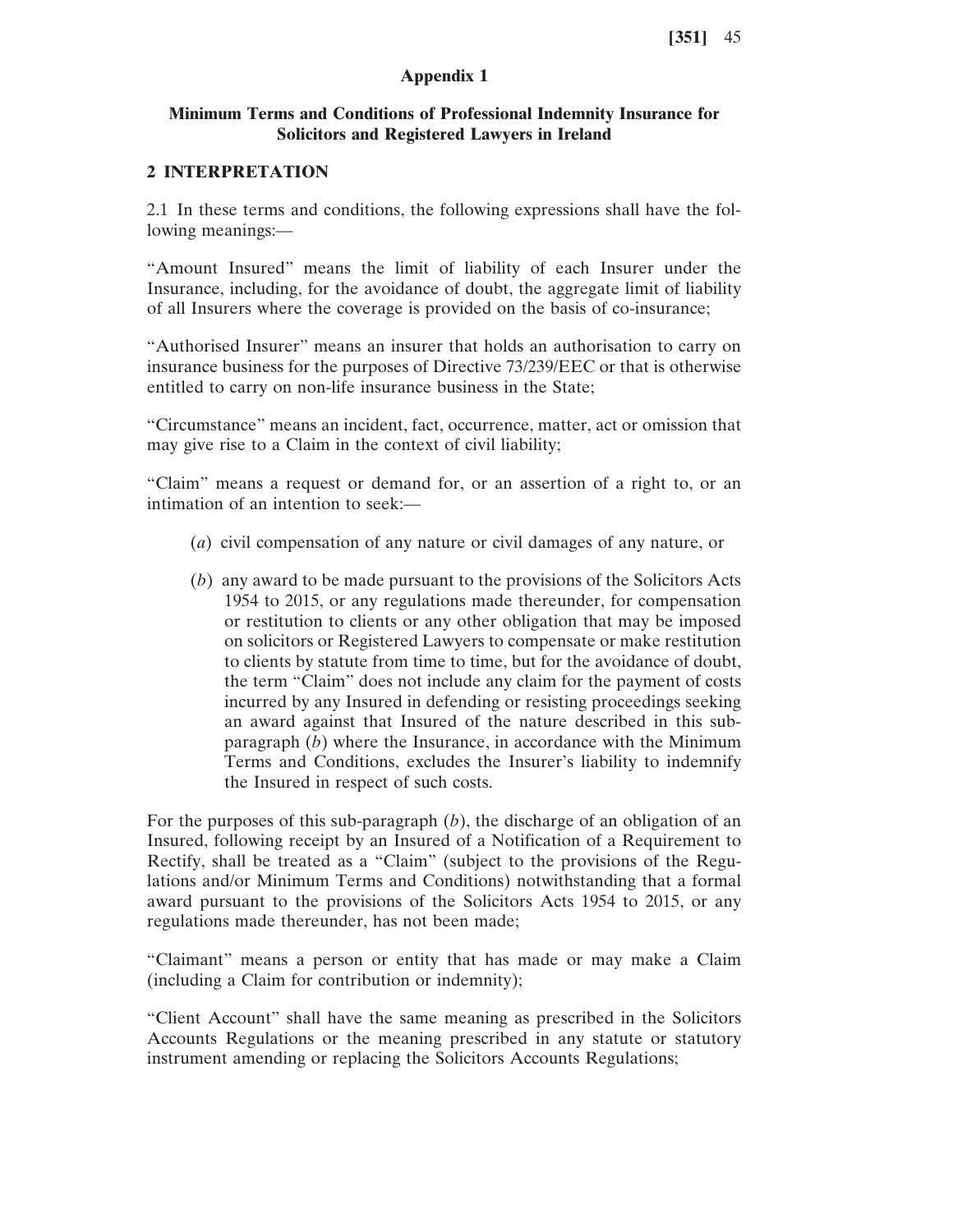"Commercial Property Regulations" means the Solicitors (Professional Practice, Conduct and Discipline — Commercial Property Transactions) Regulations 2010;

"Coverage Period" means the period for which the Qualifying Insurance or the ARP coverage (as the case may be) held by a Firm affords cover;

"Defence Costs" mean legal costs and disbursements and investigative and related expenses reasonably and necessarily incurred with the consent of the Insurer in relation to a Claim including without limitation the costs of:—

- (*a*) defending any proceedings, or
- (*b*) conducting any proceedings for indemnity, contribution or recovery, or
- (*c*) investigating, reducing, avoiding or compromising any actual or potential Claim;

but the term "Defence Costs" does not include:—

- (i) any internal overhead expenses of the Firm or the Insurer or the cost of any Insured's time, or
- (ii) any costs incurred by an Insured in defending or resisting proceedings seeking an award against that Insured of the nature described in paragraph (*b*) under the definition of "Claim" where the Insurance, in accordance with the Minimum Terms and Conditions, excludes the Insurer's liability to indemnify the Insured in respect of such costs;

"Direction" shall have the meaning ascribed to it in clause 8.1;

"Employee" means any person, other than a Principal, employed or otherwise engaged in the Firm's Practice, including, without limitation, solicitors, registered lawyers, other lawyers, trainee solicitors, consultants, associates, locum staff members, persons seconded to work in the Firm's Practice or persons seconded by the Firm to work elsewhere, office and clerical staff or otherwise;

"Financial Institution" means any of the following:—

- (*f*) a credit institution as defined in section 2(1) of the 1995 Act, or
- (*g*) a credit institution that is the holder of an authorisation for the purposes of Article 3(1) of Directive 2013/36/EU, or
- (*h*) a retail credit firm authorised pursuant to section 31 of the 1997 Act, or
- (*i*) a home reversion firm authorised pursuant to section 31 of the 1997 Act, or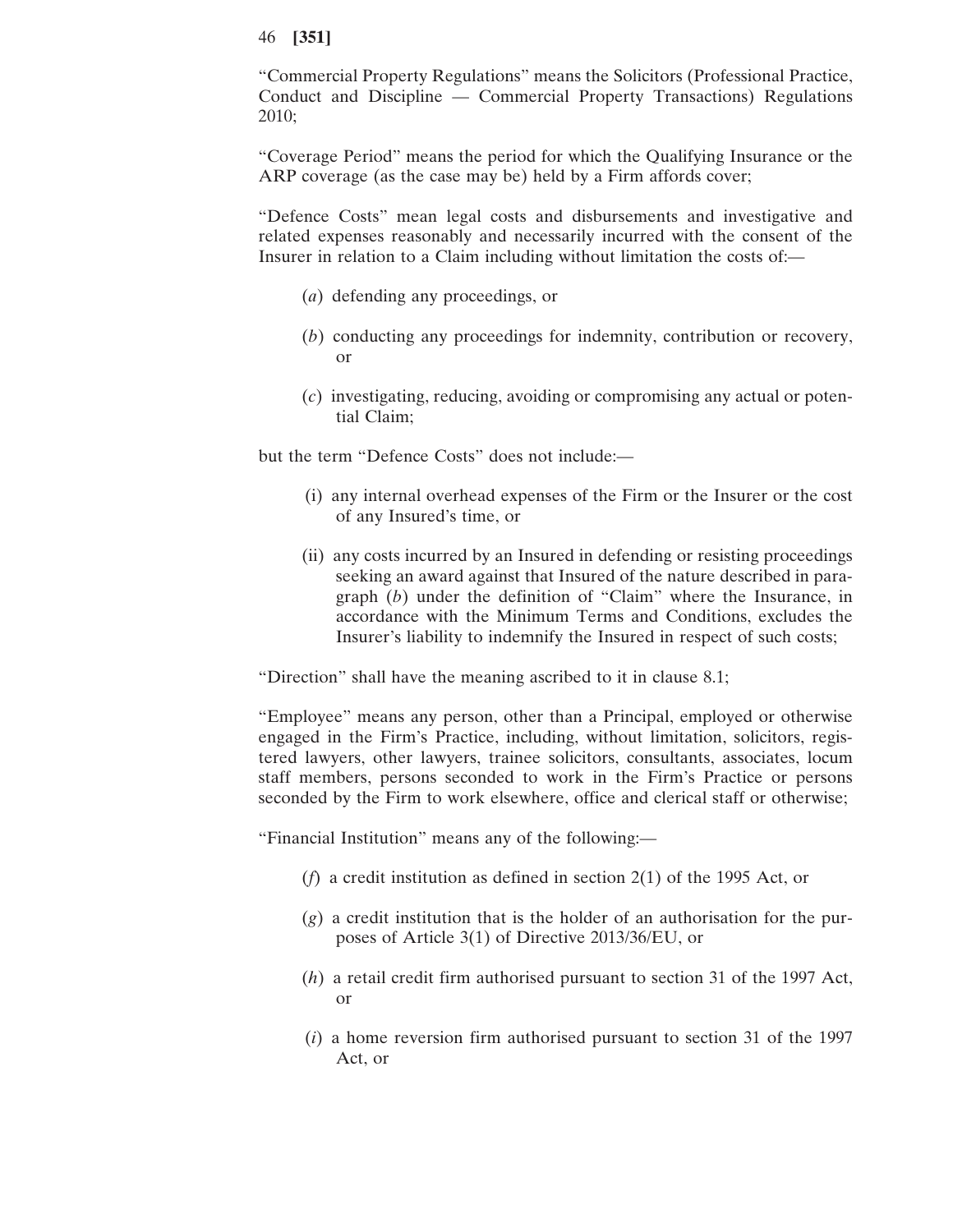- (*j*) any other party that engages on a professional basis in the business of providing financial accommodation of any nature to another person, or
- (*k*) any assignee of debt from an entity that has been engaged in the business of providing financial accommodation of any nature to another person, including without limitation, NAMA,

but, for the avoidance of doubt, does not include a Minister of the Government in the exercise of the functions, powers or duties of his office;

"Firm" means:—

- (*a*) any Partnership of two (2) or more solicitors or registered lawyers (as constituted from time to time, whether before or during any relevant indemnity period); or
- (*b*) a legal partnership (as constituted from time to time, whether before or during any relevant indemnity period), where such Partnership includes at least one (1) solicitor or registered lawyer, or
- (*c*) a multi-disciplinary practice (as constituted from time to time, whether before or during any relevant indemnity period), where such multidisciplinary practice includes at least one (1) solicitor or registered lawyer; or
- (*d*) any sole practitioner being either a solicitor or registered lawyer, and including a sole practitioner who employs one (1) or more solicitors or registered lawyers, and a sole practitioner who, although having established a practice, is employed by a person who is not a solicitor or registered lawyer;

where the relevant partnership or relevant sole practitioner, as the case may be, carries on a practice;

"Firm's Practice" means the practice carried on by the Firm, and includes the business of any trustee, nominee, service or administration company owned by the Principals of the Firm;

"Historic Circumstances" has the meaning ascribed to it in Clause 2.3.6;

"Historic Claim" has the meaning ascribed to it in Clause 2.3.1;

"Insurance" means the professional indemnity insurance or coverage required by each Firm pursuant to the Regulations;

"Insured" means, in respect of a Firm:—

- (*a*) the Firm, or
- (*b*) each trustee, nominee, service or administration company owned by the Firm and/or the Principals of the Firm from time to time, or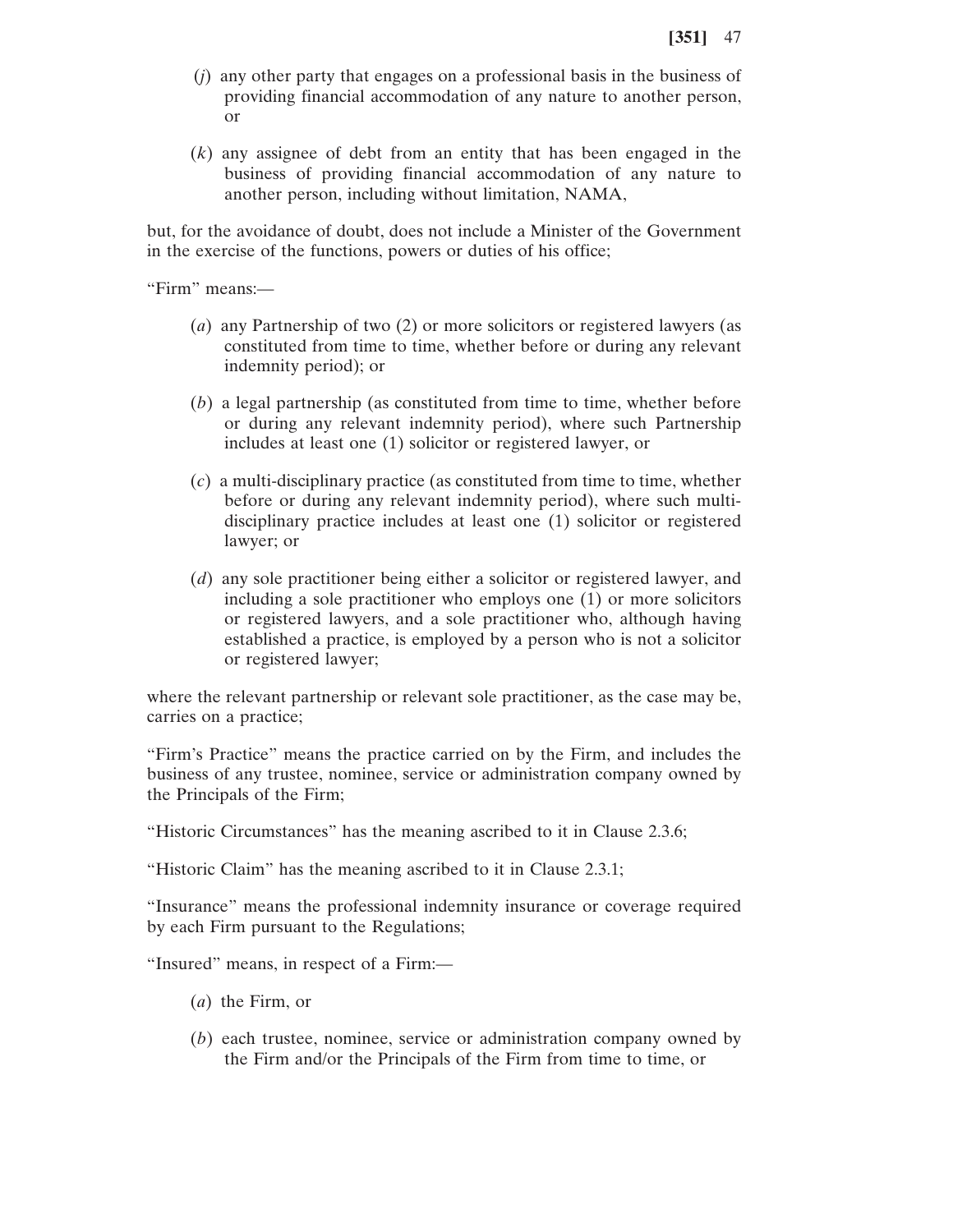- (*c*) each director, officer or employee of any such company as is referred to in paragraph (*b*) above from time to time, or
- (*d*) each Principal or former Principal of the Firm from time to time, or
- (*e*) each Employee or former Employee of the Firm from time to time, or
- (*f*) the estate or legal personal representatives of any deceased former Principal or Employee of the Firm;

"Insurer" means the underwriter of the Insurance or the provider of the coverage the subject of the Minimum Terms and Conditions;

"Investment Advice" has the meaning ascribed to such term in the Regulations;

"Investment Business Service" has the meaning ascribed to such term in the Regulations;

"Law Society" means the Law Society of Ireland;

"Lead Insurer" means the Insurer named as such in the contract of Insurance but if contrary to clause 3.6.2 no Lead Insurer is named as such, means the firstnamed Insurer on the relevant certificate of insurance;

"Legal Partnership" has the meaning ascribed to it in the Legal Services Regulation Act 2015;

"Legal Services" means services of a legal or financial nature and includes any part of such services, and for the avoidance of doubt, includes (without limitation):-

- (*a*) any Investment Business Services or Investment Advice provided by a Firm, and
- (*b*) acting as personal representative or trustee, and
- (*c*) acting as notary public, and
- (*d*) acting as a commissioner for oaths, and
- (*e*) acting as liquidator or receiver, and
- (*f*) acting as company secretary, and
- (*g*) acting as director of any body corporate owned by the principals of a firm that provides trustee, nominee, administration or other services, and
- (*h*) acting as arbitrator or mediator, and
- (*i*) acting on a pro bono basis, and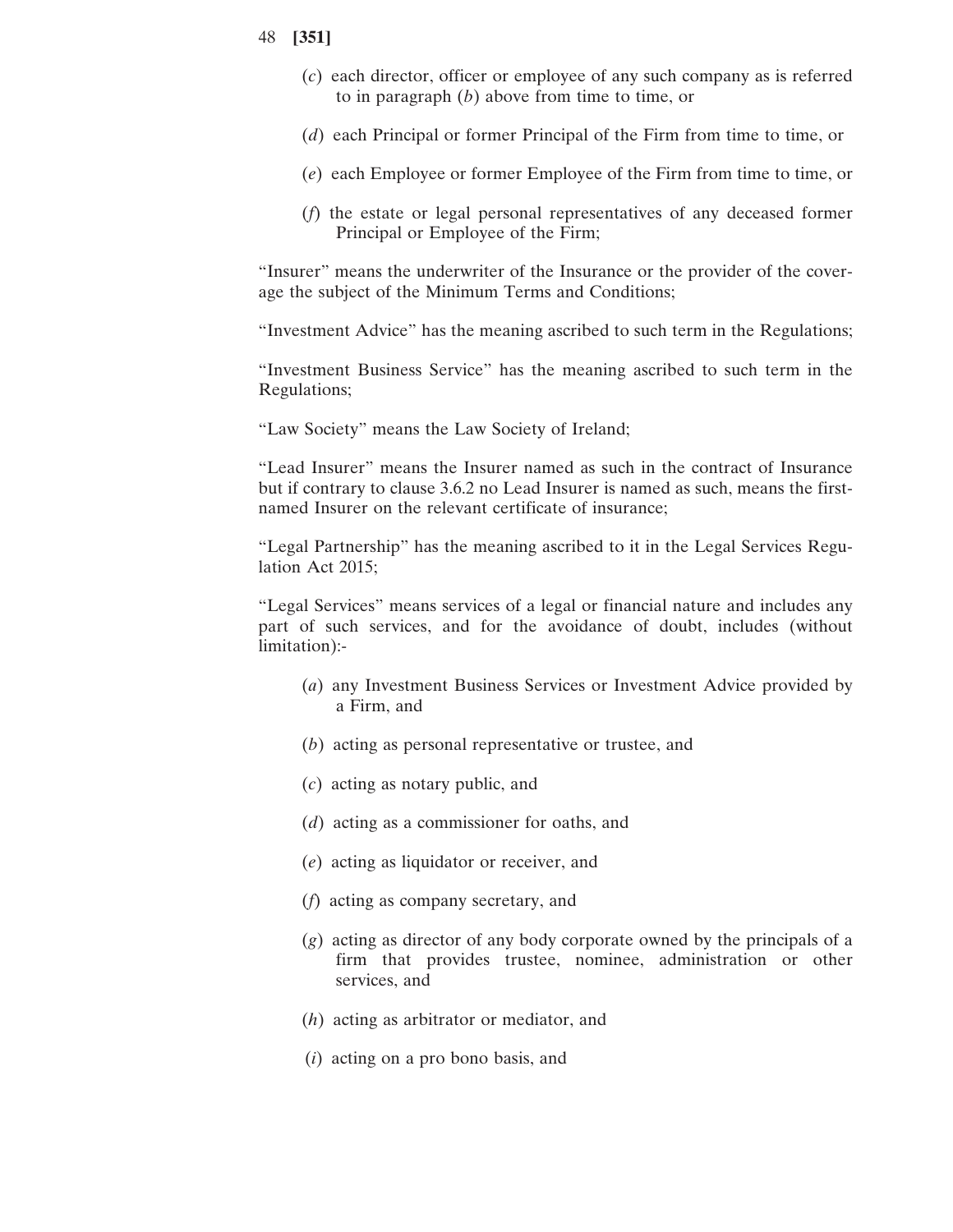- (*j*) acting as Personal Insolvency Practitioner, and
- (*k*) acting as an expert witness and/or providing opinions as a professional expert; and
- (*l*) acting as a patent agent; and
- (*m*) acting as a registered trade mark agent; and
- (*n*) acting as a European trademark & design attorney.

"Minimum Terms and Conditions" means the minimum terms and conditions set out in Appendix 1 to the Regulations with which a Qualifying Insurance (or, in the case of a Qualifying Insurance provided as a coinsurance, any part thereof) underwritten by a Participating Insurer is required by these Regulations to comply, or in the case of ARP coverage and run-off cover, such minimum terms and conditions, as varied by or pursuant to these Regulations, to apply in respect of such cover;

"Misconduct" has the meaning ascribed to such term in the Regulations;

"Multi-Disciplinary Practice" has the meaning ascribed to it in the Legal Services Regulation Act 2015;

"NAMA" means the National Asset Management Agency;

"Notification of a Requirement to Rectify" means a notice in writing (including email) from the Registrar of Solicitors or from such other person as may be appointed by the Law Society for that purpose:-

- (*a*) notifying an Insured that a deficit has arisen on one or more of the Insured's Client Account(*s*), and
- (*b*) informing the Insured of the Insured's obligation to rectify such deficit(*s*), and
- (*c*) setting out the regulatory consequences for the Insured should such rectification not occur within a specified period of time;

"Participating Insurer" means, in respect of an Indemnity Period,

- (i) an Authorised Insurer which has entered into and duly executed a Participating Insurers Agreement with the Law Society on or before 1 November immediately prior to the commencement of that Indemnity Period and which is effective to permit such Insurer to underwrite Qualifying Insurance; or
- (ii) an Authorised Insurer which has entered into and duly executed a participating insurers agreement with the Law Society in accordance with Regulation 17(*e*) of the Regulations and which is effective to permit such insurer to underwrite qualifying insurance.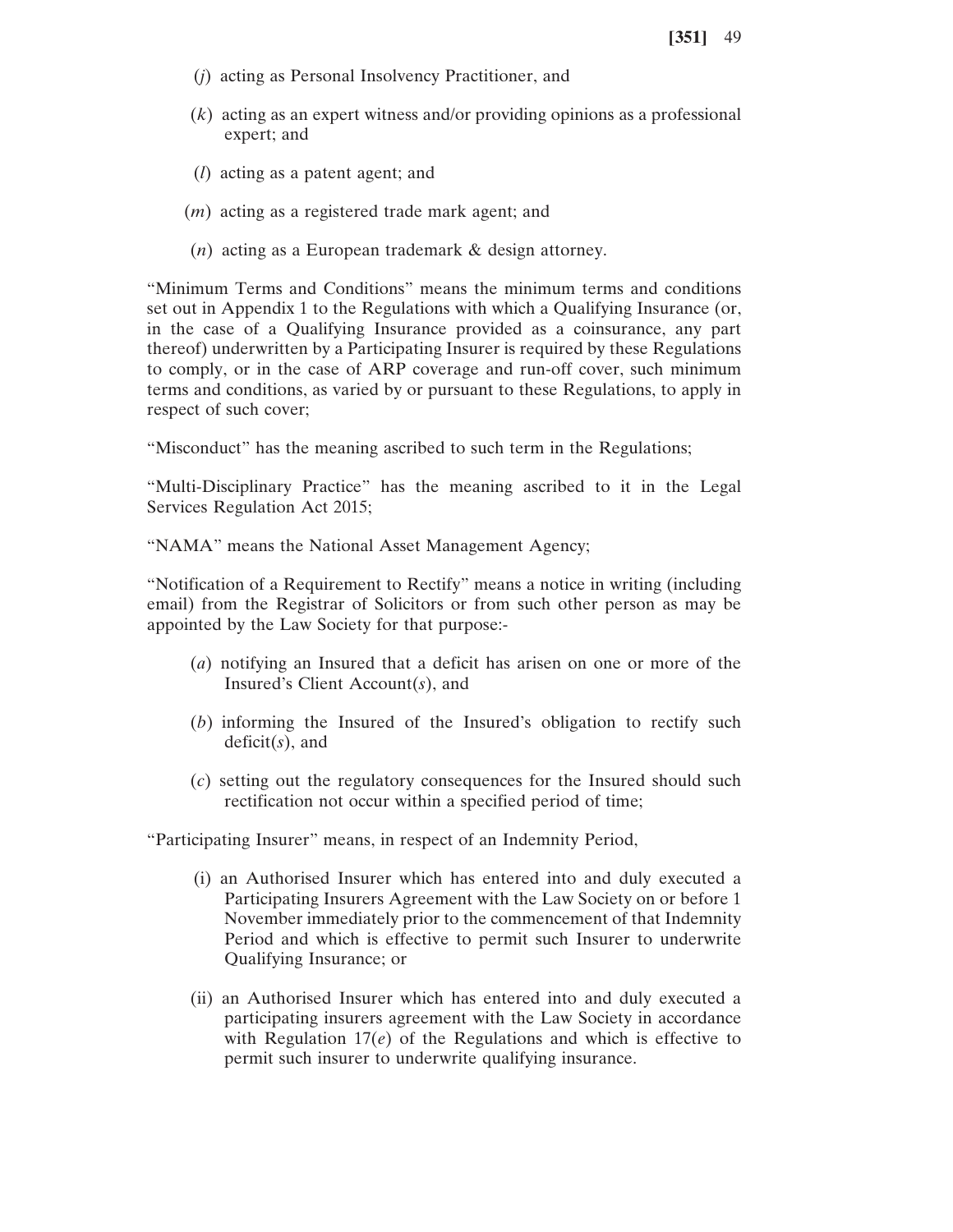"Participating Insurers Agreement" means an agreement in such terms as the PII Committee may from time to time designate setting out the terms and conditions on which a Participating Insurer may provide Qualifying Insurance to Firms in the State and the terms on which such Participating Insurer shall participate in the Special Purpose Fund;

"Partner" means a partner in a Firm;

"Partnership" means an unincorporated firm;

"Personal Insolvency Practitioner" has the meaning ascribed to such term in the Personal Insolvency Act 2012;

"Policy" means a contract of professional indemnity insurance made between a Participating Insurer (whether alone or in conjunction with other participating insurers) and a Firm, and "Policies" shall be construed accordingly;

"Practice" means a business (which term includes any gainful occupation) or any part thereof consisting of the provision of Legal Services from an establishment in the State and where such Legal Services (as they involve the provision of legal advice) relate to the law of the State (including European Union law as it forms part of the law of the State);

"Practice Manager" has the meaning ascribed to it in the Regulations;

"Preceding Practice" means each Practice:

- (*a*) which has ceased practice; and
- (*b*) to which the Firm's Practice is a Succeeding Practice;

"Principal" means:—

- (*a*) the sole practitioner of any Firm which during any indemnity period carries on or carried on business as a sole practitioner and includes a sole practitioner who employs or employed one (1) or more solicitors or registered lawyers, or
- (*b*) every Partner of a Firm and every person held out as a Partner of a Firm that during any indemnity period carries on or carried on business as a Partnership; or
- (*c*) a practice manager.

"Qualifying Insurance" means a Policy or Policies of insurance which (in the case of a single such Policy) includes the relevant Minimum Terms and Conditions or (in the case of a number of Policies) taken together include the Minimum Terms and Conditions in effect at the date of inception, extension, renewal or replacement of the Policy or Policies of insurance;

"Registered Lawyer" means a lawyer that has been granted a registration certificate by the Law Society and has been entered onto the register maintained by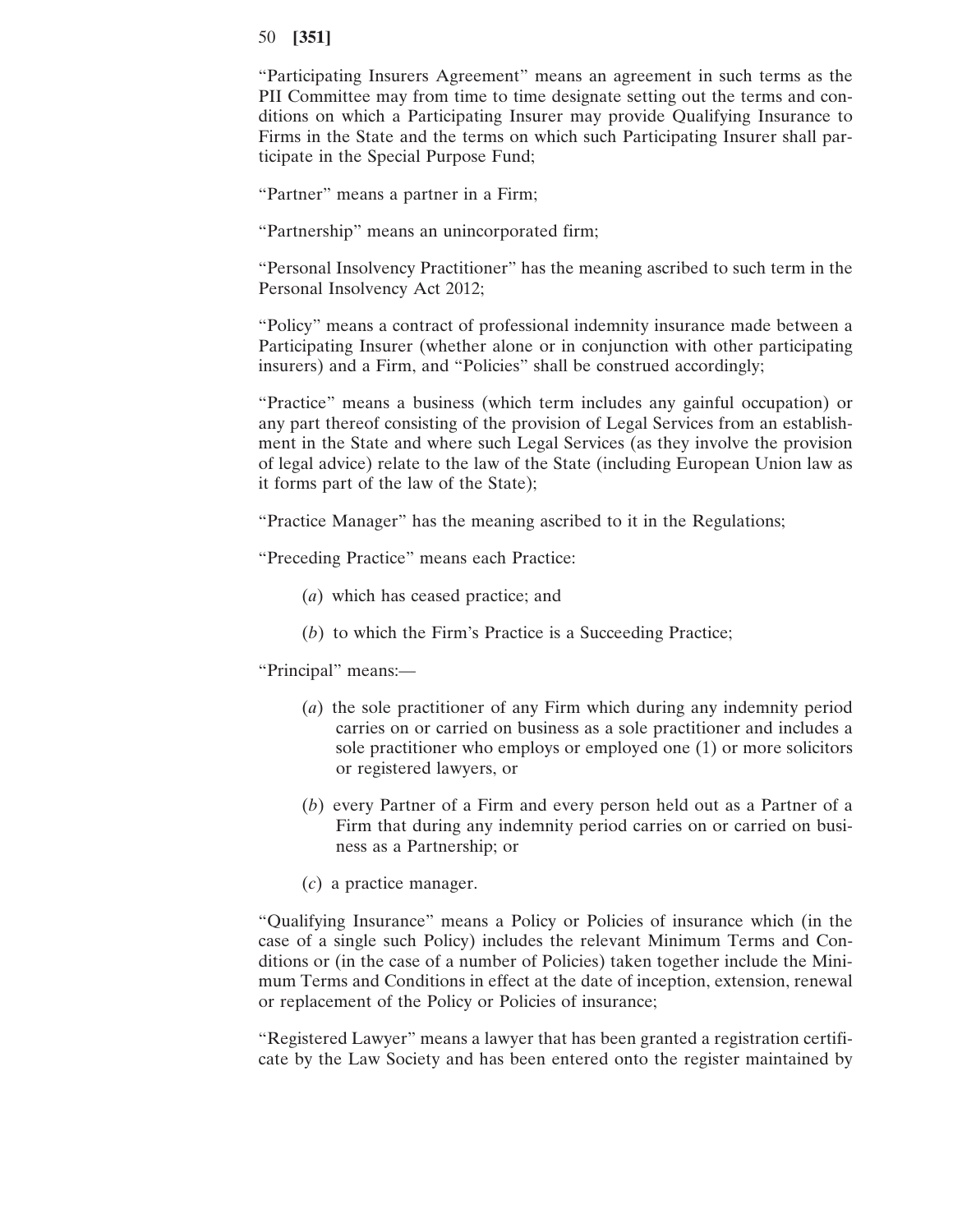the Law Society within the meaning of and in accordance with the European Communities (Lawyers' Establishment) Regulations 2003 (Statutory Instrument No. 732 of 2003) and a reference to a registered lawyer in these Regulations, where consistent with the context thereof, includes a former registered lawyer or a deceased registered lawyer;

"Registrar of Solicitors" means the holder of the office of Registrar of Solicitors appointed by the Law Society pursuant to section 8 of the Solicitors Act 1954;

"Regulations" means the Solicitors Professional Indemnity Insurance Regulations 2018, as the same may be amended from time to time;

"Relevant Period" has the meaning ascribed to it in Clause 2.3.1(*a*);

"Relevant Policy" has the meaning ascribed to it in Clause 2.3.1(*a*);

"Self-Insured Excess" means an amount that the Insured is required by the terms of any contract between the Insured and the Insurer to pay to the Claimant in the event of a Claim;

"Solicitors Accounts Regulations" means the Solicitors Accounts Regulations 2014 (S.I. No. 516 of 2014) or any statute or statutory instrument amending or replacing the Solicitors Accounts Regulations 2014 (S.I. No. 516 of 2014);

"Special Purpose Fund" has the meaning ascribed to it in the Regulations;

"Succeeding Practice" means a Practice that satisfies any one (1) or more of the following conditions in relation to another Practice (such other practice being a Preceding Practice for these purposes):—

- (*a*) it is held out as being a successor to the practice or part thereof of the Preceding Practice by whatever means such holding out occurs, or
- (*b*) it is conducted by a Partnership where half or more of the Principals are identical to those persons who were Principals of any Partnership that conducted the Preceding Practice, or
- (*c*) it is conducted by a sole practitioner who was the sole practitioner conducting the Preceding Practice, or
- (*d*) it is conducted by a sole practitioner who was one of the Principals conducting the Preceding Practice, or
- (*e*) it is conducted by a Partnership in which the sole practitioner conducting the Preceding Practice is a partner and where no other person has been held out as a successor to the Preceding Practice, or
- (*f*) the Partnership which, or sole practitioner who, conducts the practice has assumed the liabilities of the Preceding Practice,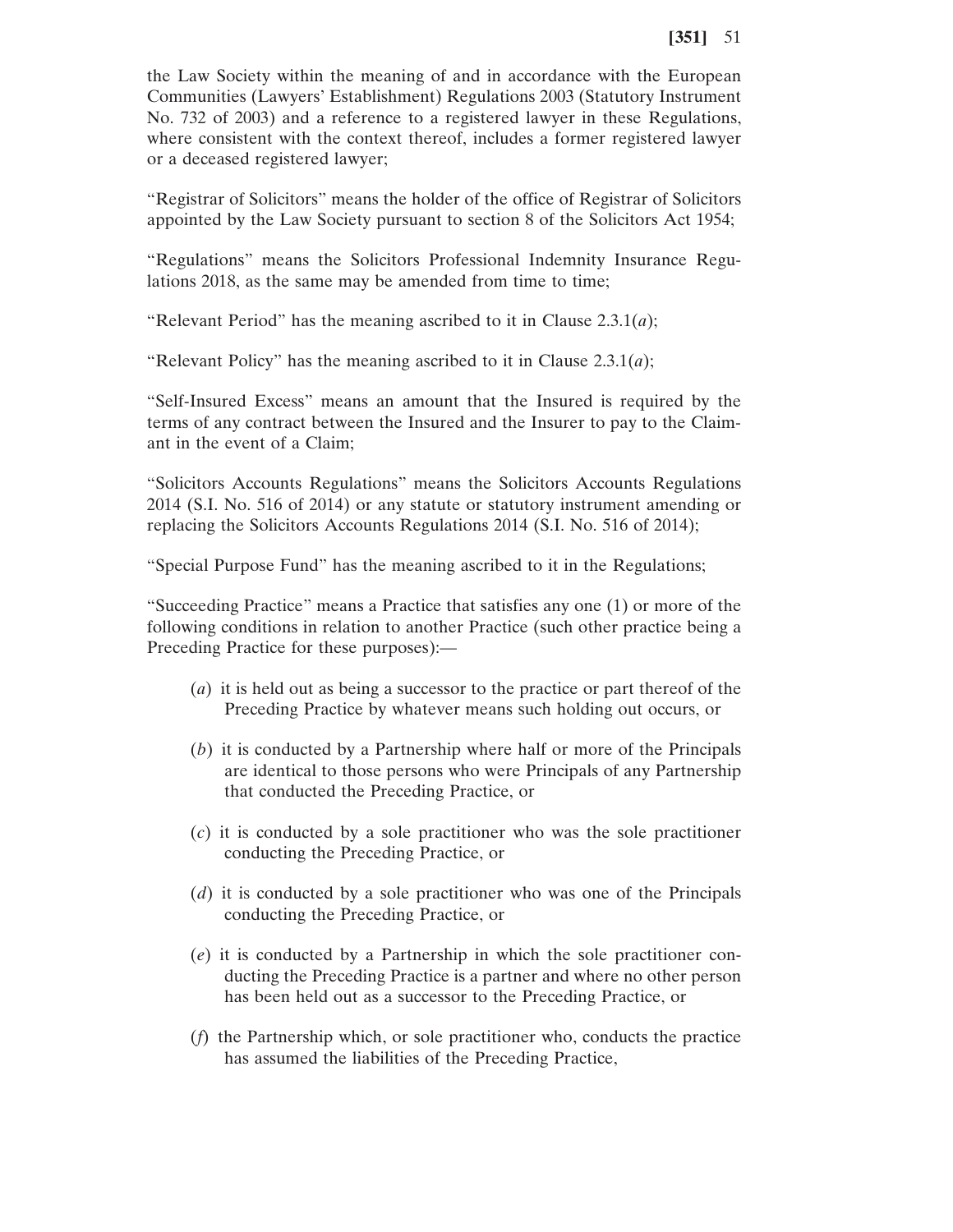but, notwithstanding the foregoing, a practice shall not be treated as a Succeeding Practice for the purposes of the Minimum Terms and Conditions pursuant to paragraphs (*b*), (*c*), (*d*), (*e*) or (*f*) of this definition if another practice is or was held out by the owner of that other practice as the Succeeding Practice;

"the 1995 Act" means the Consumer Credit Act 1995 (as amended);

"the 1997 Act" means the Central Bank Act 1997 (as amended);

"Working Day" means every day, not including a Saturday, Sunday or public holiday, on which banks generally are open for the transaction of normal banking business in the State.

2.2 In these Minimum Terms and Conditions, unless the context otherwise requires:—

- (*a*) words and expressions shall have the same meaning and shall be construed consistently with the same words and expressions in the Solicitors Professional Indemnity Insurance Regulations 2018;
- (*b*) the Interpretation Act 2005 shall apply for the purpose of interpreting these Minimum Terms and Conditions as it applies to the interpretation of an act of the Oireachtas, except insofar as it may be inconsistent with the Solicitors Acts 1954 to 2015, the Regulations or with these Minimum Terms and Conditions;
- (*c*) a reference in these Minimum Terms and Conditions to any directive, statute, statutory provision, statutory instrument or other similar instrument includes:—
	- (i) any subordinate legislation made under it, and
	- (ii) any provision which it has superseded or re-enacted (with or without modification) or amended, and any provision superseding it or re-enacting it (with or without modification) or amending it either before, at or after the date of commencement of these Minimum Terms and Conditions;
- (*d*) the singular includes the plural, and vice versa;
- (*e*) words denoting any gender include all genders and words denoting the singular include the plural and vice versa;
- (*f*) any reference to a person shall be construed as a reference to any individual, firm, company, corporation, government, state or agency of a state or any association or partnership (whether or not having separate legal personality) of two (2) or more of the foregoing;
- (*g*) references to a "company" include any body corporate;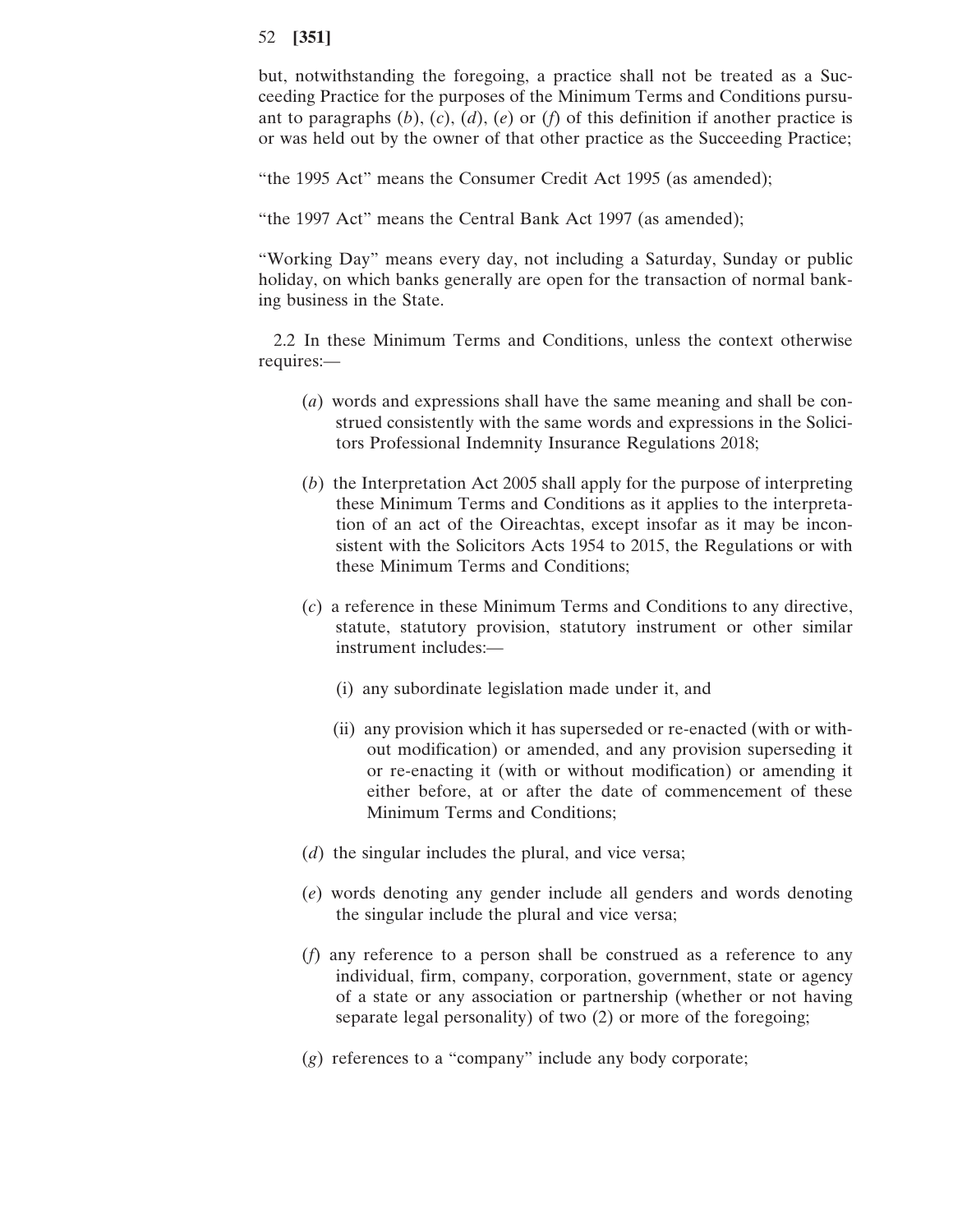- (*h*) headings are inserted for convenience only and shall not affect the interpretation of these Minimum Terms and Conditions; and
- (i) references to awareness of the Insured shall be limited to the actual knowledge of a Principal of the Firm, or any solicitor or registered lawyer employed by the Firm.

## **3 SCOPE OF COVER**

### **3.1 The Insured**

The person insured under each Insurance must include, and coverage under the Insurance as joint insureds must extend to, all those persons and entities set out in clause 1 under the definition of "Insured".

## **3.2 Civil Liability**

The Insurance must indemnify each Insured against civil liability incurred by an Insured arising from any provision of Legal Services provided that:—

- (*a*) a Claim in respect of such civil liability is:
	- (i) first made against the Insured during the Coverage Period; and
	- (ii) notified to the Insurer during the Coverage Period or within three (3) Working Days immediately following the end of the Coverage Period; or
- (*b*) a Claim in respect of such liability is first made during or after the Coverage Period and:
	- (i) arises from Circumstances first notified to the Insurer during the Coverage Period; or
	- (ii) arises from Circumstances first notified to the Insurer within three (3) Working Days immediately following the end of the Coverage Period provided that the Insured was aware of the Circumstances during the Coverage Period.

### **3.3 Continuous Coverage**

#### **Historic claims**

3.3.1 Notwithstanding the provisions of clause 2.2 and subject to the provisions of clause 2.3.2, the Insurance must indemnify the Insured against civil liability incurred by the Insured arising from any provision of Legal Services where:

- (*a*) a Claim in respect of such liability:
	- (i) is first made against the Insured during the coverage period (the "Relevant Period") of a professional indemnity insurance policy (the "Relevant Policy") held by the Firm with the Insurer in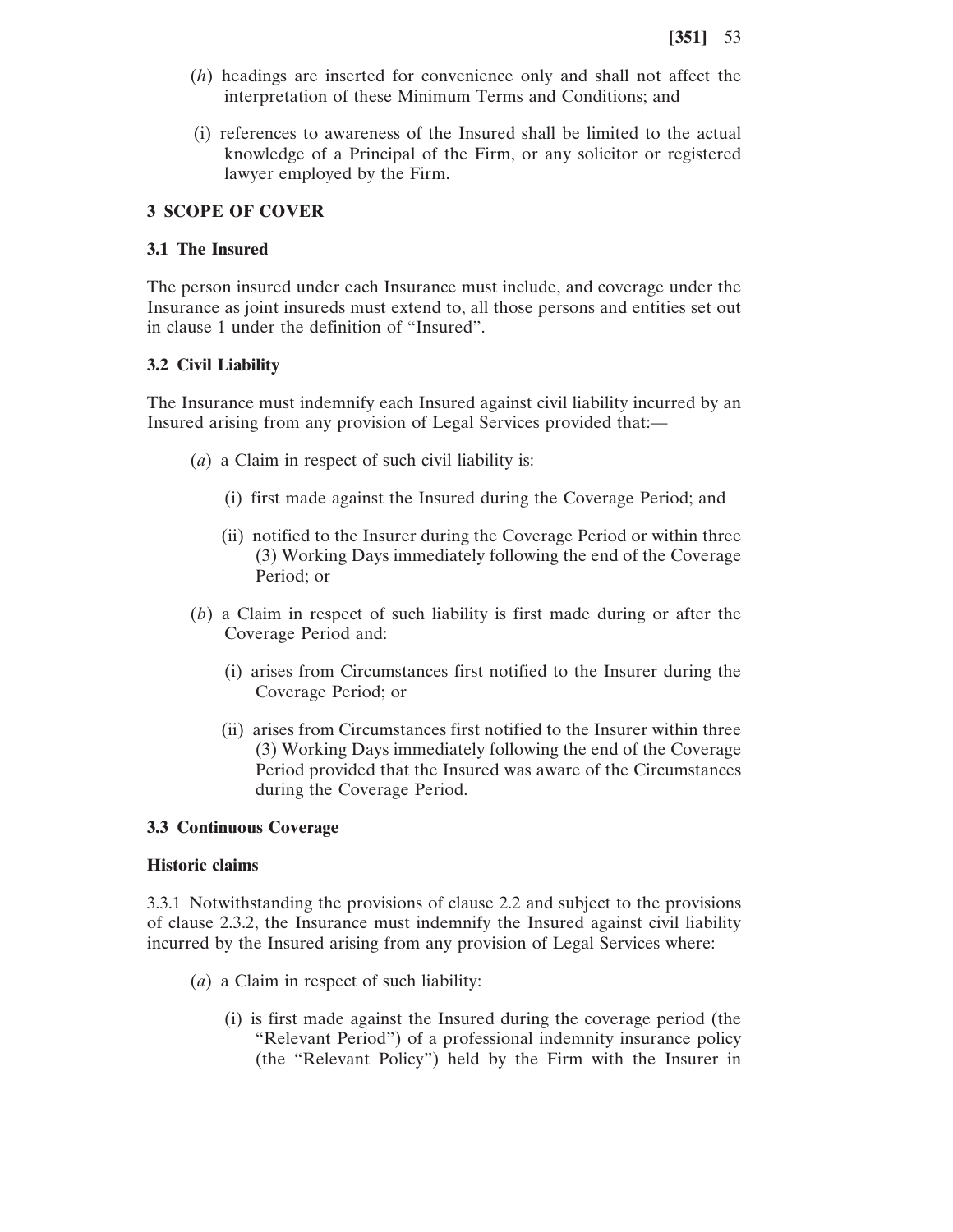respect of an Indemnity Period commencing on or after 1 December 2013; and

- (ii) is first notified to the Insurer during the Coverage Period;
- (*b*) the Insured maintained Qualifying Insurance with the Insurer without interruption from the Relevant Period until the date of notification of the Claim to the Insurer; and
- (*c*) the Claim would have been covered by the Relevant Policy,

such a Claim to be referred to herein as an "Historic Claim".

3.3.2 Where the Insurance is underwritten on a co-insurance basis, the Insurance may provide that an Insurer shall only be liable in respect of an Historic Claim where the Insurer provided cover to the Insured continuously and without interruption from the Relevant Period until the date of notification of the Historic Claim.

#### **Limit of liability**

3.3.3 The liability of an Insurer in respect of any one Historic Claim referred to in clause 2.3.1 shall not exceed the lesser of the limit of liability of the Insured under the Insurance and the limit of liability of the Insured under the Relevant Policy.

3.3.4 In the case of co-insurance, the liability of an Insurer in respect of any one Historic Claim referred to in clause 2.3.2 shall not exceed the lesser of the Insurer's proportion of the limit of liability of the Insured under the Insurance and the Insurer's proportion of the limit of liability of the Insured under the Relevant Policy.

#### **Self-insured excess**

3.3.5 Notwithstanding the provisions of clause 4, the self-insured excess payable by the Insured in respect of a Historic Claim referred to in clause 2.3.1 shall be the higher of the self-insured excess applicable to the Insurance and the selfinsured excess applicable to the Relevant Policy.

#### **Historic circumstances**

3.3.6 Notwithstanding the provisions of clause 2.2 and subject to the provisions of clause 2.3.7, the Insurance must indemnify the Insured against civil liability incurred by the Insured arising from any provision of Legal Services where a Claim in respect of such liability is first made against the Insured during or after the Coverage Period and:

- (*a*) arises from Circumstances which:
	- (i) the Insured first became aware of, or ought reasonably to have become aware of, during the Relevant Period of the Relevant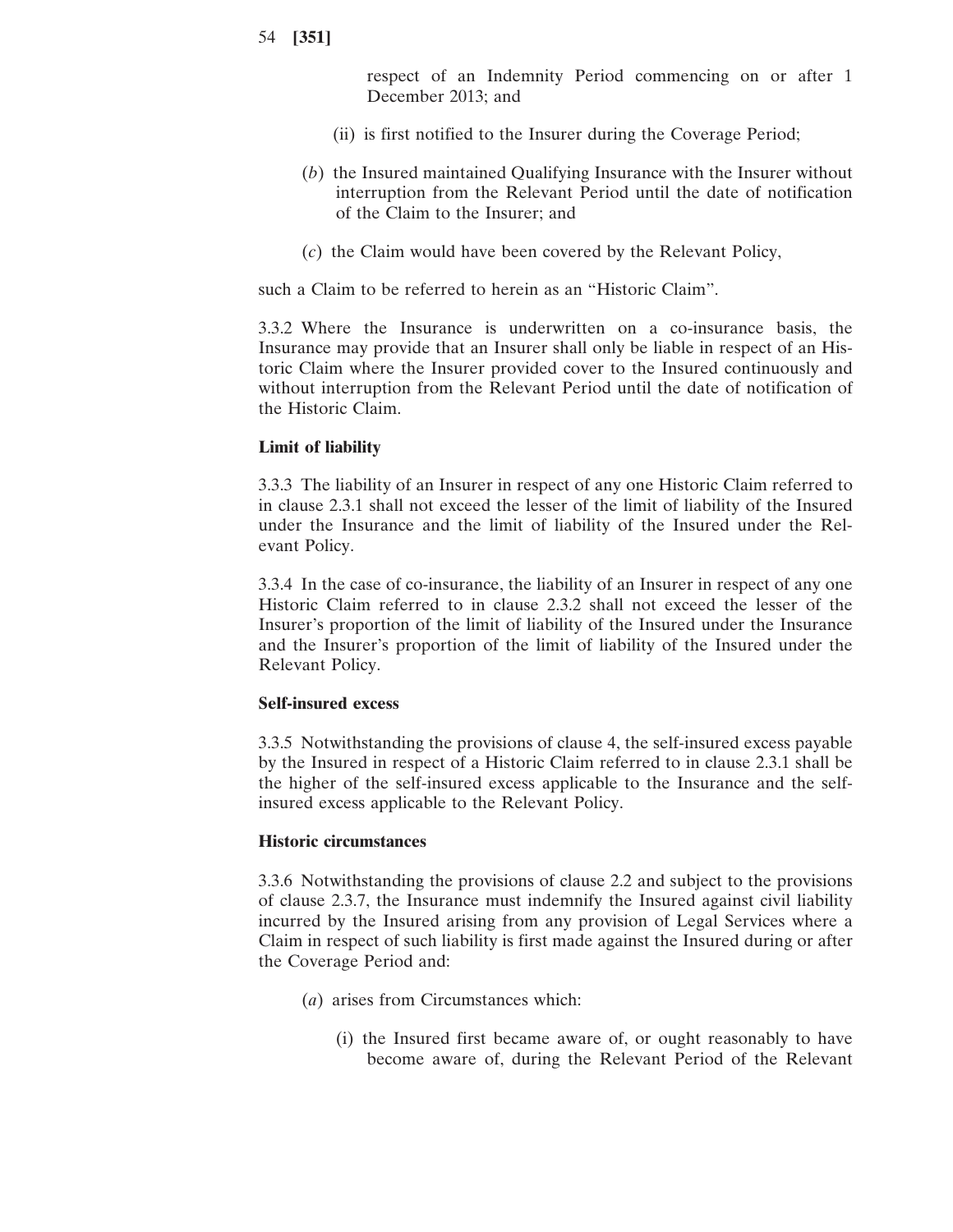Policy held by the Firm with the Insurer in respect of an Indemnity Period commencing on or after 1 December 2013; and

- (ii) are first notified to the Insurer during the Coverage Period;
- (*b*) the Insured maintained Qualifying Insurance with the Insurer without interruption from the Relevant Period until the date of notification of the Circumstances to the Insurer; and
- (*c*) the Claim would have been covered by the Relevant Policy,

such Circumstances to be referred to herein as "Historic Circumstances".

3.3.7 Where the Insurance is underwritten on a co-insurance basis, the Insurance may provide that an Insurer shall only be liable in respect of a Claim arising from Historic Circumstances where the Insurer provided cover to the Insured continuously and without interruption from the Relevant Period until the date of notification of that Claim.

#### **Limit of liability**

3.3.8 The liability of an Insurer in respect of any one Claim referred to in clause 2.3.6 arising from Historic Circumstances shall not exceed the lesser of the limit of liability of the Insured under the Insurance and the limit of liability of the Insured under the Relevant Policy.

3.3.9 In the case of co-insurance, the liability of an Insurer in respect of any one Claim referred to in clause 2.3.7 arising from Historic Circumstances shall not exceed the lesser of the Insurer's proportion of the limit of liability of the Insured under the Insurance and the Insurer's proportion of the limit of liability of the Insured under the Relevant Policy.

#### **Self-insured excess**

3.3.10 Notwithstanding the provisions of clause 4, the self-insured excess payable by the Insured in respect of a Claim referred to in clause 2.3.6 arising from Historic Circumstances shall be the higher of the self-insured excess applicable to the Insurance and the self-insured excess applicable to the Relevant Policy.

#### **3.4 Defence Costs**

The Insurance must indemnify the Insured against Defence Costs in relation to:—

- (*a*) any Claim referred to in clauses 2.2, 2.5 and 2.6; and
- (*b*) any Circumstance referred to in clauses 2.2, 2.5 and 2.6,

and the Insurance shall provide that such Defence Costs will be met by the Insurer as and when they are determined, due and payable.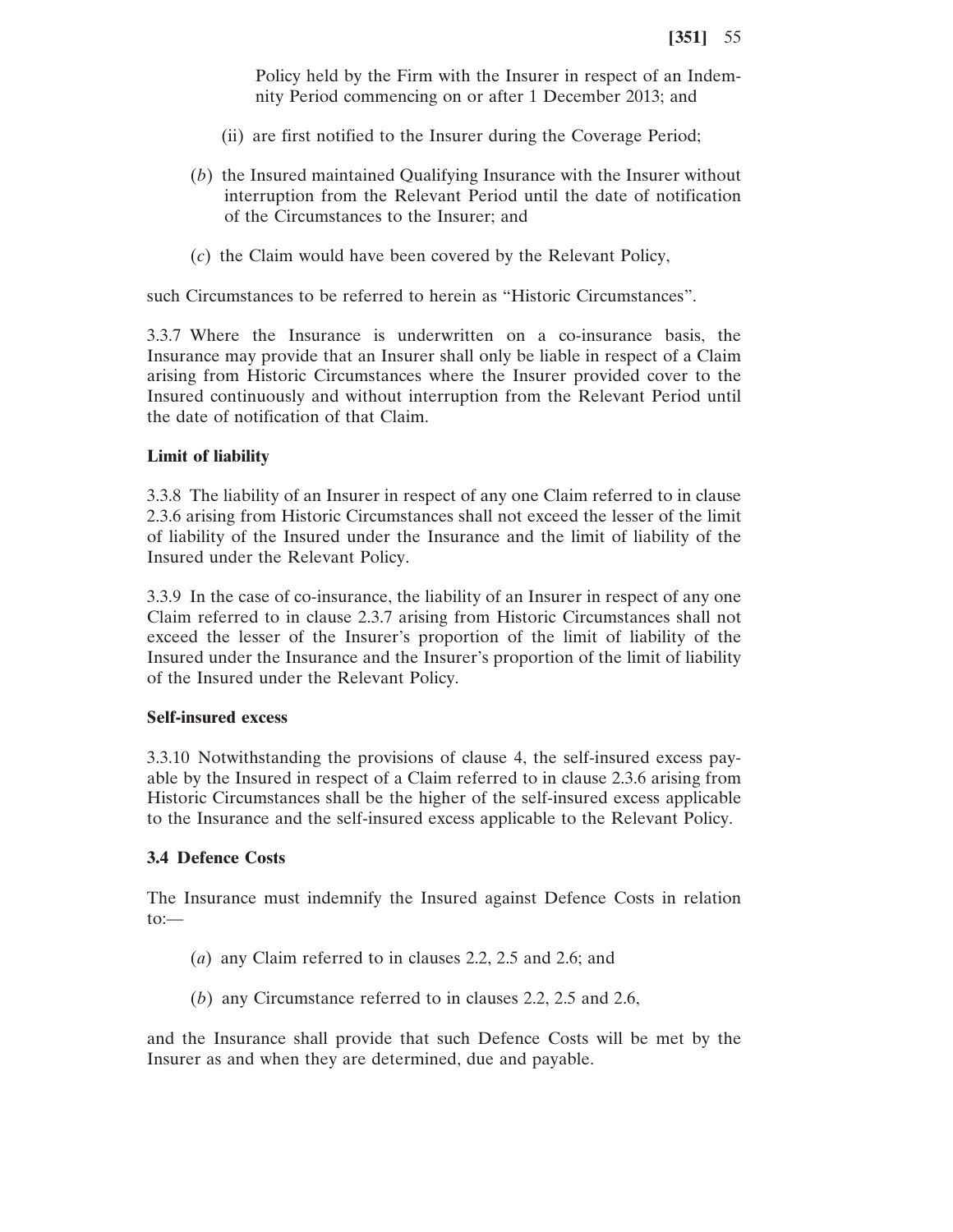### **3.5 Preceding Practice**

3.5.1 The Insurance must indemnify each Insured against civil liability to the extent that such liability arises from any provision of Legal Services in connection with a Preceding Practice, provided that:—

- (*a*) a Claim in respect of such liability is:
	- (i) first made against an Insured during the Coverage Period; and
	- (ii) notified to the Insurer during the Coverage Period or within three (3) Working Days immediately following the end of the Coverage Period; or
- (*b*) a Claim in respect of such liability is first made during or after the Coverage Period and:
	- (i) arises from Circumstances first notified to the Insurer during the Coverage Period; or
	- (ii) arises from Circumstances first notified to the Insurer within three (3) Working Days immediately following the end of the Coverage Period provided that the Insured was aware of such circumstances during the Coverage Period.

3.5.2 For the purposes of such cover as is contemplated in clause 2.5, the Insurance must include:—

- (*a*) each Partnership or sole practitioner who carried on the Preceding Practice; and
- (*b*) each trustee, nominee, service or administration company owned by the persons referred to in paragraph (*a*) from time to time; and
- (*c*) each director or officer of any such company as is referred to in paragraph (*b*) above from time to time; and
- (*d*) each Principal and former Principal of any Partnership referred to in paragraph (*a*); and
- (*e*) each Employee and former Employee of any Partnership or sole practitioner or company referred to in paragraph (*a*) and (*b*); and
- (*f*) the estate or legal personal representatives of any person referred to in this clause 2.5.2 who is deceased or legally incapacitated.

3.5.3 The Insurance may permit the Insurer to charge an additional premium in respect of coverage for a Preceding Practice provided pursuant to this clause 2.5, but the Insurance may not provide that the Insurer can decline to indemnify the Insured or cancel, terminate or avoid the Insurance due to non-payment of any such additional premium when due.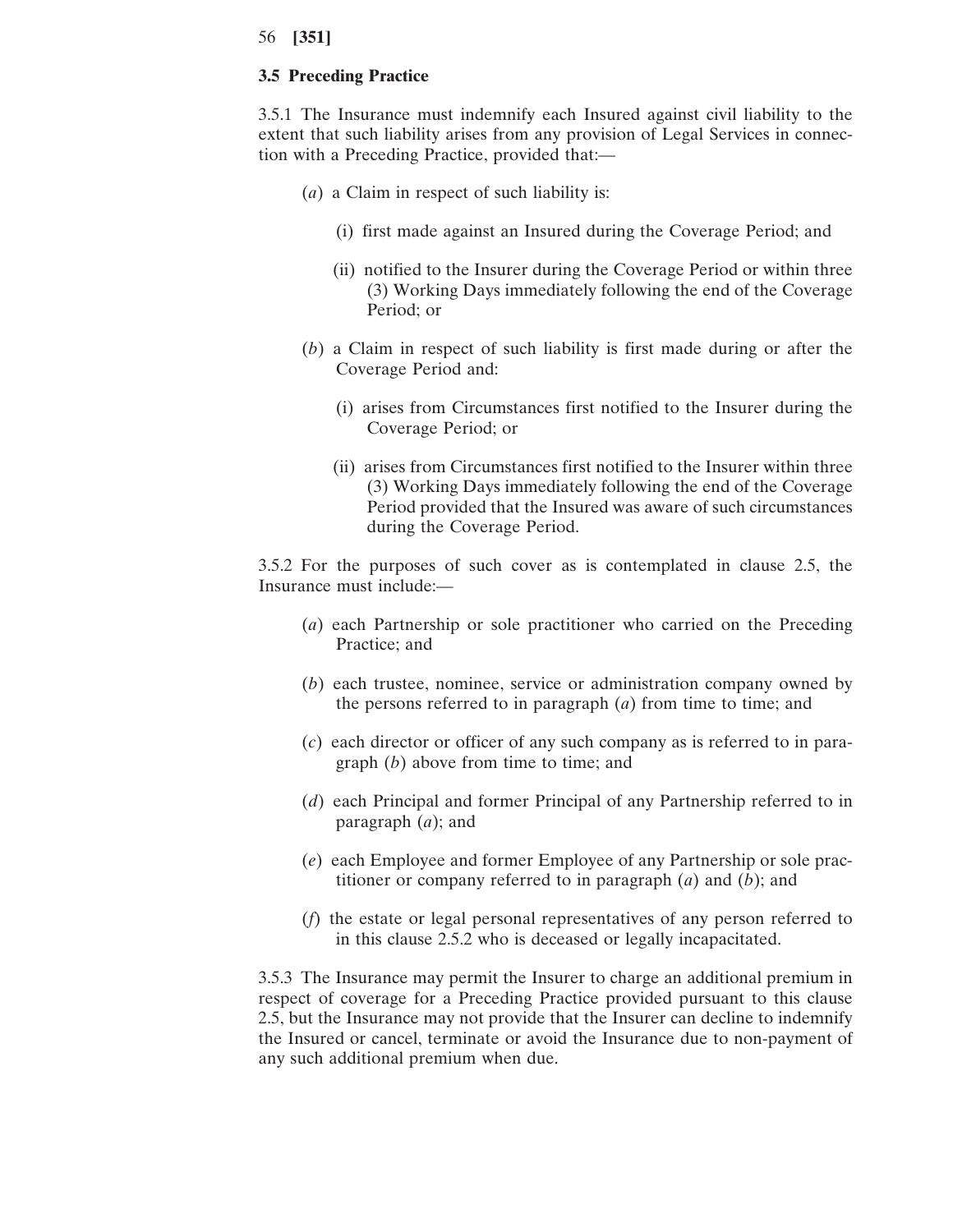### **3.6 Succeeding Practice**

3.6.1 Where there is a Succeeding Practice to the Firm's Practice, the Insurance must indemnify each Insured against civil liability arising from any provision of Legal Services in connection with a Succeeding Practice to the Firm's Practice, provided that:—

- (*a*) a Claim in respect of such liability is:
	- (i) first made against an Insured during the Coverage Period; and
	- (ii) notified to the Insurer during the Coverage Period or within three (3) Working Days immediately following the end of the Coverage Period; or
- (*b*) a Claim in respect of such liability is made during or after the Coverage Period and:
	- (i) arises from Circumstances first notified to the Insurer during the Coverage Period; or
	- (ii) arises from circumstances first notified to the Insurer within three (3) Working Days immediately following the end of the Coverage Period provided that the Insured was aware of such circumstances during the Coverage Period.

3.6.2 For the purposes of such cover as is contemplated in this clause 2.6, the Insurance must include:—

- (*a*) each Partnership or sole practitioner who carries on the Succeeding Practice; and
- (*b*) each trustee, nominee, service or administration company owned by the persons referred to in paragraph (*a*) from time to time; and
- (*c*) each director or officer of any such company as is referred to in paragraph (*b*) above from time to time; and
- (*d*) each Principal and former Principal of any Partnership referred to in paragraph (*a*); and
- (*e*) each Employee and former Employee of any Partnership or sole practitioner or company referred to in paragraph (*a*) and (*b*); and
- (*f*) the estate or legal personal representatives of any person referred to in this clause 2.6.2 who is deceased or legally incapacitated.

3.6.3 The Insurance may permit the Insurer to charge an additional premium in respect of coverage for a Succeeding Practice provided pursuant to this clause 2.6, but the Insurance may not provide that the Insurer can decline to indemnify the Insured or cancel, terminate or avoid the Insurance due to non-payment of any such additional premium when due.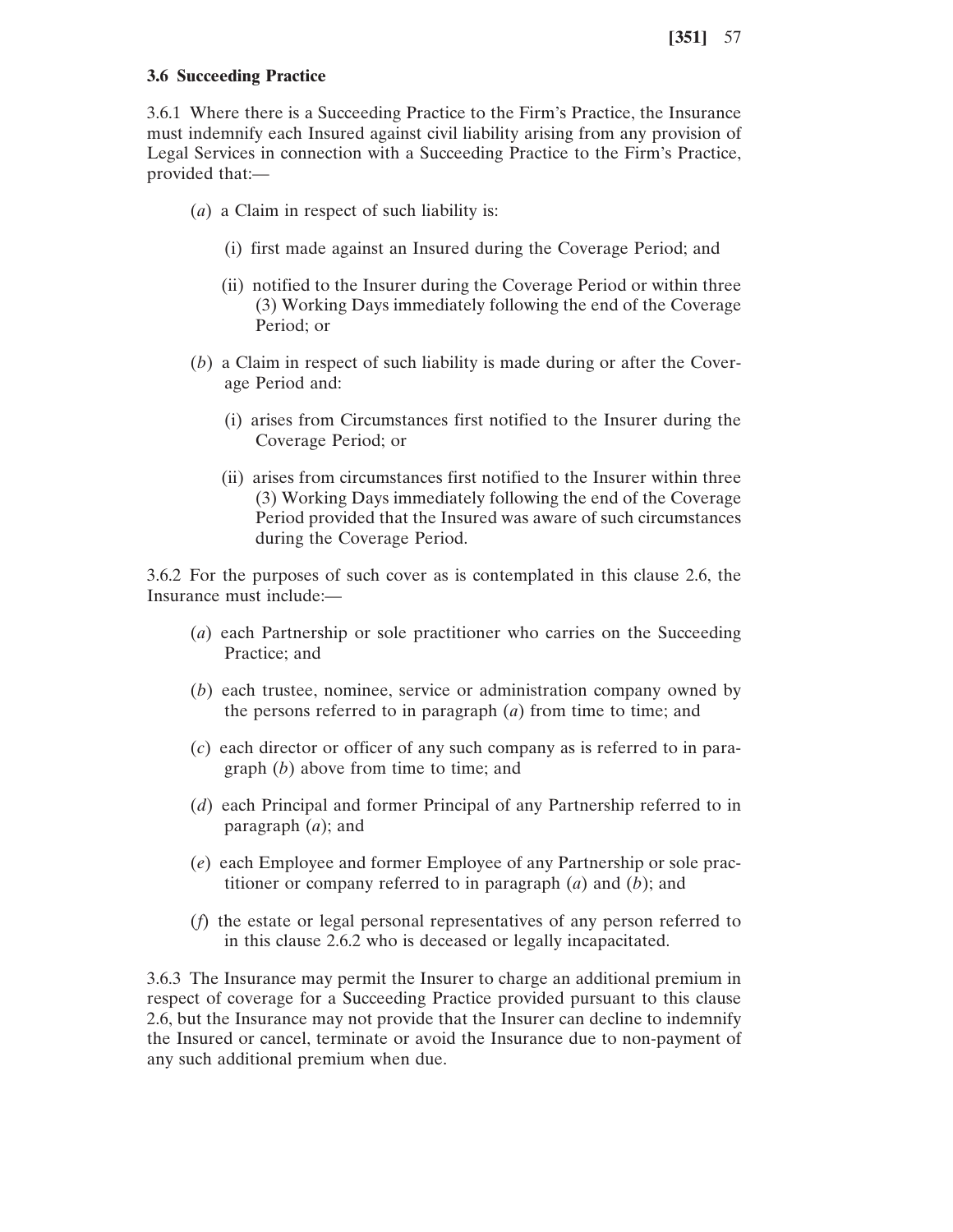### **4 MINIMUM LEVEL OF INSURANCE COVER**

## **4.1 Minimum Level of Cover**

The Amount Insured for each and every Claim (exclusive of Defence Costs) must be at least  $\epsilon$ 1,500,000 (one million five hundred thousand euro).

### **4.2 Cover for Defence Costs**

There must be no limit on the cover for Defence Costs.

#### **4.3 Proportionate liability for Defence Costs**

The Insurance may provide that liability for Defence Costs in relation to a Claim that exceeds the Amount Insured is limited to the proportion of such Defence Costs that the Amount Insured bears to the total amount paid or payable to dispose of that Claim.

#### **4.4 No retrospective dates**

The Insurance must not exclude or limit the liability of the Insurer in respect of Claims arising from incidents, occurrences, facts, matters, acts and/or omissions that occurred prior to any specified date.

## **4.5 No other limits**

The Insurance may not apply any monetary exclusions or limits except as provided for by clauses 3.1 and 3.3 and where the Insurance is underwritten on a co-insurance basis, to the extent provided for in clause 3.6.2. For the avoidance of doubt, this clause 3.5 shall not be construed to prevent an Insured and an Insurer from agreeing that the cover shall provide for a Self-Insured Excess where this is otherwise permitted under these Minimum Terms and Conditions.

#### **4.6 Co-insurance**

4.6.1 The Insurance may be underwritten by more than one (1) Insurer, each of which must be a Participating Insurer and the Insurance may in such circumstances provide that the Insurer shall be severally liable only for its respective proportion of liability in accordance with the terms of the Insurance and shall state the respective proportions of liability of each of the relevant Participating Insurers.

4.6.2 Where the Insurance is underwritten jointly by more than one (1) Insurer, the Insurance must state which Participating Insurer shall be the Lead Insurer and in addition to any proportionate limit of Defence Costs in accordance with clause 3.3, the Insurance may provide that each Insurer's liability for Defence Costs is further limited to the extent of the proportion of that Insurer's liability (if any) in relation to a relevant Claim.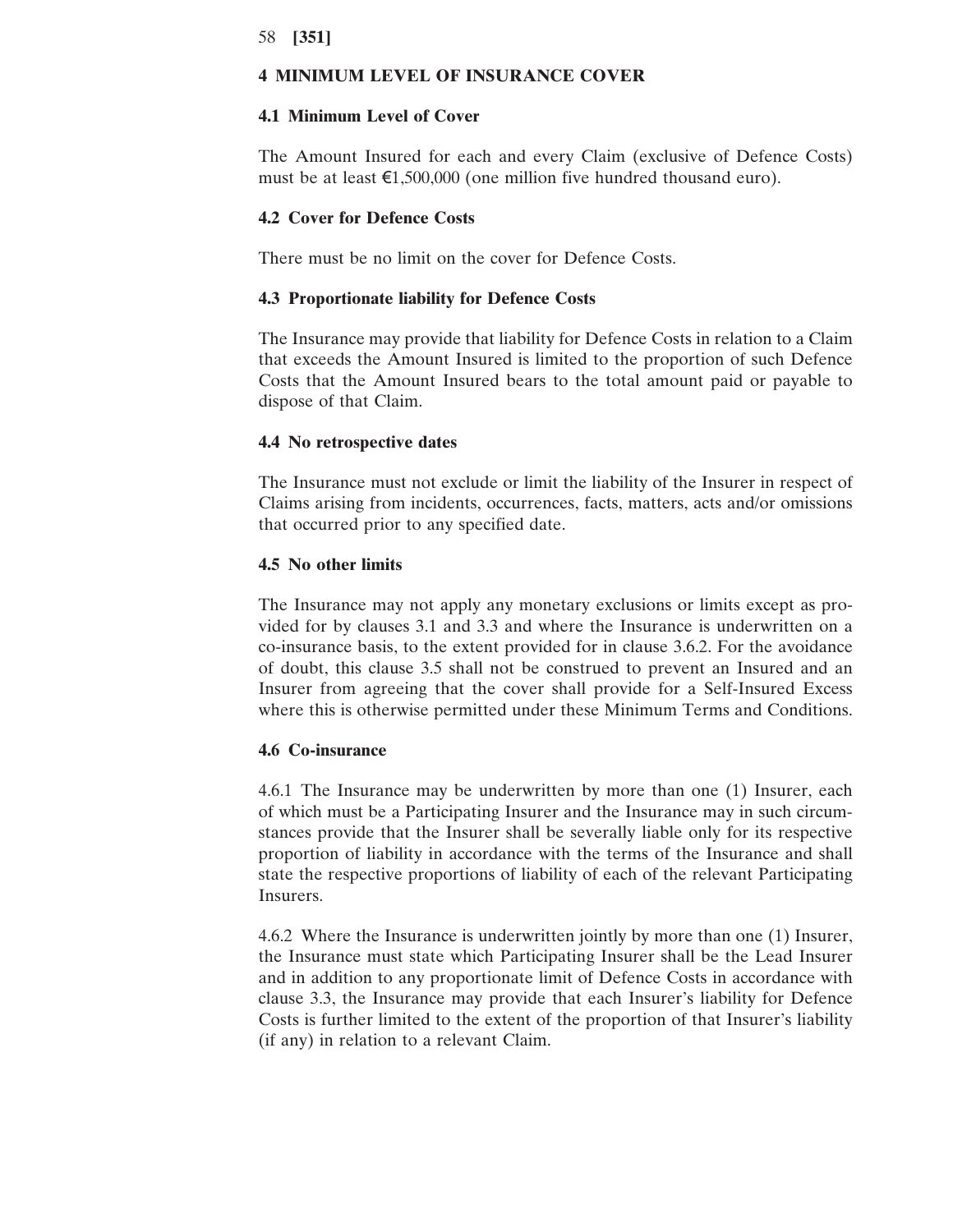## **5 SELF-INSURED EXCESSES**

### **5.1 Self-Insured Excess**

The Self-Insured Excess (if any) applicable to the Insurance is a matter of contract to be determined between the Insurer and the Firm in each case.

## **5.2 Effect of Self-Insured Excess**

5.2.1 The Insurance must provide that the Self-Insured Excess does not reduce or limit the liability of the Insurer contemplated by clause 3.1.

5.2.2 The Self-Insured Excess must not apply to Defence Costs.

5.2.3 The Insurance may provide for multiple Claims to be treated as one (1) Claim for the purposes of the Self-Insured Excess on such terms as the Insurer and the Firm may agree.

5.2.4 In the case of Insurance written on an excess of loss basis, there shall be no Self-Insured Excess except in relation to the primary layer.

## **5.3 Payment of Self-Insured Excess to Claimant**

In the event that an amount which is within the Self-Insured Excess is not paid by a Firm to a Claimant within 30 (thirty) Working Days of its becoming due, the Insurer must redress the default on the part of the Firm and make payment thereof to the Claimant, and in such circumstances, the Insurance may provide that the Insurer shall be entitled to recover any amount so paid from the Firm.

## **6 Special Conditions**

## **6.1 Minimum Terms and Conditions must prevail**

6.1.1 The terms and conditions of the Insurance must comply with the Minimum Terms and Conditions as and to the extent prescribed by the Regulations.

6.1.2 Any provision of the Insurance that is inconsistent with the Minimum Terms and Conditions shall either be severed from the terms of the Insurance or the Insurance shall be rectified so as to comply with the Minimum Terms and Conditions.

6.1.3 The Insurance must provide that the Minimum Terms and Conditions shall always prevail in the event of a conflict between the terms and conditions of the Insurance and the Minimum Terms and Conditions.

## **6.2 No cancellation**

6.2.1 The terms of the Insurance must provide that the Insurance or coverage cannot be cancelled unless: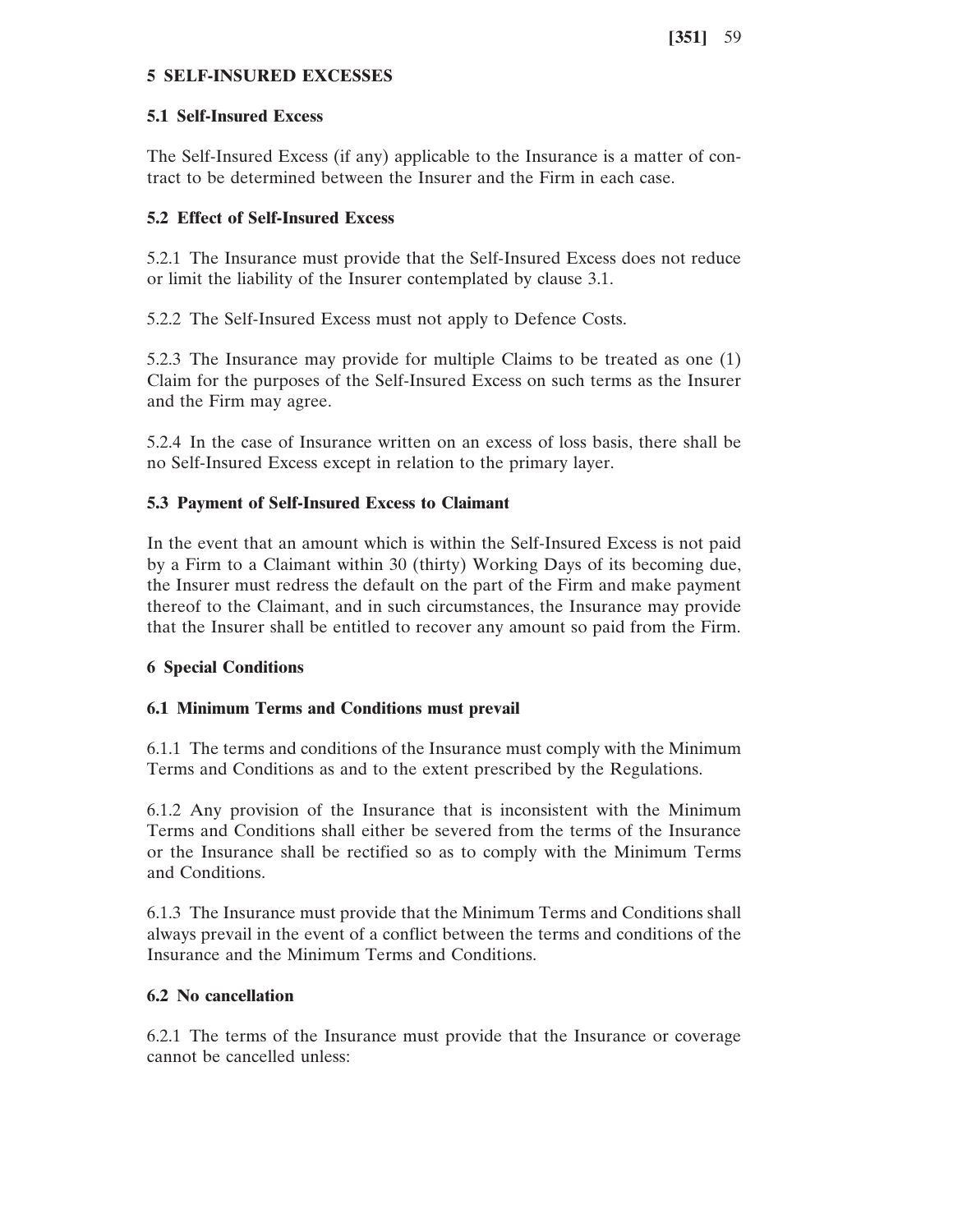- 60 **[351]**
	- (*a*) the Firm's Practice is merged into a Succeeding Practice provided that the Succeeding Practice has Insurance in compliance with the Minimum Terms and Conditions as and to the extent prescribed by the Regulations, or
	- (*b*) replacement Insurance complying with the Minimum Terms and Conditions as and to the extent prescribed by the Regulations commences (but only where any replacement Insurance is not or would not in the event of cancellation of the original Insurance be provided wholly or partly by the Special Purpose Fund).

6.2.2 The terms of the Insurance must further provide that any cancellation must not prejudice the accrued rights and obligations of the parties thereto as at the effective date of cancellation.

### **6.3 No avoidance or repudiation**

Without prejudice to clause 6.17, the Insurance must provide that the Insurer is not entitled to avoid or repudiate the Insurance on any grounds whatsoever including, without limitation, where there has been non-disclosure or misrepresentation by the Insured, whether such non-disclosure or misrepresentation is or is alleged to be innocent, negligent or fraudulent.

### **6.4 Rights of Insurer**

6.4.1 Without prejudice to clause 5.3, the Insurance may provide that the Insurer is entitled to recover any outstanding premium or additional premium amounts from the Firm in any circumstance where (but for the operation of clause 5.3) the Insurer would have been entitled to avoid or repudiate the Insurance.

6.4.2 The Insurance may further provide that, in any situation where the Insurer becomes aware that there has been fraudulent non-disclosure or fraudulent misrepresentation to the Insurer in connection with a placement or renewal of Insurance for a Firm, the Insurer may refer the conduct of any relevant Principal of that Firm to the Law Society to permit the Law Society to take action against that Principal under the Solicitors Acts 1954 to 2015 or otherwise.

#### **6.5 No set-off**

The Insurance must provide:—

(*a*) that any indemnity amount payable to the Insured by the Insurer must be paid only to the relevant Claimant or as the Claimant may direct,

and

(*b*) that the Insurer is not entitled to set off against any such indemnity amount any payment owing to the Insurer by the Insured, including, without limitation, any payment of premium due to, or any payment required to be made by the Insured to reimburse, the Insurer.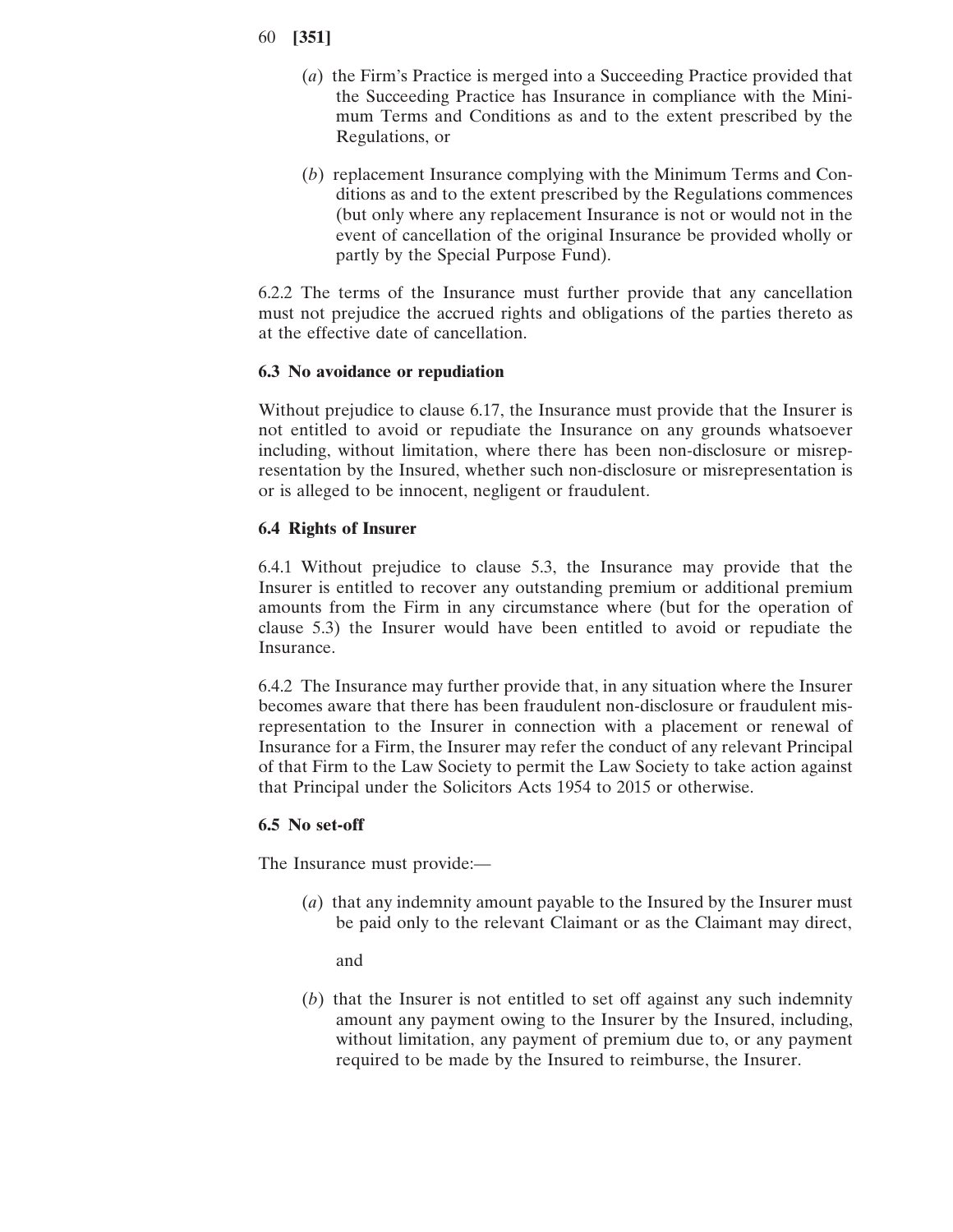### **6.6 No other policy to bar recovery**

Save to the extent permitted under clause 6.4, the Insurance must provide that no rights of recovery available to a Firm under another policy of insurance may bar recovery under the Insurance.

## **6.7 Contribution where Succeeding Practice exists**

Where there is a Succeeding Practice in relation to the Firm's Practice during the Coverage Period, and as a result more than one (1) Qualifying Insurance covers a Claim or Circumstance, the Insurance may provide that contribution between Insurers shall be determined in accordance with the relative numbers of Principals of the owners of the respective constituent practices immediately prior to the relevant succession.

## **6.8 No denial or reduction**

Subject to clause 2.2, the Insurer shall not on any grounds whatsoever, including but not limited to the following:—

- (*a*) any failure to notify a Claim or Circumstance within a prescribed period, or
- (*b*) any breach of any term or condition of the Insurance, or
- (*c*) any failure to pay any part of the premium in relation to the Insurance;

be entitled to reduce or deny its liability under the Insurance, except in circumstances where a prescribed exclusion contemplated by clause 6 applies.

## **6.9 Coverage Period**

The Coverage Period must run from the date of inception of the relevant Insurance and must expire no later than 24 months from the date of inception of the relevant Insurance.

## **6.10 Contesting Liability**

A Firm or an Insured shall not be required against its wish to contest the issue of liability in any legal or arbitration proceedings arising from any Claim unless a solicitor or a member of the Irish Bar (as mutually agreed upon between the Firm and the relevant Insurer, or failing agreement, to be appointed by the Chairperson of the Bar Council of Ireland) shall advise that such proceedings or arbitration should be contested.

# **7 EXCLUSIONS**

## **7.1 No other exclusions**

The Insurance must not exclude or limit the liability of the Insurer on any basis whatsoever save where and to the extent that any Claim or related Defence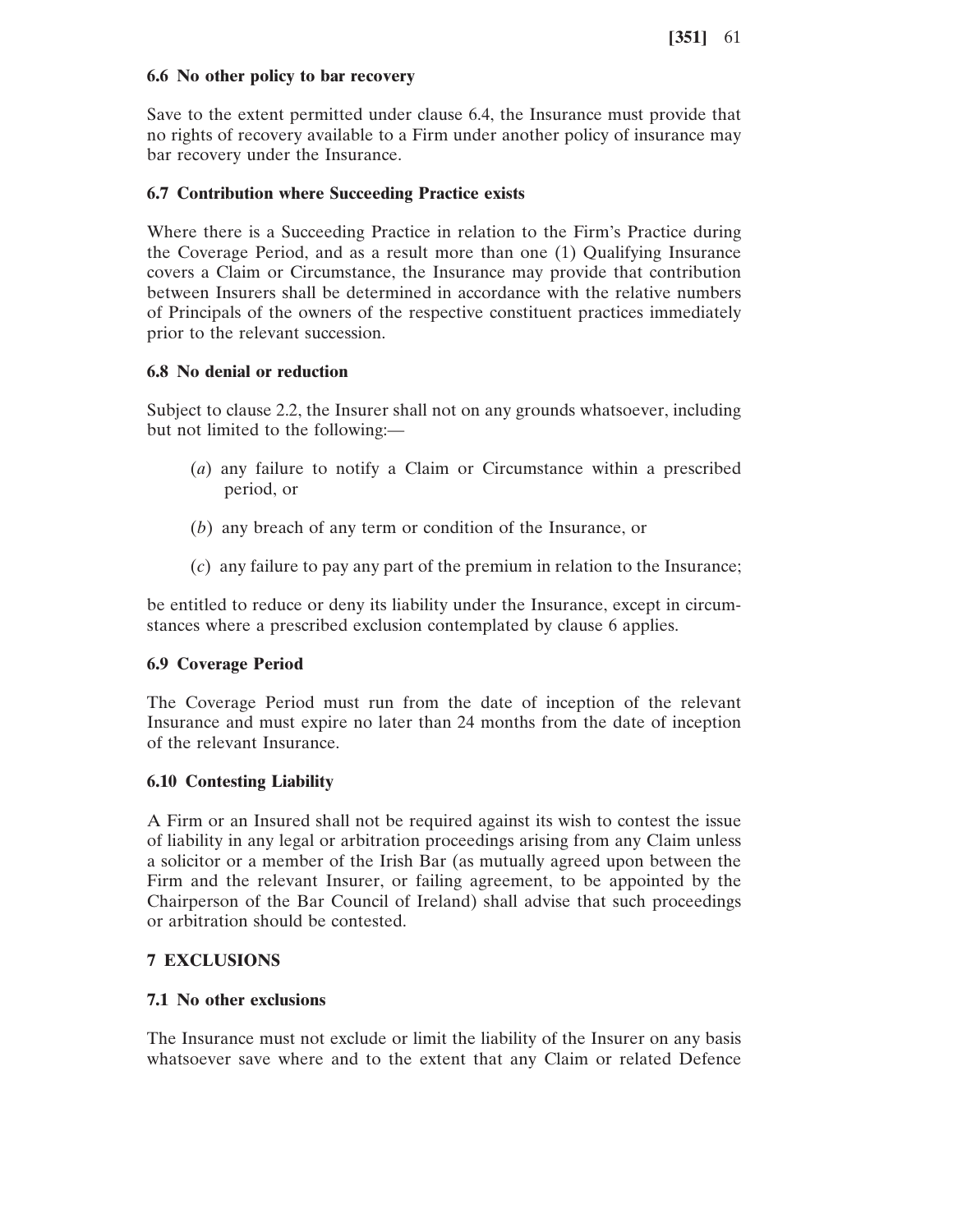Cost is proved to have arisen from one (1) or a number of the matters set out in this clause 6.

### **7.2 Death or bodily injury**

The Insurance may exclude all and any liability of any Insured for causing death or bodily injury, save that the Insurance must cover liability for psychological injury or emotional distress (including but not limited to stress-related claims).

### **7.3 Property**

The Insurance may exclude liability of the Insurer to indemnify for any act or omission which results in or contributes to damage to, or destruction or physical loss of any property of any kind whatsoever, other than property in the care, custody or control of any Insured in connection with the Firm's Practice and not occupied or used in the course of the Firm's Practice, unless such liability is occasioned by the Insured being in breach of professional duty in the performance of or failure to perform Legal Services.

### **7.4 Previous cover**

The Insurance may exclude liability in respect of Claims where another professional indemnity insurance contract for a period earlier than the Coverage Period entitles the Insured to be indemnified in respect of the same Claim. Save as specified in this clause 6.4, the Insurance must comply with clause 5.6.

#### **7.5 Fraud or dishonesty**

The Insurance may exclude liability of the Insurer to indemnify all Insureds under the relevant Insurance to the extent that any civil liability or related Defence Costs arise from the dishonesty of or a fraudulent act or omission committed or condoned by any Insured.

#### **7.6 Trading debts**

The Insurance may exclude liability of the Insurer to indemnify any Insured against any trading loss or personal debt incurred by the Insured.

#### **7.7 Partnership Agreement**

The Insurance may exclude liability of the Insurer to indemnify the Insured against any actual or alleged breach or other relief in respect of disputes relating to the membership of and rights and obligations relating to membership of, the Firm, or disputes relating to or arising out of the partnership agreement between any two (2) or more persons comprising or formerly comprising the Firm.

#### **7.8 Solicitors Acts**

Save as specifically provided in the Regulations and/or the Minimum Terms and Conditions, the Insurance may generally exclude liability of the Insurer to indemnify the Insured against any loss occurring as a result of any process or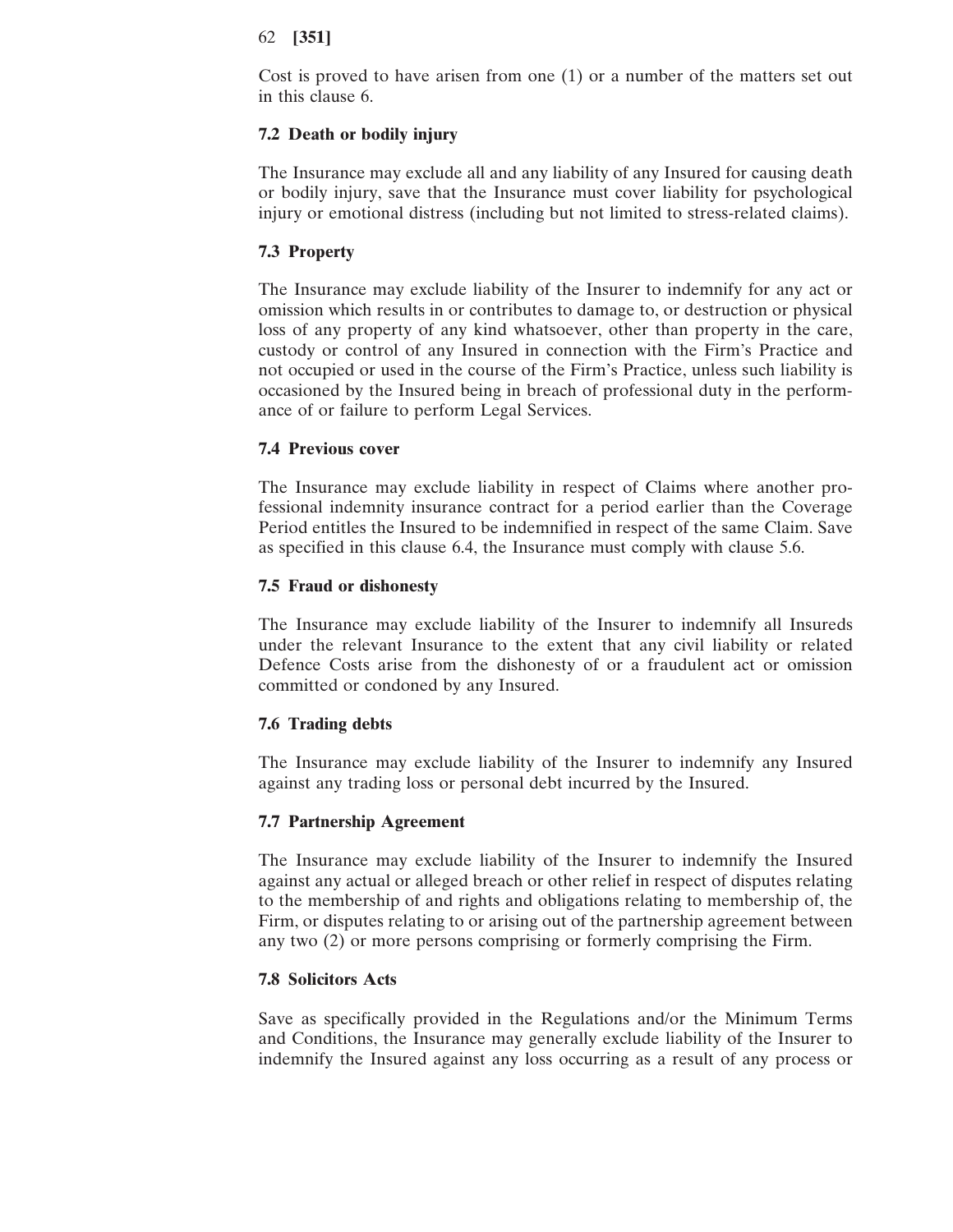proceedings brought against the Insured by or on behalf of the Law Society or any other person so entitled to ensure compliance with, or consequent on the breach (or alleged breach) by the Insured of any provisions of the Solicitors Acts 1954 to 2015 or any regulations made thereunder or in respect of Misconduct (including for the avoidance of doubt, any costs incurred by an Insured in defending or resisting proceedings seeking an award against that Insured of the nature described in sub-clause (*b*) of the definition of "Claim").

## **7.9 Insured acting as their own lawyer**

The Insurance may exclude liability of the Insurer to indemnify the Insured against any liability arising in respect of a transaction where the Insured has acted as his or her own lawyer save and except where another solicitor or registered lawyer in the Firm concerned has bona fide acted at arm's length for the Insured concerned in respect of any such transaction or where the Claim is by a bona fide third party in respect of such transaction.

## **7.10 Claims/Exposure to risk outside Ireland**

The Insurance may exclude liability of the Insurer to indemnify the Insured against any loss occurring or any liability arising in connection with:—

- (*a*) any part of the Firm's Practice carried on from offices of the Firm located outside the Republic of Ireland, or
- (*b*) any advice given or action taken or omitted to be taken by the Insured in relation to any law other than the law of the Republic of Ireland (for this purpose the law of the Republic of Ireland includes European Union law where the same forms part of the law of the Republic of Ireland).

## **7.11 Employment**

The Insurance may exclude liability of the Insurer to indemnify the Insured against any Claim or Circumstance arising out of:—

- (*a*) a wrongful dismissal, or
- (*b*) any other alleged or actual breach, or any other relief in respect of any contract of employment (including but not limited to a stress related claim brought by an Employee against a Firm where such claim arises out of the employment relationship between that Employee and the Firm), where such dismissal or breach is alleged or such relief is sought against the Insured.

## **7.12 Contracts**

The Insurance may exclude liability of the Insurer to indemnify the Insured against:—

(*a*) wrongful termination by the Insured of, or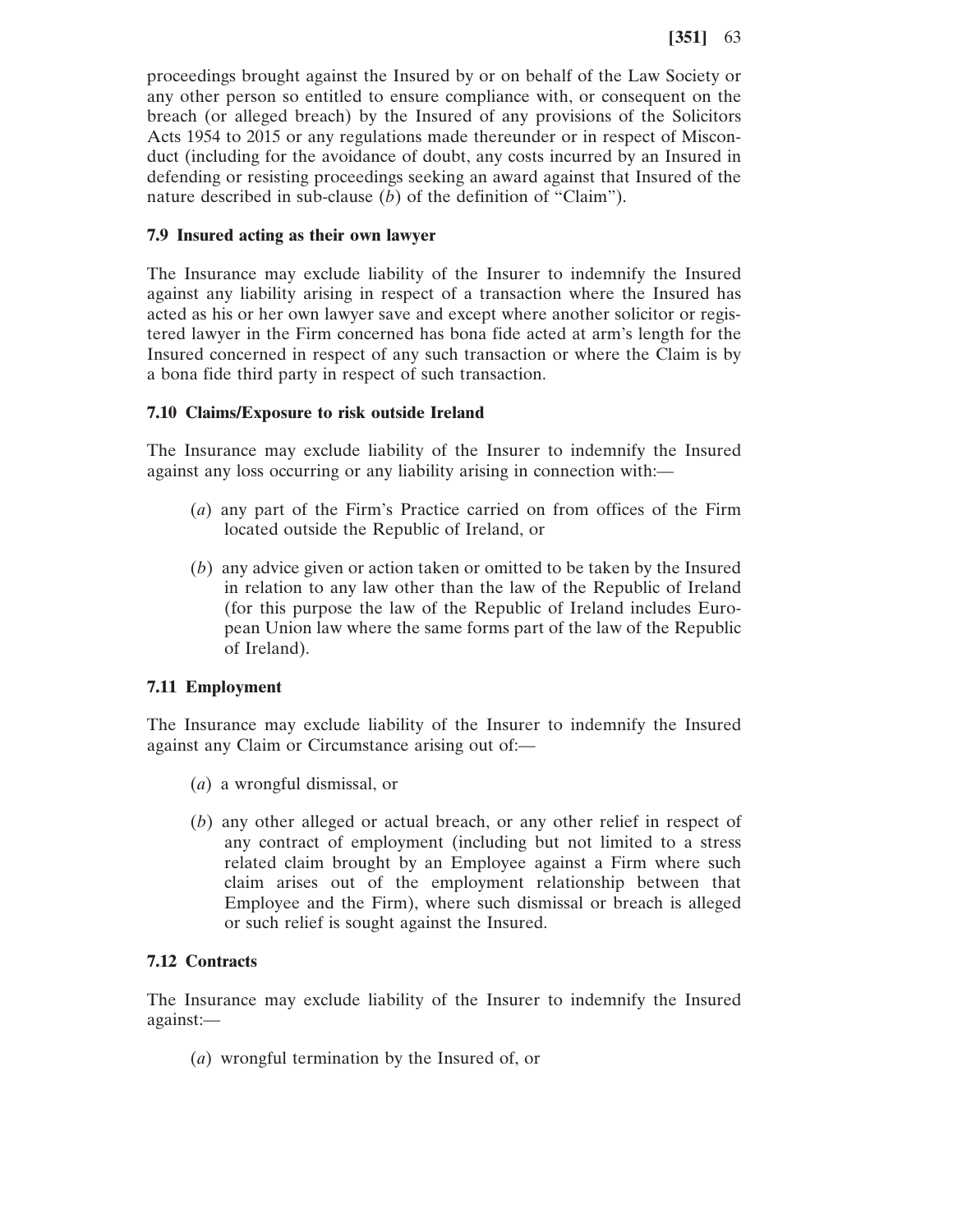- (*b*) any other actual or alleged breach by the Insured of, or
- (*c*) any other relief claimed against the Insured

in respect of any contract for supply to or use by the Insured of services and/or materials and/or equipment and/or other goods.

#### **7.13 Directors' liability**

The Insurance may exclude liability of the Insurer to indemnify any natural person in their capacity as a director or officer of a company, other than an administration, nominee, service or trustee company in respect of which coverage is required to be extended pursuant to these Minimum Terms and Conditions, except that:—

- (*a*) the Insurance must cover any liability of that person which arises from a breach of duty in the performance of or failure to perform Legal Services, and
- (*b*) the Insurance must cover each other Insured against any vicarious or joint liability.

#### **7.14 War, Terror, Asbestos, Radiation**

The Insurance may exclude liability of the Insurer to indemnify any Insured in respect of losses directly or indirectly caused by:—

- (*a*) war, riot, civil commotion and other hostilities, and
- (*b*) terrorism, and
- (*c*) asbestos or any actual or alleged asbestos related injury or damage involving the use, presence, existence, detection, removal, elimination or avoidance of asbestos or exposure to asbestos, and
- (*d*) ionising radiation or contamination by radioactivity from any nuclear fuel or from any nuclear waste from the combustion of nuclear fuel; or from the radioactive, toxic, explosive, or other hazardous properties of any explosive nuclear assembly or nuclear component thereof,

provided that in each case any such exclusion or endorsement does not exclude or limit any liability of the Insurer to indemnify the Insured against civil liability or related Defence Costs arising from any actual or alleged breach of duty in the performance of (or failure to perform) Legal Services or failure to discharge or fulfil any duty incidental to the Firm's Practice.

## **7.15 Undertakings to Financial Institutions in respect of Commercial Property Transactions**

Certain capitalised terms in this clause are defined in clause 6.16.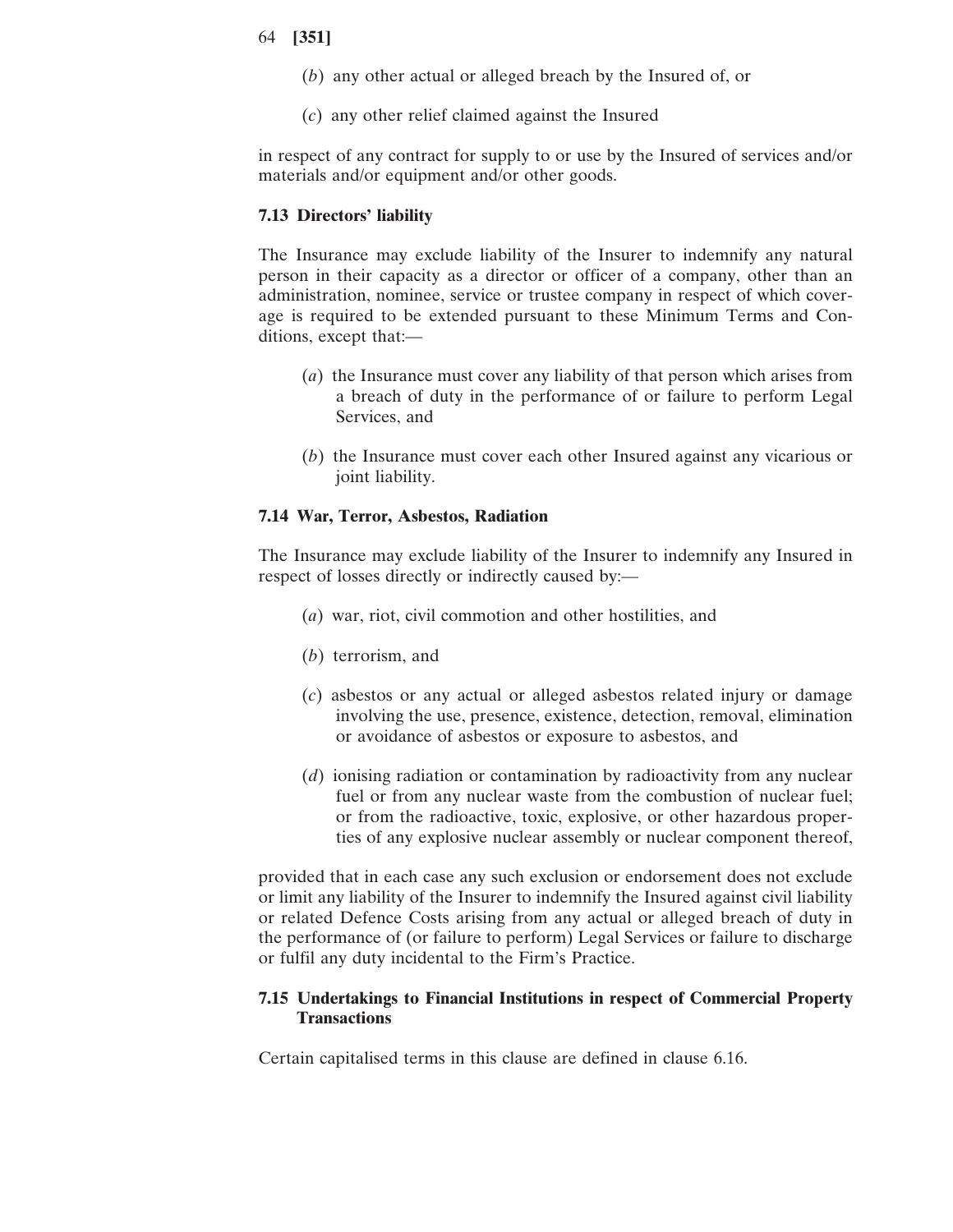(*a*) Undertakings to Financial Institutions in respect of Commercial Property Transactions before 1 December 2009

The Insurance may exclude the liability of the Insurer to indemnify all Insureds under the relevant Insurance in respect of Claims arising directly or indirectly as a result of the provision by any Insured of a Relevant Undertaking in the course of a Commercial Property Transaction, before 1 December 2009, to a Financial Institution or to any director, officer, employee, agent or advisor of a Financial Institution, where:—

- (i) the Relevant Undertaking was given by that Insured (acting either for a client borrower alone, or for a client borrower and a Financial Institution jointly) in connection with the provision by the relevant Financial Institution of financial accommodation to that Insured's client to permit that client to effect the relevant Commercial Property Transaction; and
- (ii) such Claims are made by a Financial Institution; and
- (iii) to the extent that the Insurer can demonstrate (and for the avoidance of doubt, the burden of proof in this regard shall rest with the Insurer) any civil liability or related Defence Costs arise from any dishonest, fraudulent, criminal or malicious act or omission by that Insured, or any acts or omissions which were done by that Insured knowing them to be wrongful.

For the avoidance of doubt, nothing in this clause 6.15(*a*) shall be construed to permit liability to be excluded in circumstances where any Relevant Undertaking is provided to a Financial Institution in the course of the Insured's sole representation of that Financial Institution as the Insured's own client.

(*b*) Undertakings to Financial Institutions in respect of Commercial Property Transactions on or after 1 December 2009 but before 1 December 2010

The Insurance may exclude the liability of the Insurer to indemnify all Insureds under the relevant Insurance in respect of Claims arising directly or indirectly as a result of the provision by any Insured of a Relevant Undertaking in the course of a Commercial Property Transaction, on or after 1 December 2009, to a Financial Institution or to any director, officer, employee, agent or advisor of a Financial Institution, where the Relevant Undertaking was given by that Insured (acting either for a client borrower alone, or for a client borrower and a Financial Institution jointly) in connection with the provision by the relevant Financial Institution of financial accommodation to that Insured's client to permit that client to effect the relevant Commercial Property Transaction.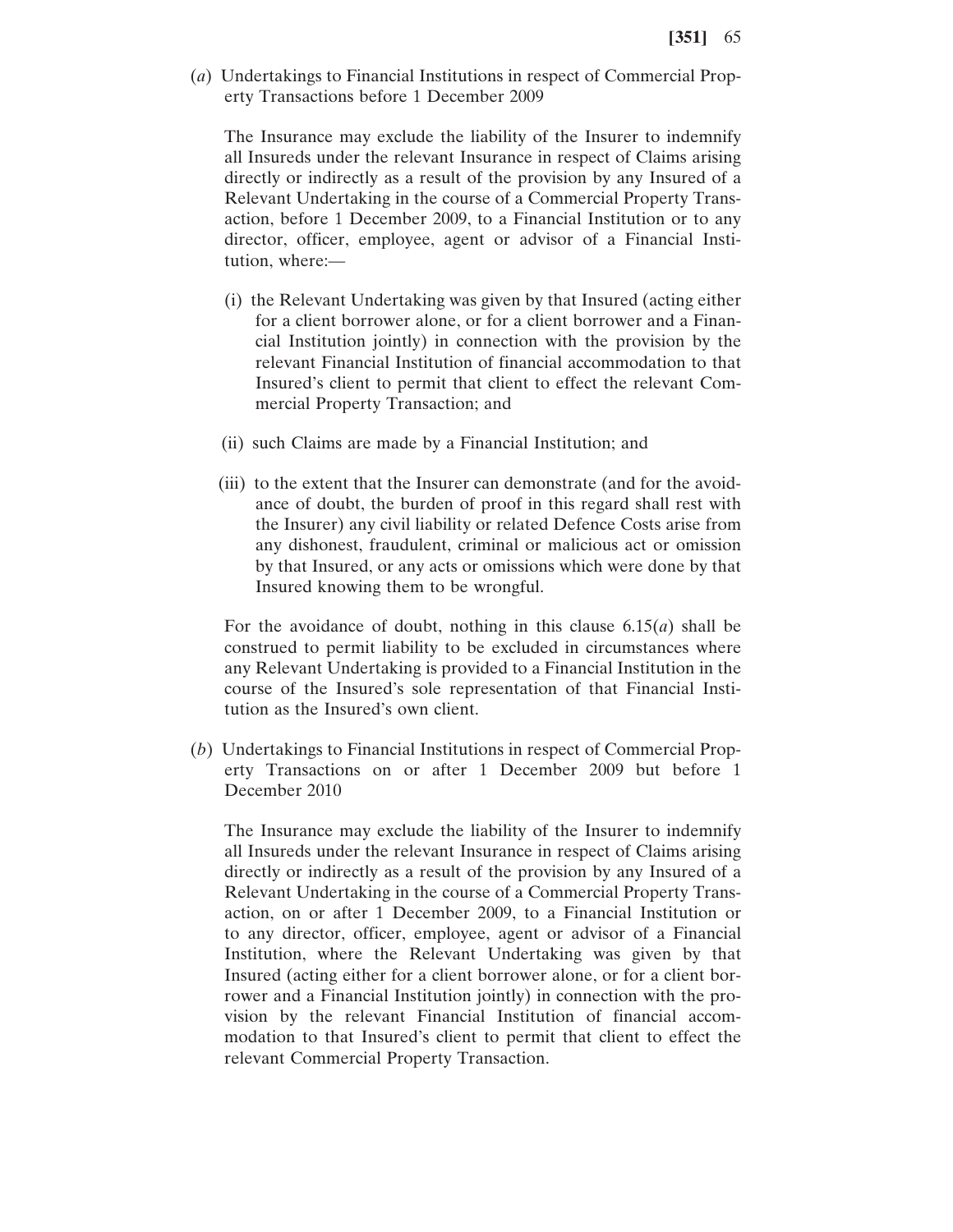For the avoidance of doubt nothing in this clause 6.15(*b*) shall be construed to permit liability to be excluded in circumstances where any Relevant Undertaking is provided to a Financial Institution in the course of the Insured's sole representation of that Financial Institution as the Insured's own client.

(*c*) Undertakings in breach of the Commercial Property Regulations on or after 1 December 2010

The Insurance may exclude the liability of the Insurer to indemnify all Insureds under the relevant Insurance in respect of Claims arising directly or indirectly as a result of any Insured acting in breach of the Commercial Property Regulations.

#### **7.16 Interpretation of Clause 6.15**

For the purposes of clause 6.15 the following terms have the following meanings:

"Accountable Trust Receipt" has the meaning ascribed thereto in the Commercial Property Regulations;

"Certificate of Title" has the meaning ascribed thereto in the Commercial Property Regulations;

"Commercial Development" has the meaning ascribed thereto in the Commercial Property Regulations;

"Commercial Property Transaction" has the meaning ascribed thereto in the Commercial Property Regulations;

"Relevant Person" has the meaning ascribed thereto in the Commercial Property Regulations;

"Relevant Undertaking" has the meaning ascribed thereto in the Commercial Property Regulations;

"Representative" has the meaning ascribed thereto in the Commercial Property Regulations;

"Residential Property" has the meaning ascribed to such term in the Commercial Property Regulations;

"Residential Property Transaction" has the meaning ascribed thereto in the Commercial Property Regulations;

"Solicitor" has the meaning assigned to it in Section 3 of the Solicitors (Amendment) Act, 1994 and includes two (2) or more Solicitors acting in partnership or association; and

"Undertaking" has the meaning ascribed to such term in the Commercial Property Regulations.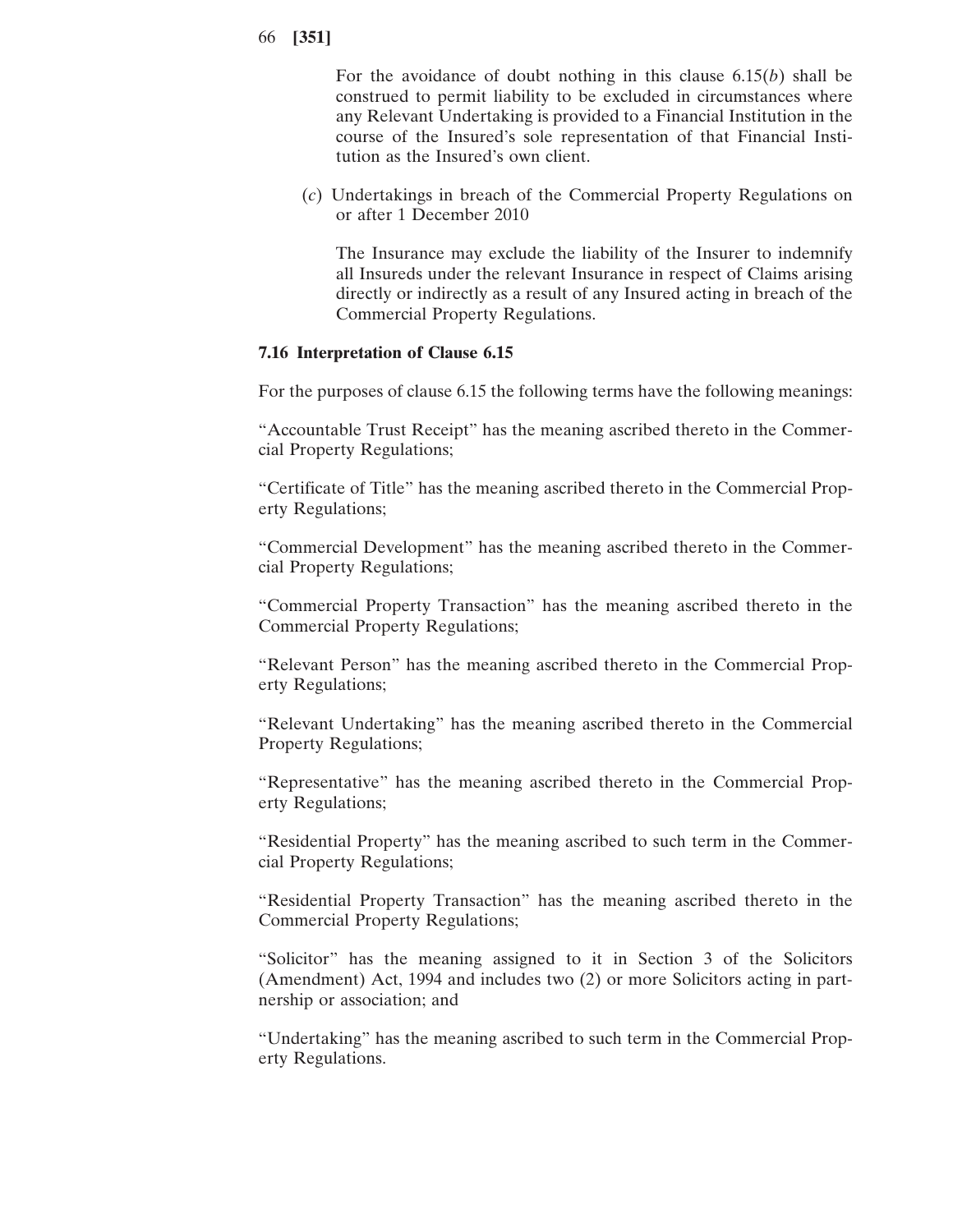### **7.17 Misrepresentation and Non-Disclosure**

The Insurance may exclude liability of the Insurer to indemnify all Insureds under the relevant Insurance in respect of any Claim by a Financial Institution in circumstances where the Insurer can demonstrate (and for the avoidance of doubt, the burden of proof in this regard shall rest with the Insurer) that any Insured was guilty of any material misrepresentation or material non-disclosure in placing the Insurance, save that liability shall not be excluded on the grounds of innocent misrepresentation or innocent non-disclosure on the part of the Insured. For the avoidance of doubt, the effect of this clause 6.17 shall be that no such Claims shall be valid as against a Participating Insurer.

## **7.18 Financial Sanctions**

The Insurance may exclude liability of the Insurer to indemnify the Insured against any Claim to the extent that payment of such Claim would cause the Insurer to breach any United Nations resolutions or the trade or economic sanctions, laws or regulations of the European Union or any other jurisdiction applicable to the Insurer, such that the Insurer would be exposed to a sanction, prohibition or restriction.

## **7.19 Insolvency of Financial Institution**

The Insurance may exclude liability of the Insurer to indemnify an Insured against any Claim arising as a result of the insolvency of a financial institution which holds client money in a Client Account of an Insured or arising from the failure of such financial institution generally to repay monies on demand.

## **8 GENERAL CONDITIONS**

## **8.1 General Conditions**

The Insurance may contain such general conditions as are agreed between the Insurer and the Firm, but the Insurance must provide that the special conditions required by clause 5 prevail in the event of any inconsistency.

#### **8.2 Reimbursement**

8.2.1 The Insurance may provide that each Insured who committed or condoned an innocent or negligent non-disclosure or misrepresentation or other innocent or negligent breach of the terms and conditions of the Insurance will reimburse the Insurer to the extent that is just and equitable, having regard to the prejudice caused to the Insurer's interests by such non-disclosure, misrepresentation or breach, provided that no Insured shall be required to make any such reimbursement to the extent that any such breach of the terms or conditions of the Insurance was in order to comply with any applicable rules or codes laid down from time to time by the Law Society.

8.2.2 The Insurance may provide that each Insured who committed or condoned a dishonest or fraudulent non-disclosure or misrepresentation or other dishonest or fraudulent breach of the terms and conditions of the Insurance will be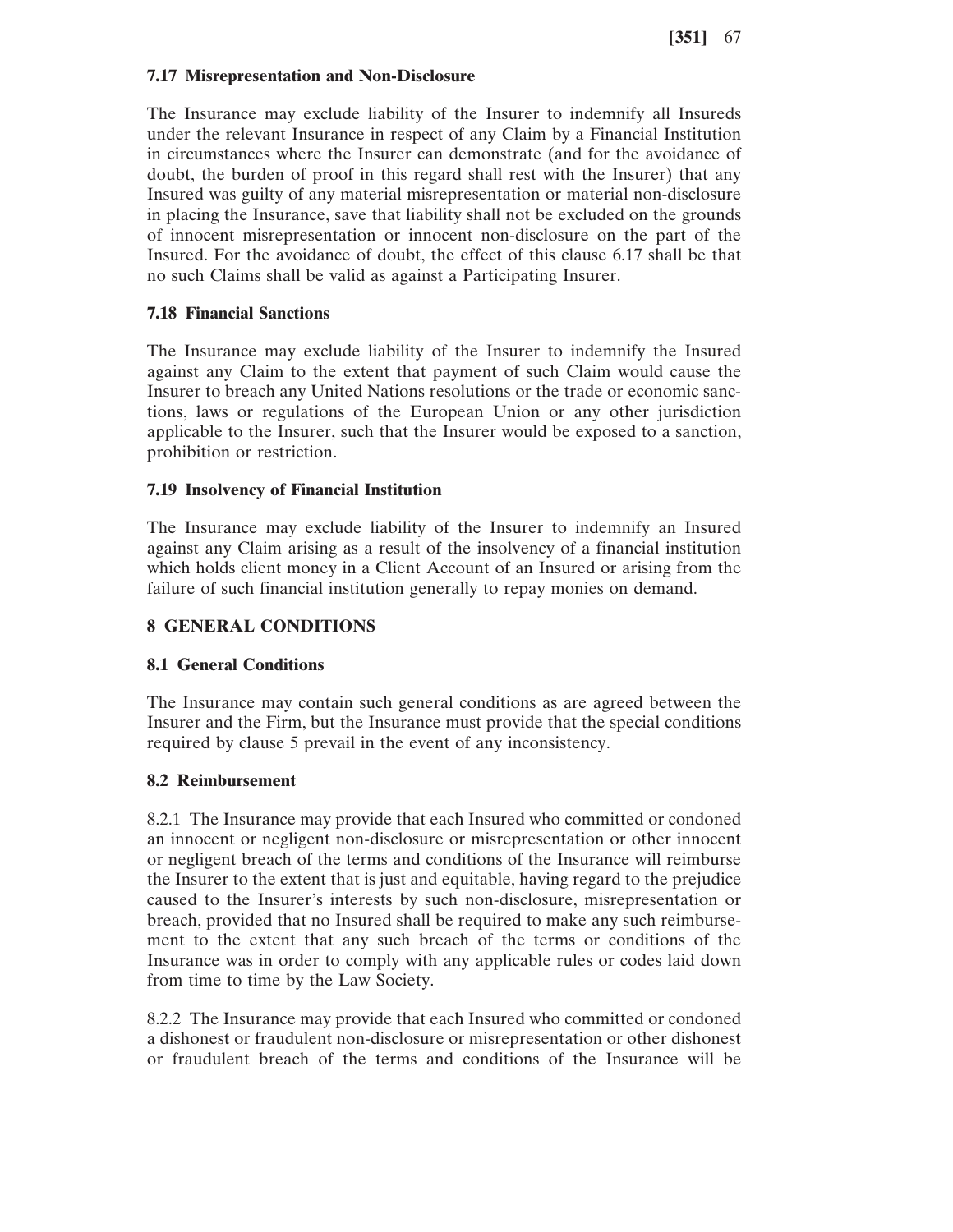required to indemnify the Insurer in full in respect of any sums paid by it in or in connection with the discharge of any Claim pursuant to the Insurance.

8.2.3 The Insurance must provide that no non-disclosure, misrepresentation, breach, dishonesty, act or omission will be imputed to a company unless it was committed or condoned by, in the case of a company, all directors and officers of that company.

8.2.4 The Insurance must provide that any right of reimbursement contemplated by this clause 7.2 against any Employee, each former Employee, and each person who becomes an Employee of the Firm during the Coverage Period, or their personal representatives, is limited to the extent that is just and equitable having regard to the prejudice caused to the Insurer's interests by that person having committed or condoned (whether knowingly or recklessly) dishonesty or any fraudulent act or omission.

## **8.3 Reimbursement of Defence Costs**

The Insurance may provide that each Insured will reimburse the Insurer for Defence Costs advanced on that Insured's behalf that the Insurer is not ultimately liable to pay.

### **8.4 Reimbursement of the Self-Insured Excess**

The Insurance may provide for those persons who are Principals of the Firm at any time during the Coverage Period to reimburse the Insurer for any Self-Insured Excess paid by the Insurer on an Insured's behalf.

## **8.5 Reimbursement of monies paid pending dispute resolution**

The Insurance may provide that each Insured will reimburse the Insurer following resolution of any coverage dispute for any amount paid by the Insurer on that Insured's behalf that, on the basis of the resolution of the dispute, the Insurer is not ultimately liable to pay.

## **8.6 Claims Reports**

The Insurer shall provide a report (a "Claims Report") to any Firm to which it has issued a Policy either in the then current or in any previous Indemnity Period, within a reasonable time from receiving a request to do so, setting out (as applicable), as at the date specified in the Claims Report:—

8.6.1 a summary of each Claim of which the Insurer is aware made against the Firm under each Policy; and

8.6.2 the amount reserved by the Insurer against each Claim; and

8.6.3 the basis on which each such amount is calculated (for example, whether the figure represents a loss actually incurred, an estimate of probable maximum loss, or any other basis of reserving); and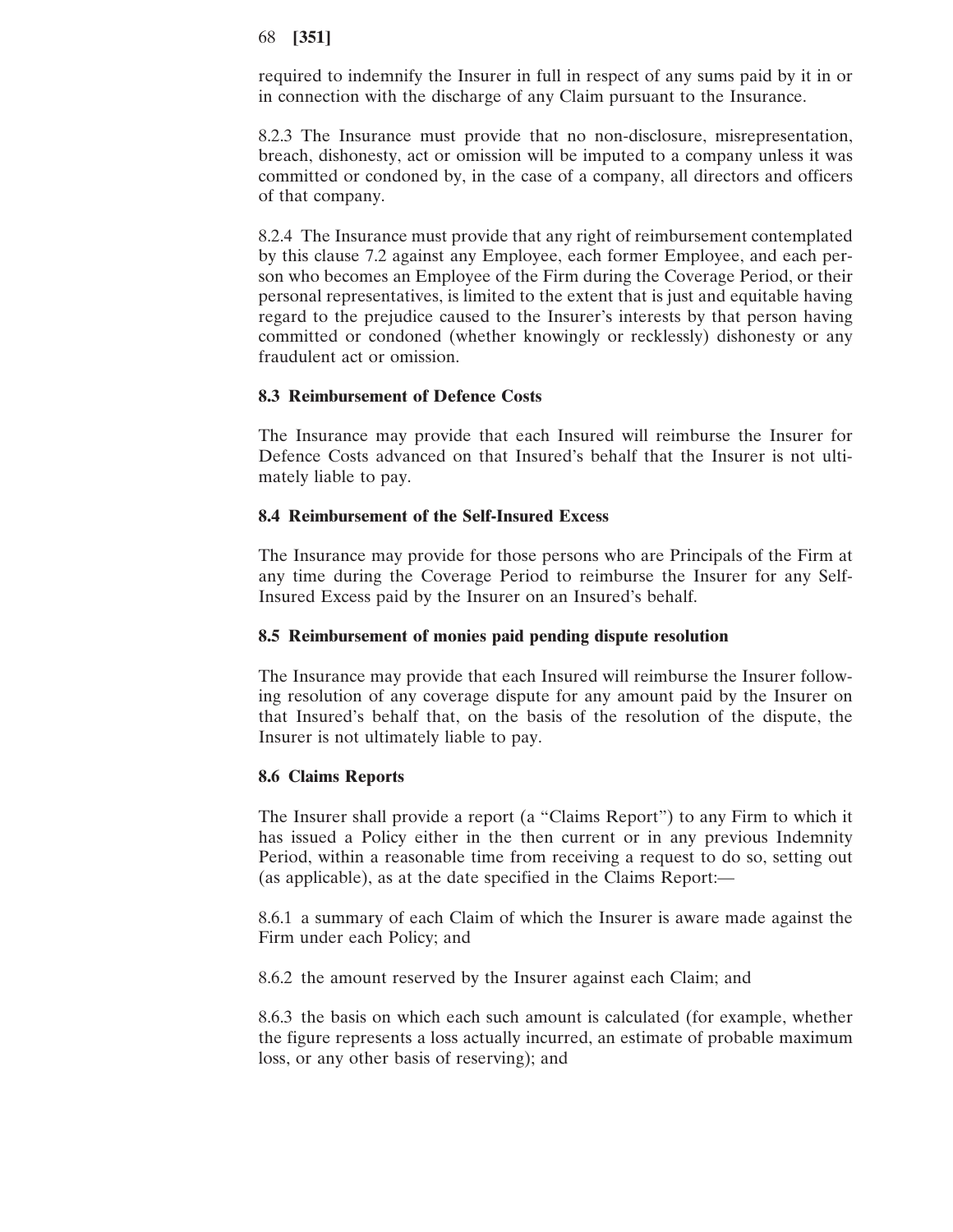8.6.4 whether or not each such amount includes Defence Costs; and

8.6.5 whether each such amount includes or is in excess of the amount of any excess or deductible that may apply in relation to such Claim, and the amount of any such excess or deductible; and

8.6.6 any amounts paid out in relation to each Claim, in each case indicating whether such sums include any excess or deductible due from but not paid by the Firm.

8.7 In providing Claims Reports, the Insurer shall use its reasonable endeavours to provide all of the information set out in clause 7.6, but shall not be required to provide any part of that information to the extent that doing so would not be reasonably practicable having regard to the manner in which Claims information is stored on the computer systems of the Insurer.

## **9 DISPUTE RESOLUTION**

## **9.1 Arbitration**

The Insurance must contain the following arbitration clause:

All disputes and differences arising under or in connection with this Policy, including any dispute or difference regarding a failure on the part of an Insurer to confirm cover, shall be referred, by written notice from either party, to the decision of a sole arbitrator, as may be nominated by agreement between the parties to the arbitration, or failing such agreement within 14 (fourteen) days of a written notification being made by one (1) of the parties to the arbitration, by an arbitrator, appointed by the Chairperson for the time being of the Chartered Institute of Arbitrators (Irish Branch) or in the event of his being unwilling or unable to do so, by the next senior officer at the Chartered Institute of Arbitrators  $\sim$  Irish Branch who is willing and able to make the appointment, provided always that this provision shall apply also to the appointment (whether by agreement or otherwise) of any replacement arbitrator where the original arbitrator (or any replacement) has been removed by order of the High Court or refuses to act or is incapable of acting or dies.

Every or any such reference shall be deemed to be a submission to arbitration within the meaning of the Arbitration Act 2010 or any act or statutory provision amending same and shall be an arbitration conducted in Dublin, Ireland in the English language and governed by the Arbitration Act 2010, save as to the extent provided in this clause.

The parties to an arbitration under this arbitration clause shall notify the PII committee in writing of the arbitration within twenty-eight (28) days of the date of the arbitrator's final award.

The aforesaid notification in writing to the PII Committee shall include such information regarding the arbitration as may be determined by the PII committee from time to time, including but not limited to:-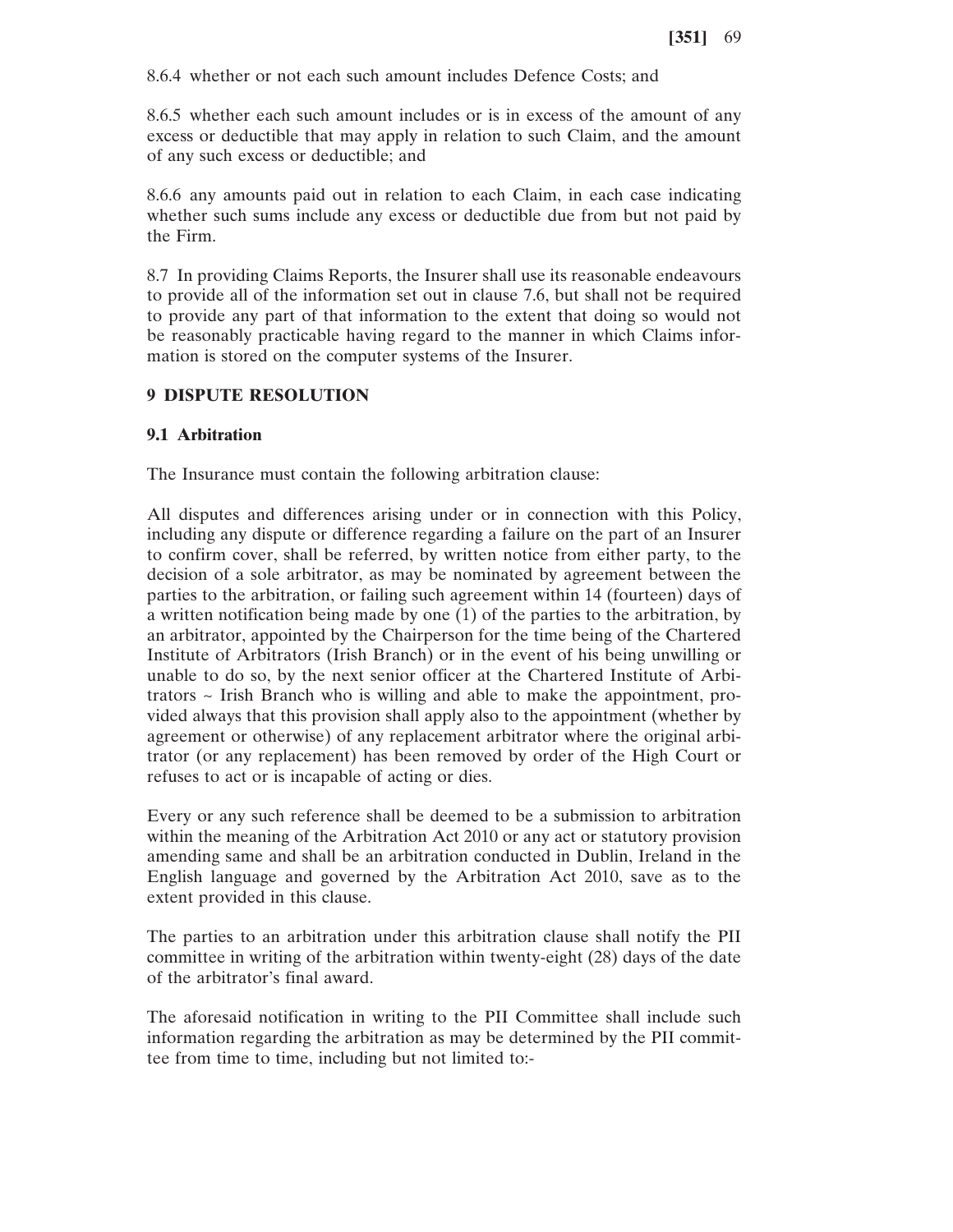- 70 **[351]**
	- (i) The subject matter of the dispute or claim the subject matter of the arbitration; and
	- (ii) The parties to the arbitration; and
	- (iii) The nature of the reliefs sought; and
	- (iv) Whether a Direction has been sought and/or granted; and
	- (v) A summary of the final decision of the arbitrator; and
	- (v) Such other information as may be determined by the PII committee from time to time.

The parties acknowledge that the PII committee shall have the power to direct the parties to any arbitration to provide such other information to the PII committee as may be determined by the PII committee from time to time.

The arbitrator shall have the power to direct, on an interim basis pending hearing or resolution of any arbitration without prejudice to any issue in dispute between the Insured and the Insurer, that the Insurer shall conduct any claim against the Insured, and/or advance Defence Costs to the Insured and/or, if appropriate, compromise and/or pay any Claim against the Insured, and/or such further or other interim relief as the arbitrator deems apposite; such a direction by the arbitrator to be known as a Direction.

The arbitrator may make a Direction, where in his sole discretion he considers that it is fair and equitable in all of the circumstances for such a Direction to be given. Such a Direction may be made following an application by the Insured, after allowing both the Insured and the Insurer an opportunity to make submissions as to whether such a Direction should be made, and where applicable, after receiving responses to any questions that the arbitrator may have regarding inter alia the degree of engagement between the Insurer and the Insured prior to the application for a Direction, and/or the degree to which the Insured has cooperated with the Insurer in relation to the provision of information and documentation relating to the Claim, and/or the degree to which the Insurer has theretofore assisted the insured with the Claim.

#### **9.2 Related Disputes**

The Insurance must provide that any dispute between the Insured and the Insurer as to coverage of any Claim or Circumstance under the Insurance shall be heard and determined in conjunction with any other related dispute between any insured party and that party's insurer.

## **9.3 Conduct of Claims**

The Insurance may provide that the Insured shall be required to afford reasonable co-operation to the Insurer in relation to the handling of any Claim against the Insured, subject to the Insurer agreeing to meet the Insured's reasonable costs of such co-operation, and the Insurance may further provide that the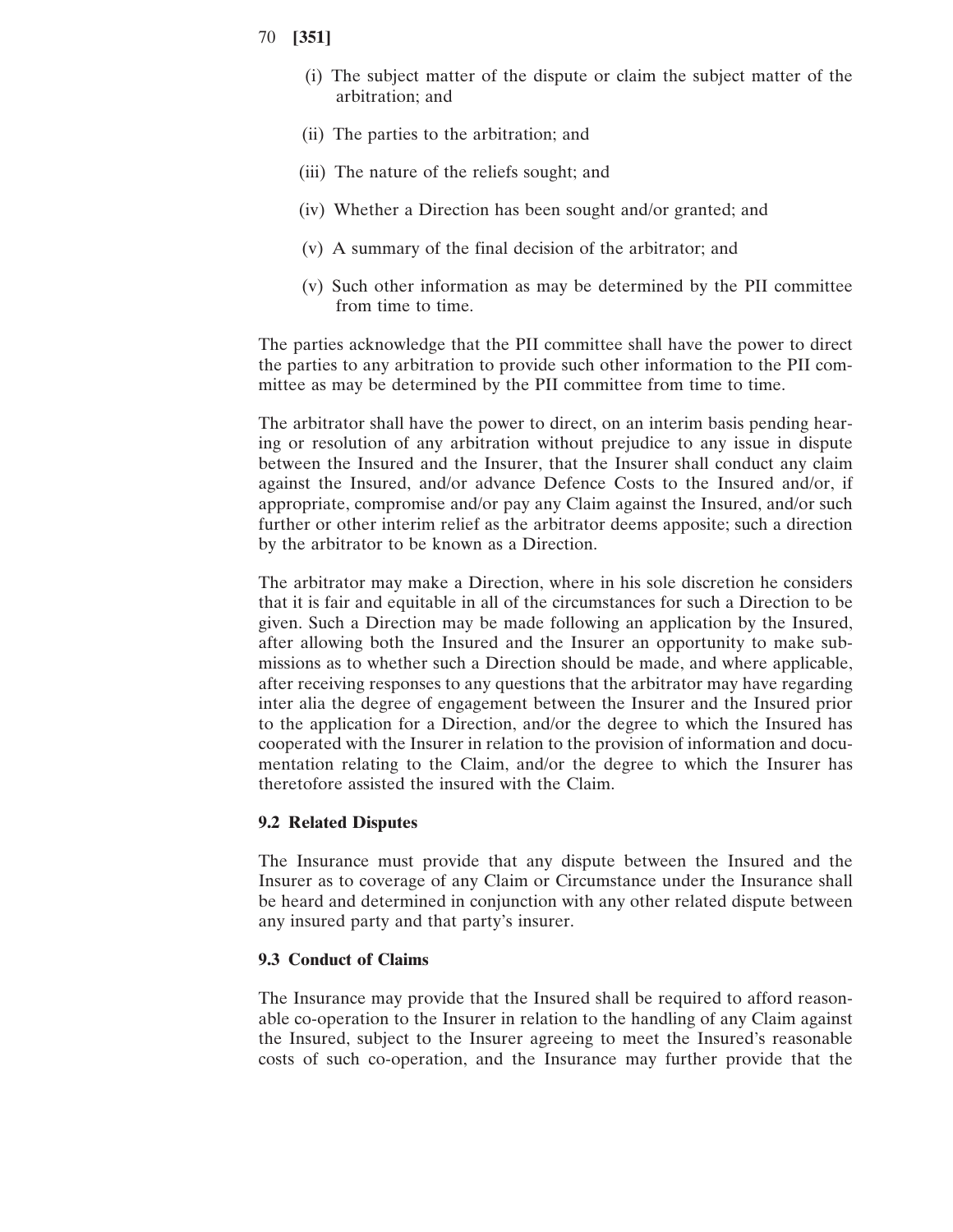Insurer shall be entitled to recover from the Insured by way of damages a sum equal to the Insurer's loss arising from or connected with the Insured's failure to co-operate as required by the Insurance. For the avoidance of doubt, the Insurance may not permit the Insurer to refuse to pay any claim, or to cancel, terminate or avoid the Insurance, due to the Insured's failure to co-operate as required by the Insurer.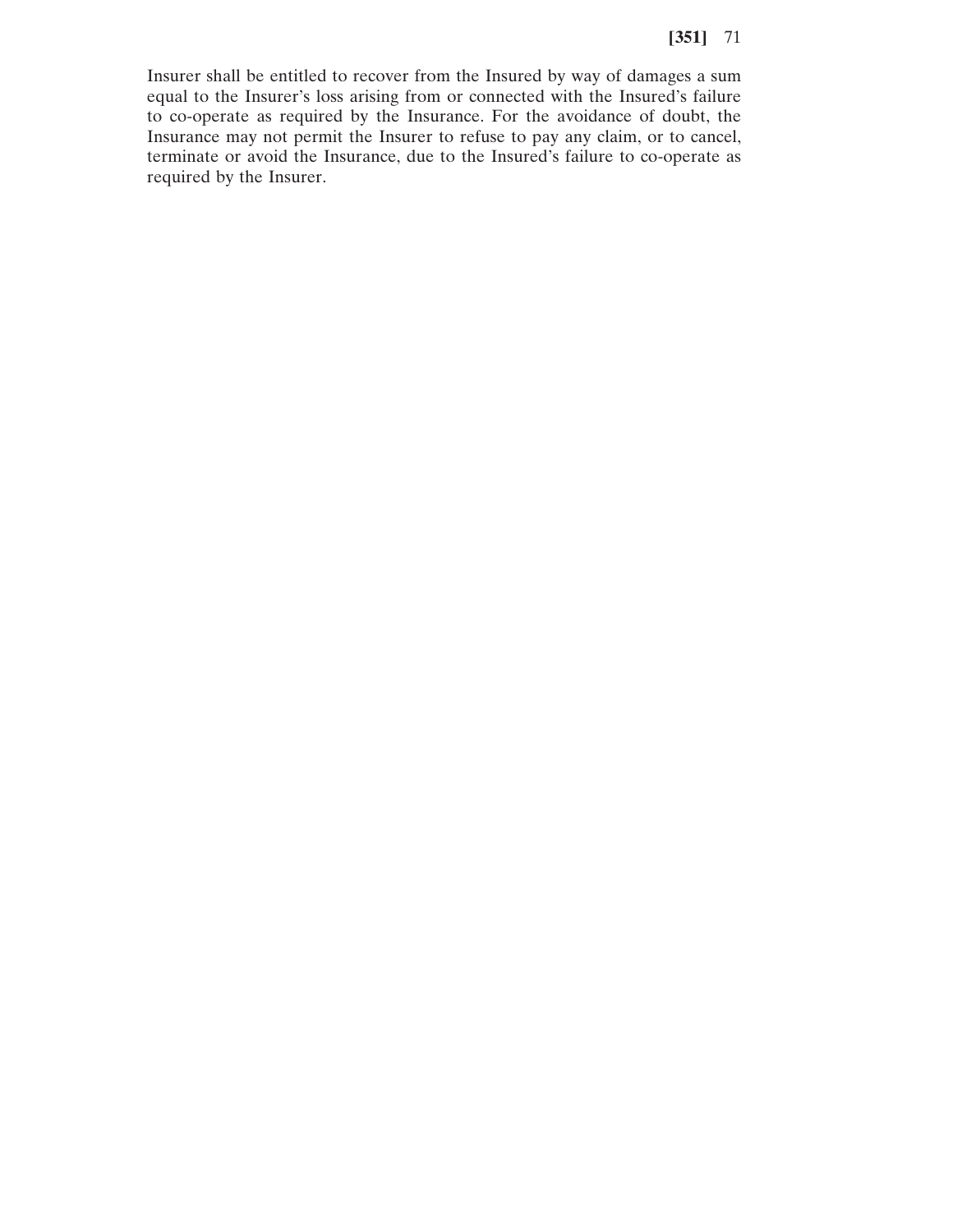#### **Appendix 2**

#### **Risk Management Audit Terms of Reference**

- (*a*) Each risk management audit report should estimate the number of files held by the firm and break these down statistically, giving the percentage of total files and the percentage of gross fees of the firm falling under such different categories of business as may be appropriate.
- (*b*) Each risk management audit report should give an account of the methods of file maintenance and post and communications delivery used by the firm and should confirm:—
	- (i) that all filing is up to date and is contained in fire-proof storage facilities; and
	- (ii) that provision has been made for back-up storage of all electronic files and communication records held by the firm.
- (*c*) Each risk management audit report should give details of any diary system used by the firm and set out details of how the diaries of any solicitor, registered lawyer, principal or other person employed by or engaged in the practice of the firm (including any consultants) is managed and monitored during any absences.
- (*d*) Each risk management audit report should set out a list of the principals of the firm and of every staff member employed by or engaged in the practice of the firm (including any consultants) and should list and summarise:—
	- (i) their roles and years of service;
	- (ii) their qualifications;
	- (iii) any other relevant information.
- (*e*) Each risk management audit report should include an account of interviews held with each principal of the firm and any other staff member employed by or engaged in the practice of the firm believed by the risk management auditor to be relevant to obtain a proper view of the levels of risk management pertaining within the firm.
- (*f*) Each risk management audit report should include a list of the files closed within the firm during the 12 months preceding the date of the risk management auditor's visit to the firm and these files should be examined by the risk management auditor to obtain a summary view of them from a risk management perspective.
- (*g*) Each risk management audit report should include an account of an examination by the risk management auditor of the firm's accounting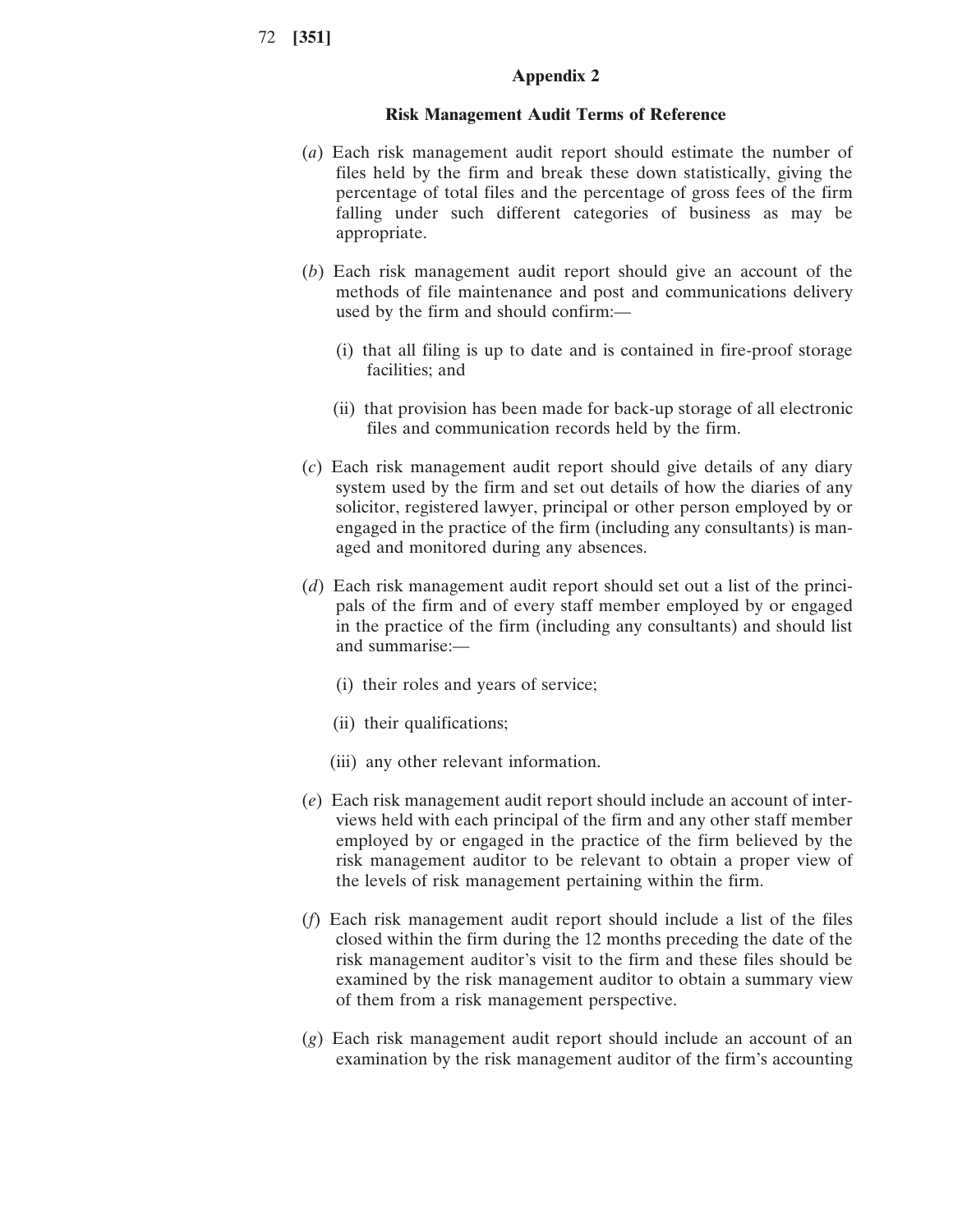system, indicating that access to ledgers, account cards or any relevant electronic record storage system was obtained, and further indicating any areas of concern that arise from a risk management perspective.

- (*h*) Each risk management audit report should indicate whether a centralised record of undertakings given by the firm is maintained, and should include an examination of such record, indicating any areas of concern that arise from a risk management perspective.
- (*i*) Each risk management audit report should give an account of any files identified by the risk management auditor as being of concern from a risk management perspective, and should report as to the extent of liability involved in each case.